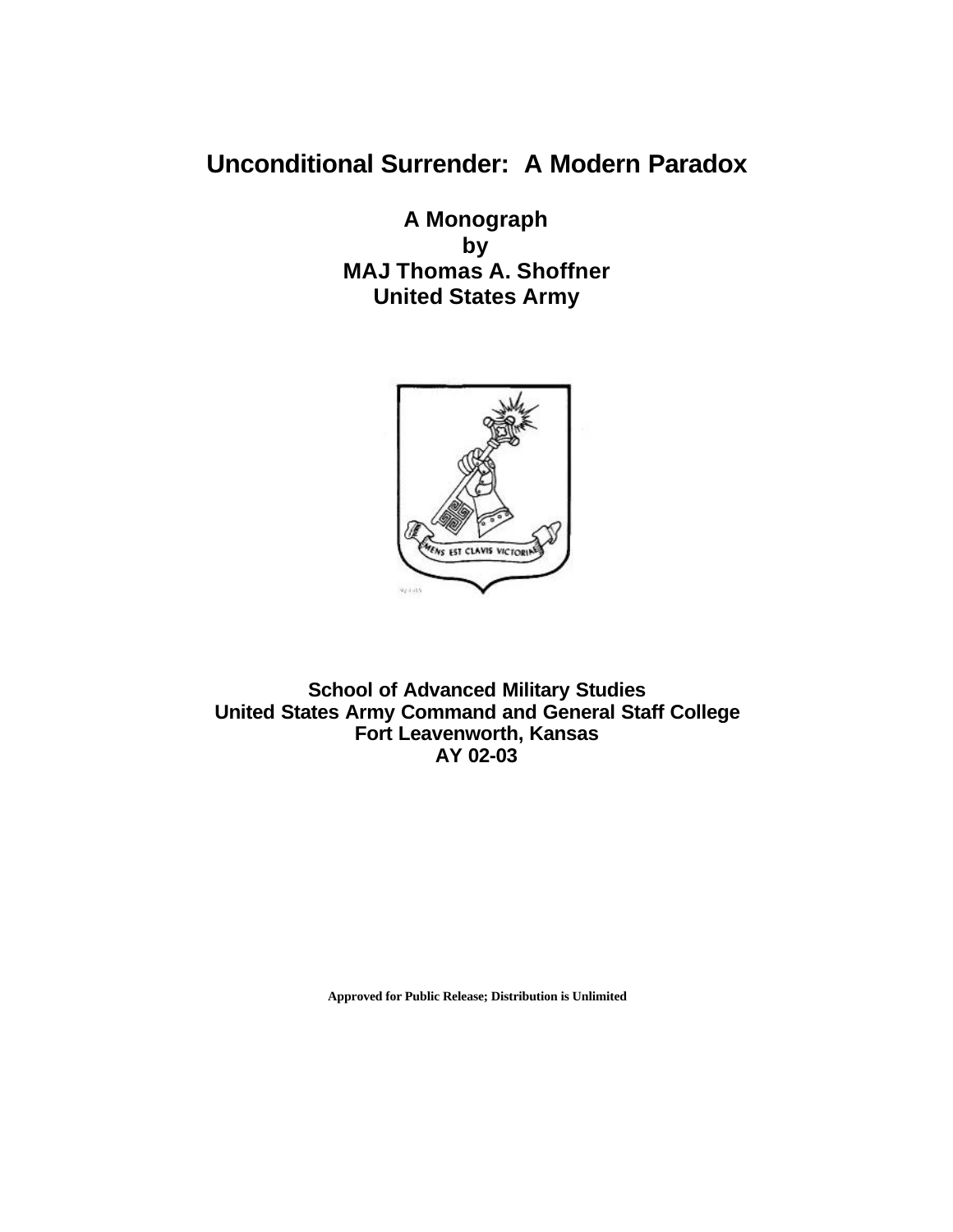# SCHOOL OF ADVANCED MILITARY STUDIES

# MONOGRAPH APPROVAL

# MAJ Thomas A. Shoffner

Title of Monograph: Unconditional Surrender: A Modern Paradox

Approved by:

Colonel Mark E. Monroe, MMAS

Monograph Director

Robert H. Berlin, Ph.D. **Academic Affairs**,

\_\_\_\_\_\_\_\_\_\_\_\_\_\_\_\_\_\_\_\_\_\_\_\_\_\_\_\_\_\_\_\_\_\_\_\_\_\_\_\_\_ Professor and Director School of Advanced Military Studies

Philip J. Brookes, Ph.D. Philip J. Brookes, Ph.D.

Director, Graduate Degree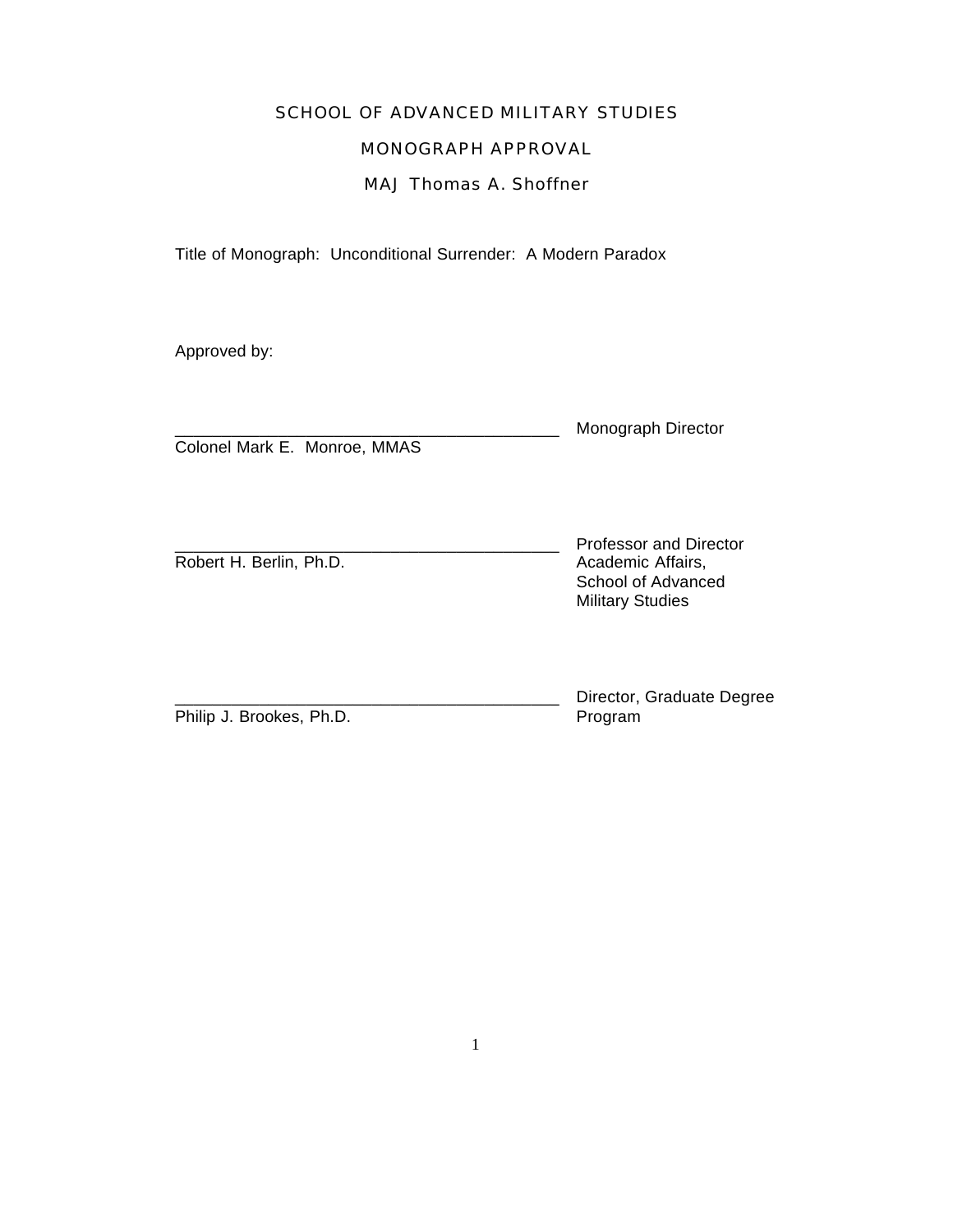## **Abstract**

UNCONDITIONAL SURRENDER: A MODERN PARADOX, by MAJ Thomas A. Shoffner, 174-58-8111, 50 pages.

This study determines whether or not unconditional surrender leads to a more lasting peace. The answer is paradoxical—yes, unconditional surrender can achieve the desired effects; however, it is no longer a suitable policy in the twenty-first century, due to the threat of nuclear escalation and the proliferation of weapons of mass destruction (WMD). Using the methodology of historical and descriptive comparison, the findings reveal the following: persistence of bellicose means and will have a direct impact on the duration of the ensuing peace; and victory results in a more lasting peace when the enemy's will is removed. Considerable attention should also be given to post war settlement efforts with regard to financial aid and reconstruction. The Marshall Plan is a prime example. The findings also discover the existence of a perceived cultural bias in the West towards warfighting. This bias is described as the Western lens, which places inordinate significance on the aspects of time and decisiveness that can produce false expectations. Although demanding unconditional surrender, carte blanche, is not likely in the foreseeable future, there are methods governments can use to ensure certain conditions for war termination are met unconditionally. As long as these conditions remove an adversary's belligerent intentions, then the possibility exists for an enduring peace to ensue.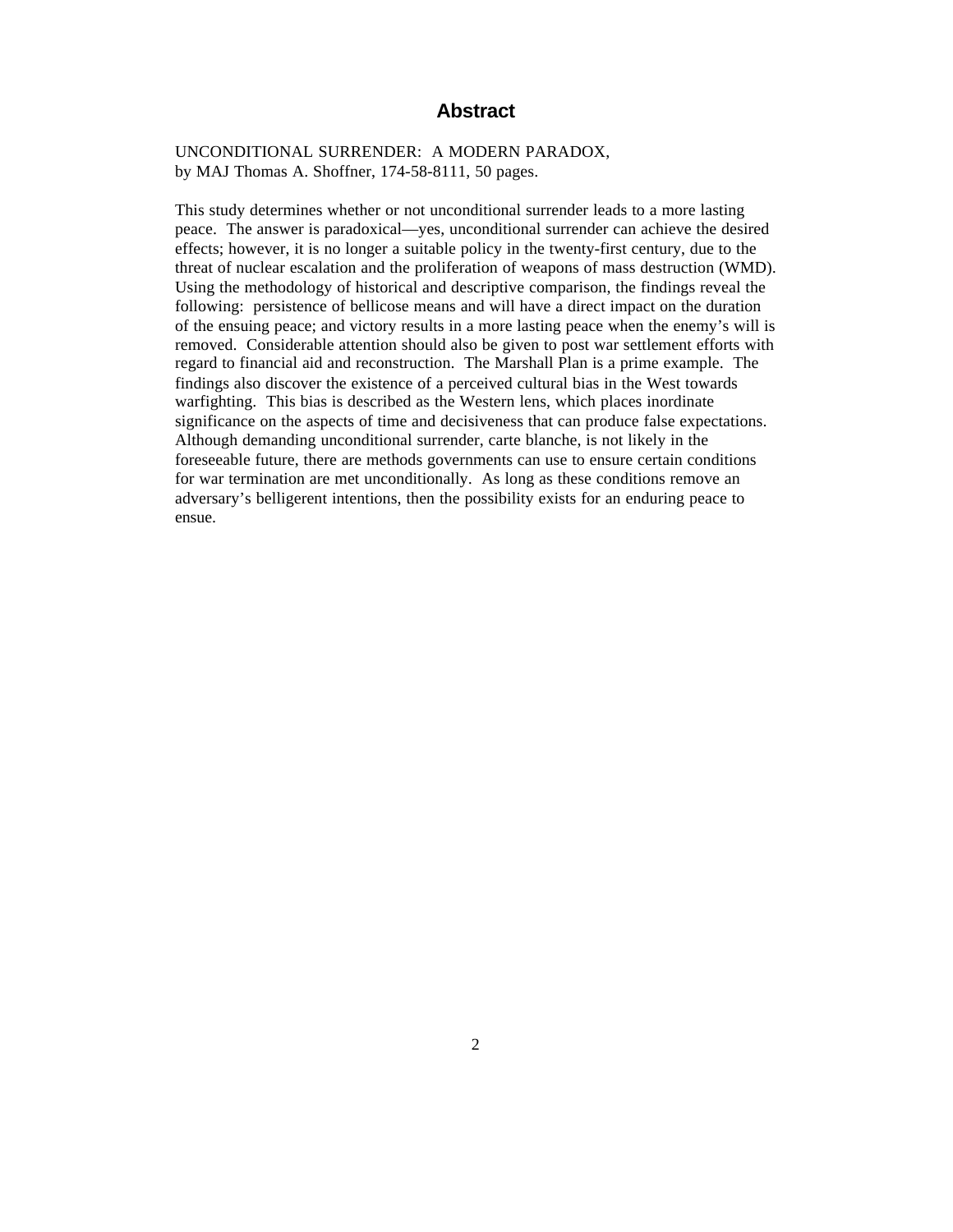| <b>CHAPTER</b>                             |
|--------------------------------------------|
|                                            |
|                                            |
|                                            |
|                                            |
|                                            |
|                                            |
|                                            |
|                                            |
|                                            |
|                                            |
| $\mathbf{H}$                               |
| III. EVALUATION OF ARGUMENTS33             |
|                                            |
| 35                                         |
| I. UNCONDITIONAL SURRENDER LEADS TO A MORE |
|                                            |
| II. UNCONDITIONAL SURRENDER IS NO LONGER   |
| VIABLE FOR THE TWENTY-FIRST CENTURY40      |

# TABLE OF CONTENTS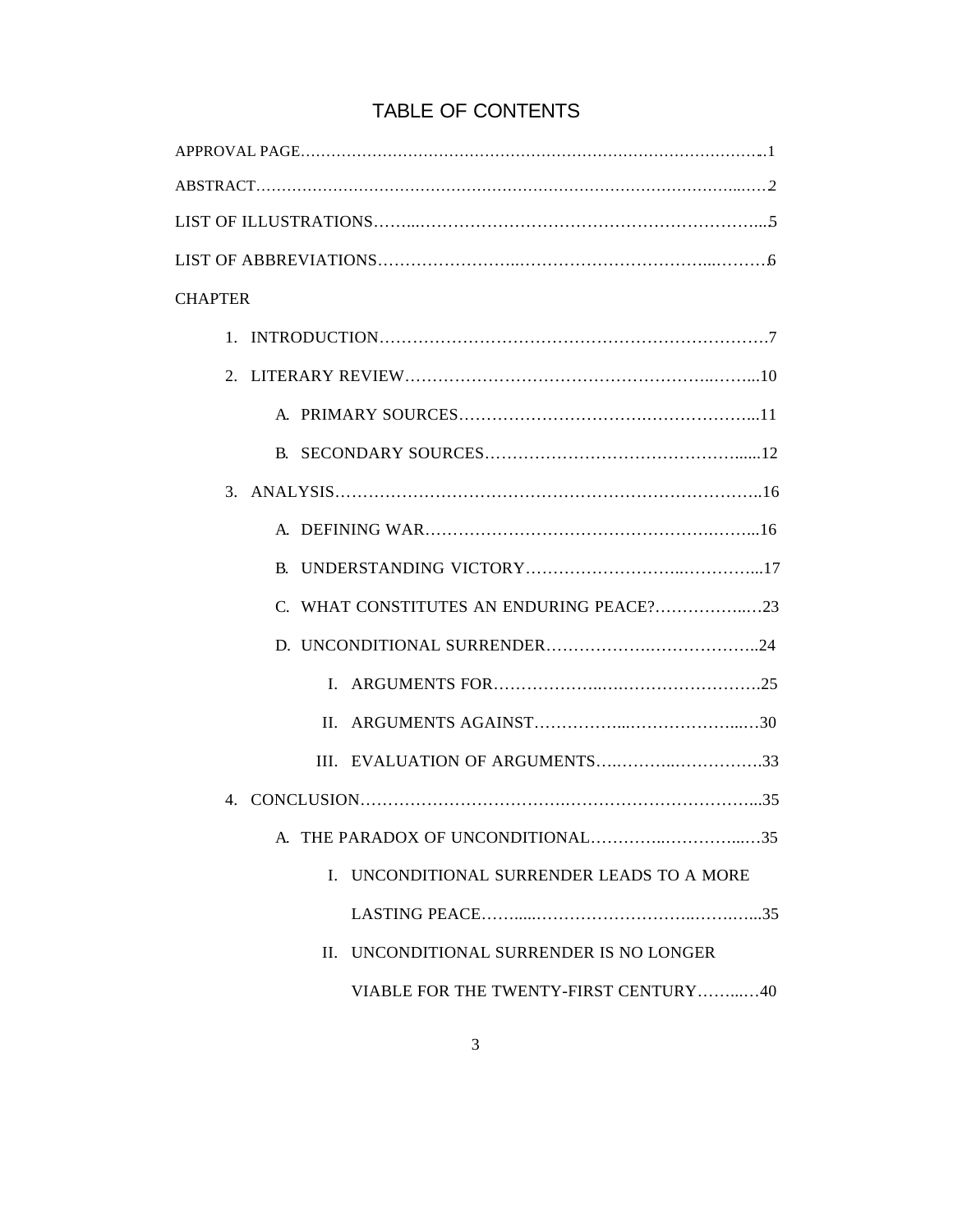| I. MISUNDERSTANDING WAR AND PEACE 42 |  |
|--------------------------------------|--|
|                                      |  |
|                                      |  |
|                                      |  |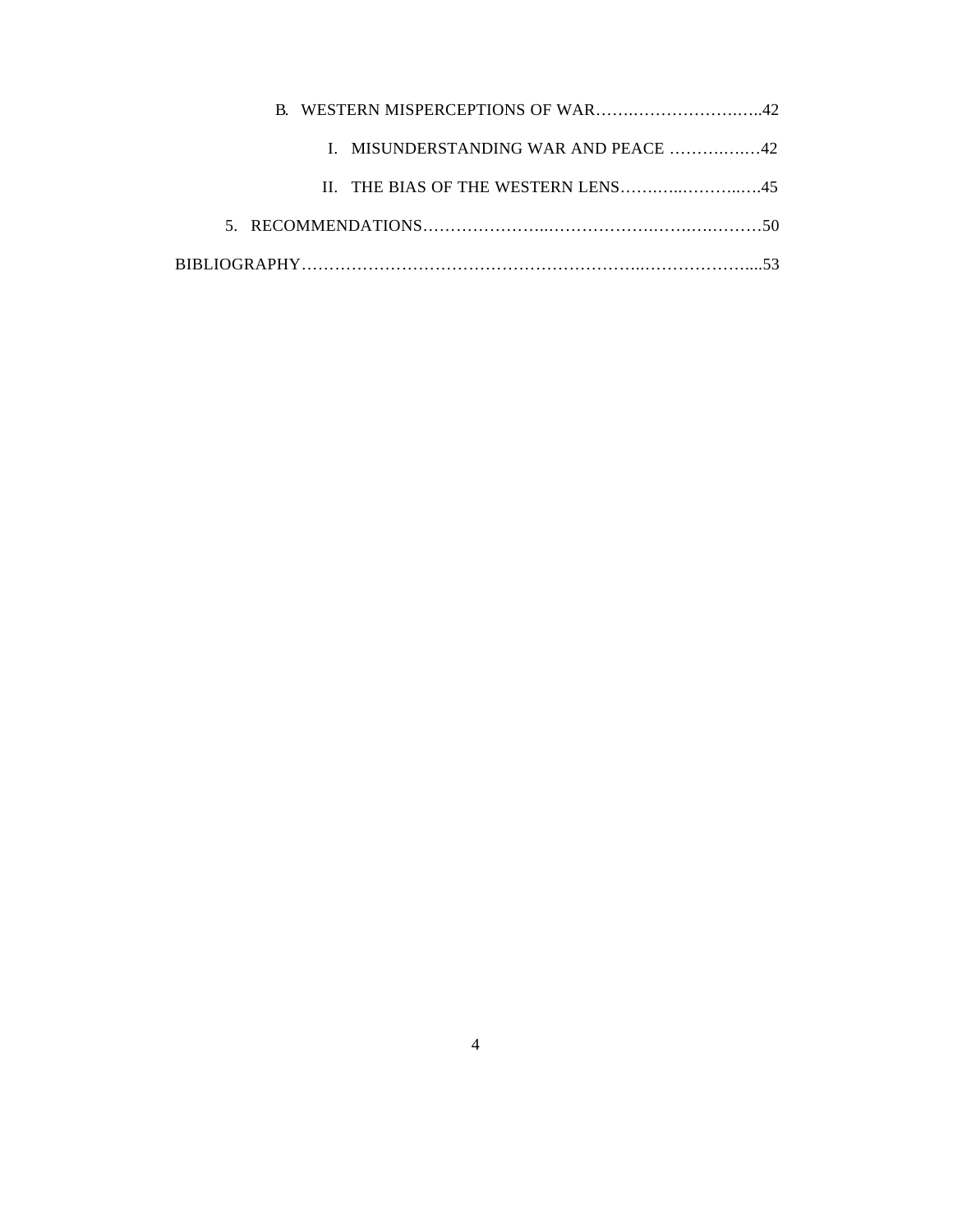## LIST OF ILLUSTRATIONS

| Figure |  | Page |
|--------|--|------|
|        |  |      |
|        |  |      |
|        |  |      |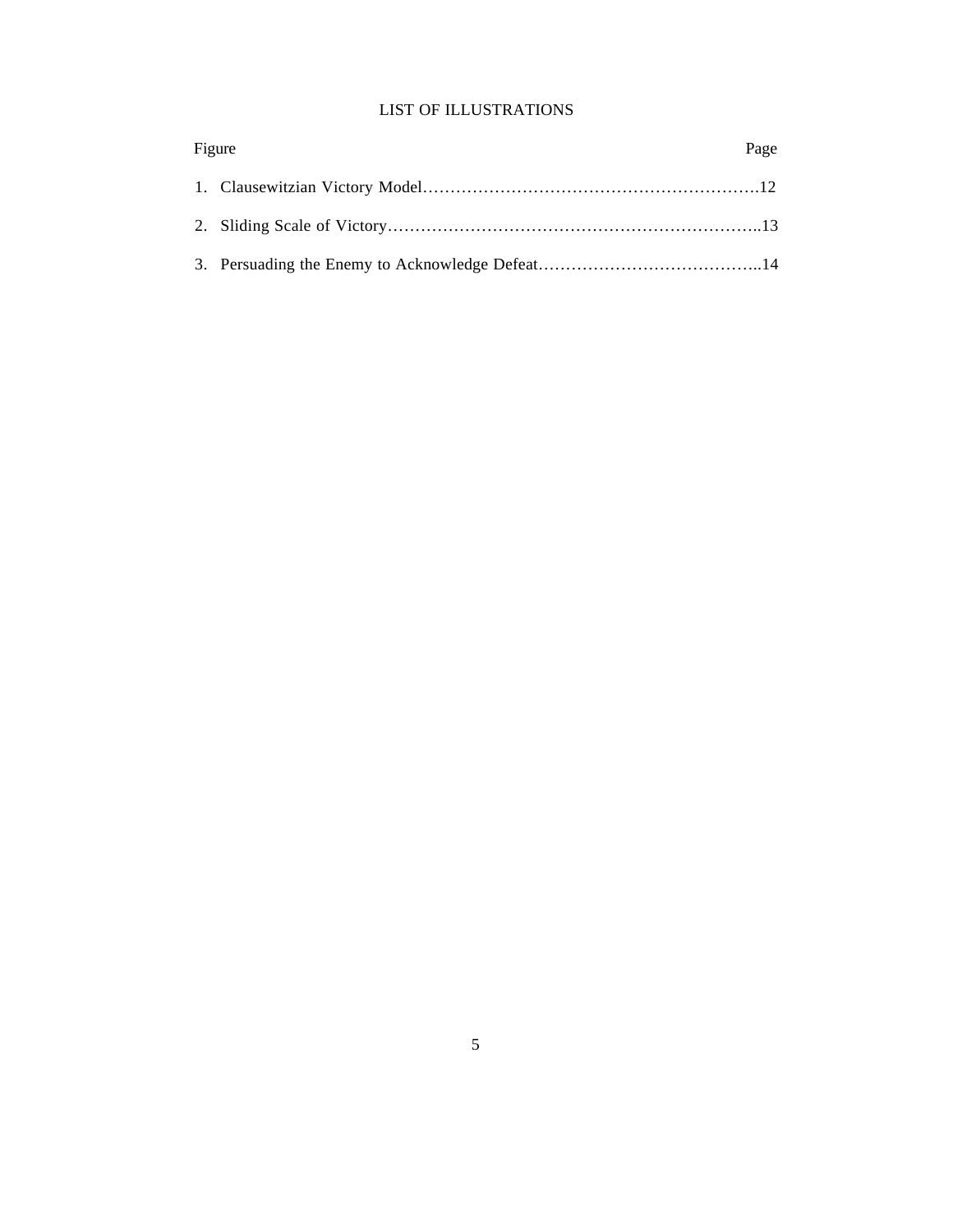## ABBREVIATIONS

| M           | Means to Resist                         |
|-------------|-----------------------------------------|
| <b>MAD</b>  | Mutually Assured Destruction            |
| <b>NCA</b>  | National Command Authorities            |
| Pr          | Power to Resist                         |
| <b>RDO</b>  | <b>Rapid Decisive Operations</b>        |
| <b>SCAP</b> | Supreme Commander for the Allied Powers |
| U.S.S.      | United States Ship                      |
| VE Day      | Victory in Europe Day                   |
| W           | Will to Resist                          |
| WMD         | <b>Weapons of Mass Destruction</b>      |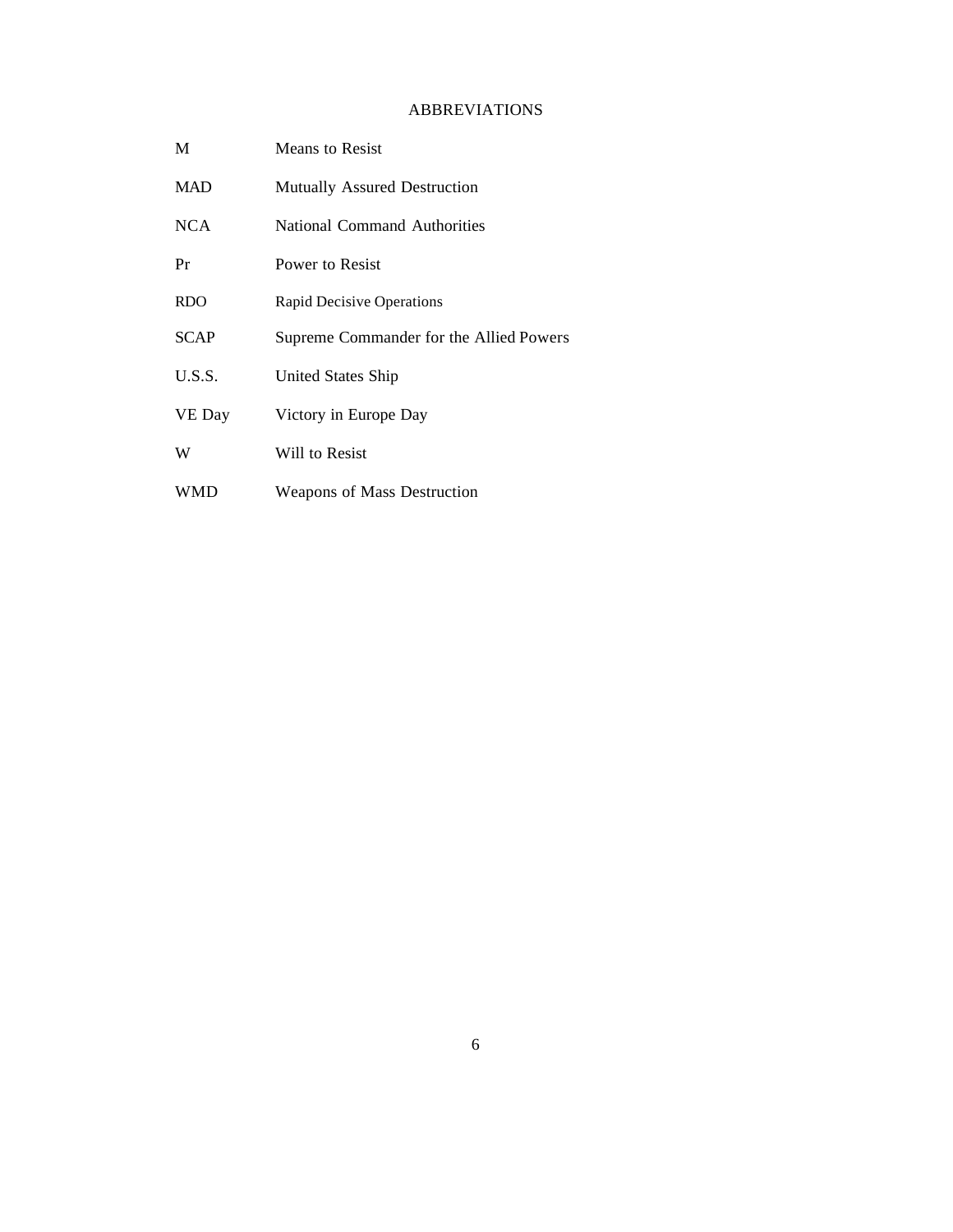#### CHAPTER ONE

# **INTRODUCTION**

To begin an examination of the case for unconditional surrender, there is perhaps no better place to start than on the deck of an American battleship, in 1945. At precisely 0908 on the morning of the second of September, General Douglas MacArthur, the Supreme Commander of the Allied Powers, accepted the formal surrender of Japan, thus officially ending World War Two.<sup>1</sup> To the credit of the Allies, the unconditional surrender of the Axis powers (Germany, Japan, and Italy) would last for more than fifty years and is still in effect today. The acceptance of Japanese capitulation aboard the U.S.S. Missouri, anchored in Tokyo Bay, may be the last time the world witnesses a nation surrendering 'unconditionally.' Consideration of the ensuing decades of peace provided the genesis for this monograph: Does unconditional surrender lead to a more lasting peace?

This argument holds that once diplomacy fails, the foundation for a lasting peace can be built upon the effects achieved by demanding an unconditional surrender. These effects are the removal of not only the enemy's means and will to wage war, but also his intentions to threaten peace. However, enduring peace requires more than just unconditional surrender, it requires a dedicated post war policy. The massive Allied reconstruction efforts that followed World War Two, and Allied recognition of important cultural sensitivities of the vanquished nations, led to the lasting peace that followed.

Unfortunately, there now exists a paradox with regard to unconditional surrender. Although it can achieve the desired effects of a lasting peace, unconditional surrender is no longer a suitable policy for the twenty-first century. Modern complexities in international relations negate the likelihood unconditional surrender will ever be mandated in the same circumstances it was during World War Two. The reasons for this are nuclear weapons and weapons of mass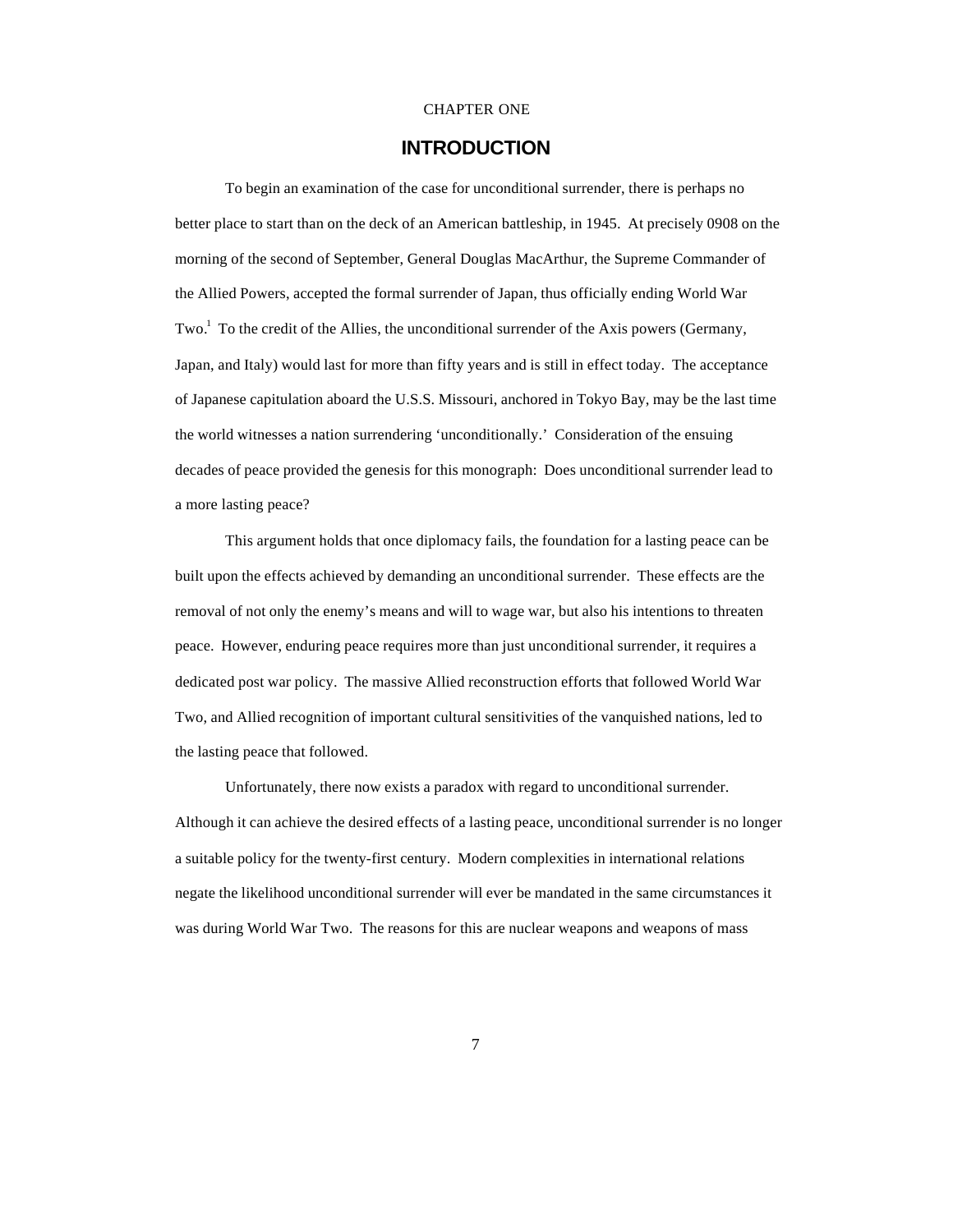destruction (WMD). Even though the Cold War averted the actual use of WMD for a half century (through a policy of Mutually Assured Destruction or MAD); today the use of biological, chemical or even nuclear weapons by rogue states is a real possibility. The presence of WMD remains a contributing factor as to why we have not seen a demand for an unconditional surrender since World War Two.

The study of unconditional surrender begins with a review of the literature that helped shape the findings with regard to war, defeat, surrender and victory. The literary review is contained in Chapter Two.

Chapter Three embodies the analysis of the concept of unconditional surrender. This chapter begins with establishing definitions of war and then transitions to understanding the concept of victory. With this underpinning, the study develops the notion of a "*Sliding Scale of Victory*" which is used to explain and comprehend four historical examples of surrender. The factors for the sliding scale are the removal of the enemy's belligerent means and will to resist the assertion being: persistence of means and will have a direct affect on the duration of the ensuing peace. Building upon these historic examples, unconditional surrender is reviewed. Particular attention is given to the arguments both for and against unconditional surrender as well as the time period of the arguments. This historical context is then contrasted against our contemporary international environment in order to explain what has changed in the twenty-first century.

The conclusion, Chapter Four, discusses two revelations. The first is that unconditional surrender is a modern paradox. Although unconditional surrender enables a more lasting peace to be established, the carte blanche use of unconditional surrender is unlikely in the foreseeable future. The second revelation is that the West has certain misperceptions of war. These misperceptions are the misunderstanding of war and peace, and the bias of the Western lens. The

<sup>1</sup>National Archives Publication No. 46-6, *The End of the War in the Pacific: Surrender Documents in Facsimile*, (Washington, D.C.: United States Government Printing Office, 1945),1.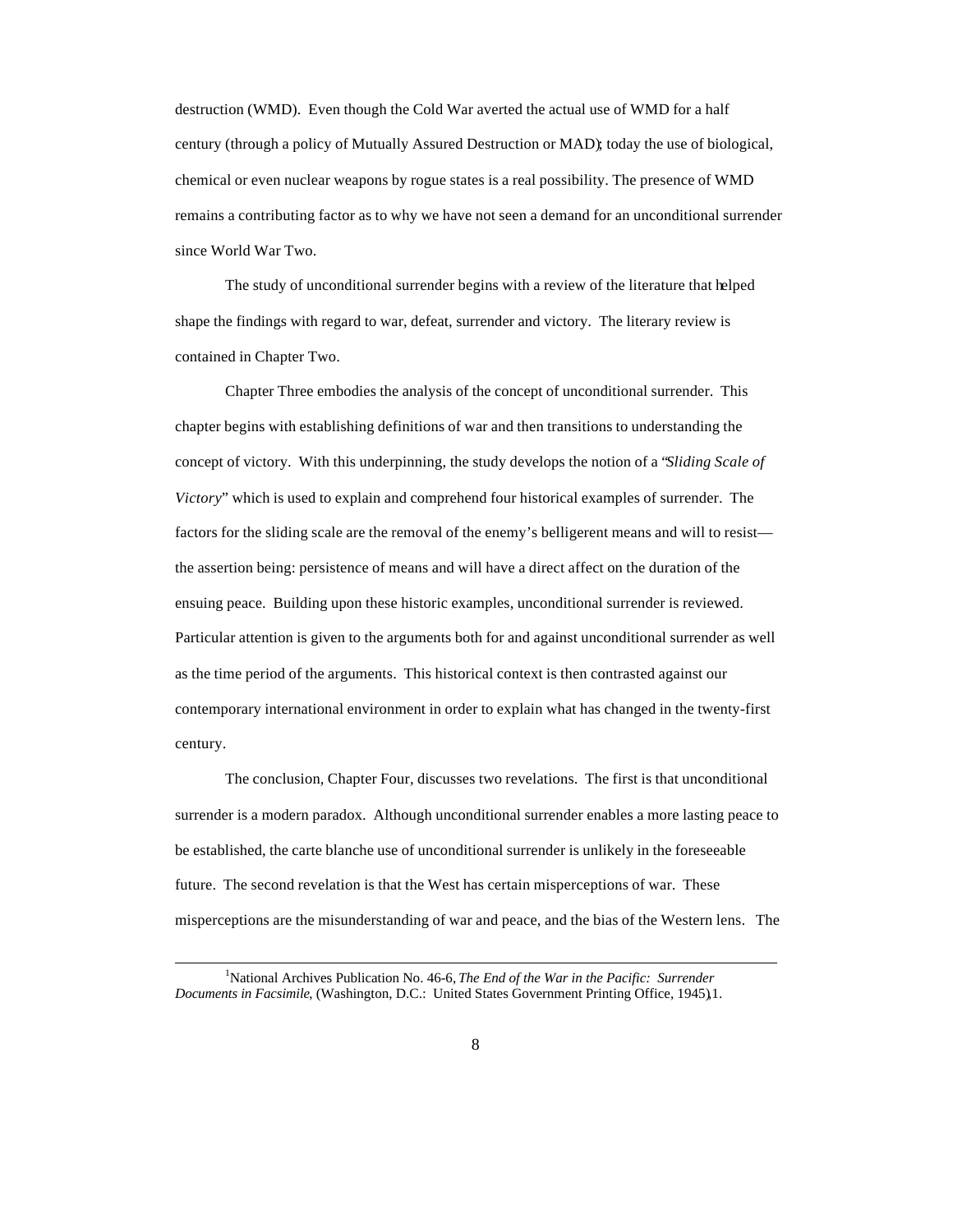misunderstanding war and peace manifests itself in a restrictive political-military mindset that misuses the popular term 'decisive victory.' The Western lens describes a cultural bias Western nations appear to have, especially the United States, with regard to time and decisiveness. This bias tends to manifest itself in the demand for quick action that resolves an issue once and for all (decisiveness). However, this bias can lead to false expectations if the desired end state is not achieved rapidly or in a decisive manner.

This study ends with a recommendation, Chapter Five, which addresses four insights. First, if peace is to last, the political objectives must be carefully articulated so that the end state achieves the removal of the enemy's instruments of war (means) and his belligerent intentions (will). Second, understanding the culture of one's adversary will be critical in future conflicts, especially with regard to the adversary's notion of defeat. Understanding how the enemy defines defeat and meeting those conditions should be incorporated as a logical line of operation in an effort to achieve victory. Third, Western powers must be aware of the biases the Western lens may have towards war, especially with regard to time and decisiveness, and understand how a non-Western adversary may attempt to leverage these two biases. And fourth, further research is needed on the subject of transitioning from war termination to post war settlement.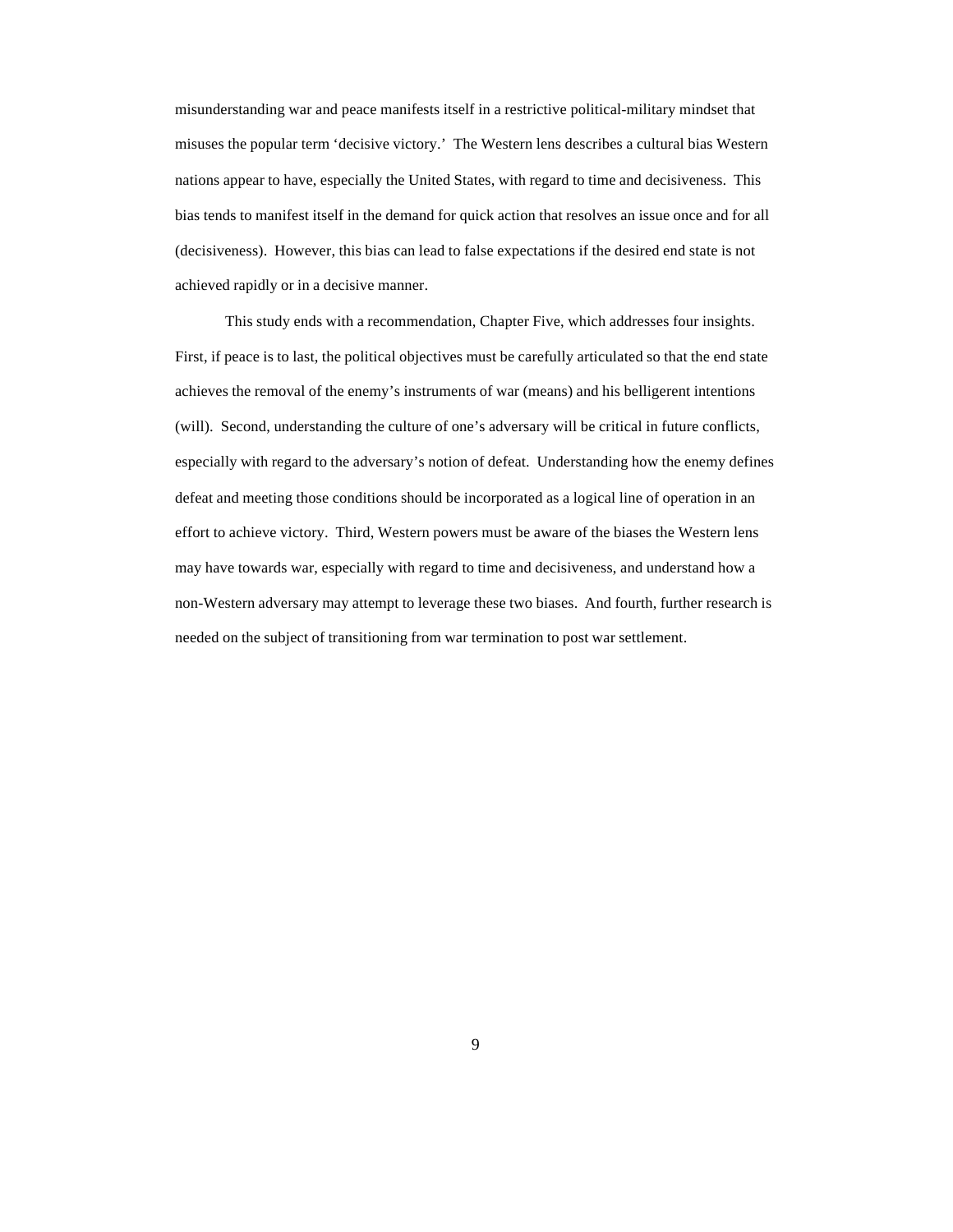#### CHAPTER TWO

# **LITERARY REVIEW**

This chapter reviews the literature on unconditional surrender and those works that proved most helpful in formulating the ideas conveyed in this study. The intent with reviewing the primary sources was to gain a first hand appreciation for the issues involving unconditional surrender from those who were actually involved in imposing the terms. In this regard, the memoirs of Ulysses S. Grant and Winston S. Churchill provided an interesting contrast with regard to unconditional surrender. For Grant, surrender was an operational event that contributed to the Union's overall strategy for victory. For Churchill, as well as the other Allied leaders, surrender was a matter of national policy and pride. Unconditional surrender established the conditions to be met in order to achieve the desired end state of Allied grand strategy. These conditions were captured for posterity in the National Archive facsimiles. The exact wording of the surrender documents was impressive in their strength, simplicity, and clarity of purpose. These documents provided the groundwork for a lasting peace.

Secondary sources cited are the works that proved influential in organizing the theoretical and historical issues with regard to unconditional surrender. Carl von Clausewitz's work, *On War*, remains a timeless theoretical piece with regard to war, but clearly reflects a Western approach to warfighting. The terms and circumstances of war termination do not always establish conditions for lasting peace. Paul Kecskemeti's work on strategic surrender shed light on the risks of demanding unconditional surrender in the nuclear age, while other works, especially those of Handel and Ikle, debated the issues of war termination vice post war settlement. The recent works of Beschloss and Pearlman provided keen insight and a relevant historical perspective for the European and Pacific Theaters of War.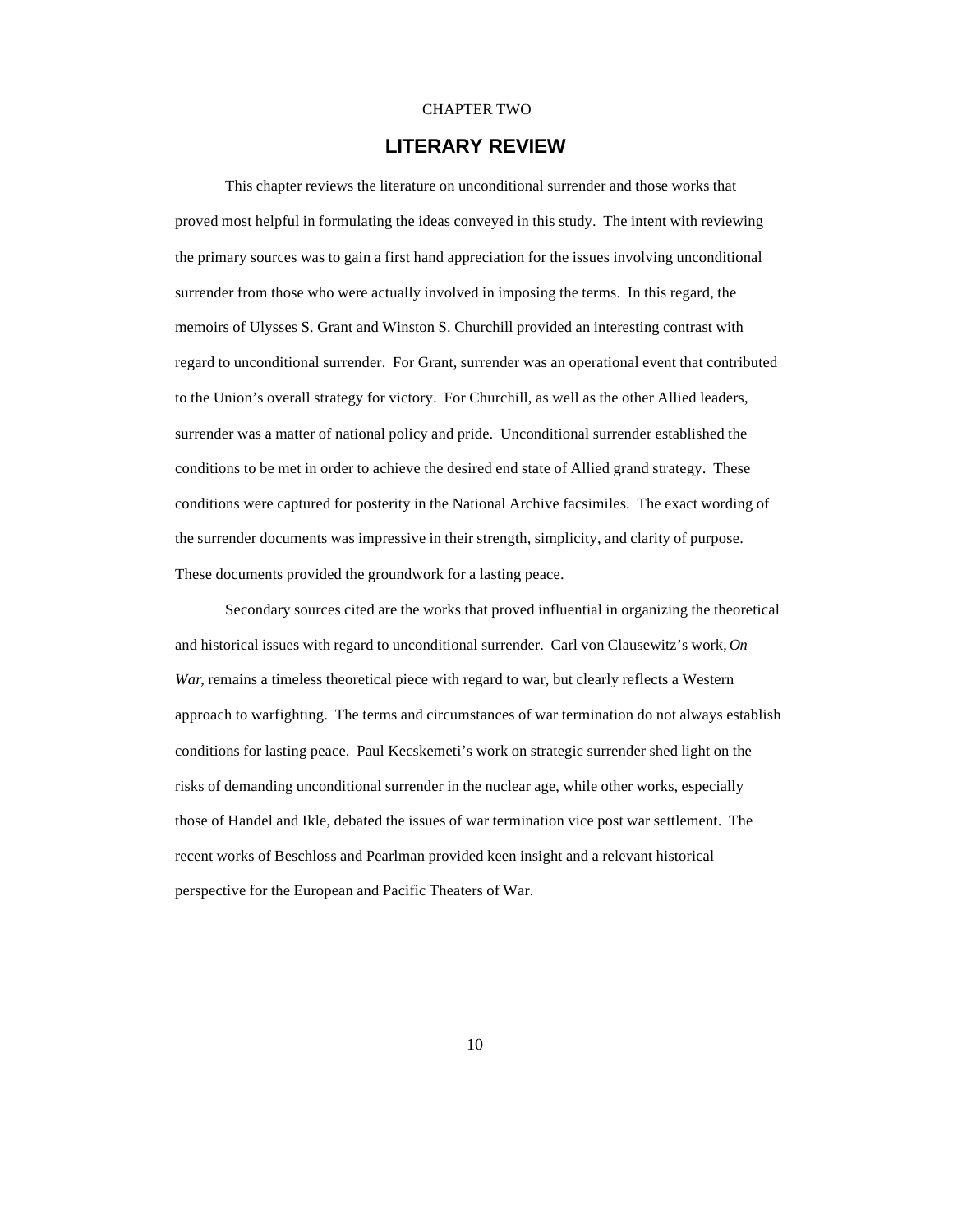### **PRIMARY SOURCES**

There are three important primary sources with regard to unconditional surrender: the memoirs of Winston Churchill and Ulysses S. Grant; and the facsimiles of the instruments of surrender for World War Two.

*The Hinge of Fate* was one of six books in Winston Churchill's memoirs of World War Two. This work provided a behind the scenes narrative of the discussions between the three Allied leaders who agreed upon unconditional surrender as the Allied political aim for the war. Churchill cited extensively the correspondence before and after the historic Casablanca Conference of 1943, and commented on his own public statements made during the war. This work was helpful in understanding the British perspective and context of the first half of World War Two and the circumstances that led to the demand for an unconditional surrender. Churchill's work was especially valuable since he was one of the three principals at Casablanca, and because Roosevelt's untimely death in 1945 prevented the American president from conveying his personal thoughts on the matter of surrender. Unfortunately, relevant sources in English were not available at the time of this study that would have enabled an examination of the personal views of Soviet leader Joseph Stalin.

Ulysses S. Grant's memoirs provided a unique personal perspective of the first experience of unconditional surrender in American history. This surrender occurred during the American Civil War when Ulysses S. Grant demanded an unconditional surrender from the Confederate forces defending Forts Henry and Donelson in February of 1862.<sup>2</sup> Grant demanded an unconditional surrender from Confederate forces a second time during the siege of Vicksburg in July 1863. He was attempting to use unconditional surrender as a way to achieve the defeat of the Confederate forces at Vicksburg, which would result in an operationally decisive victory. Although initially Grant called for an unconditional surrender, he eventually conceded to certain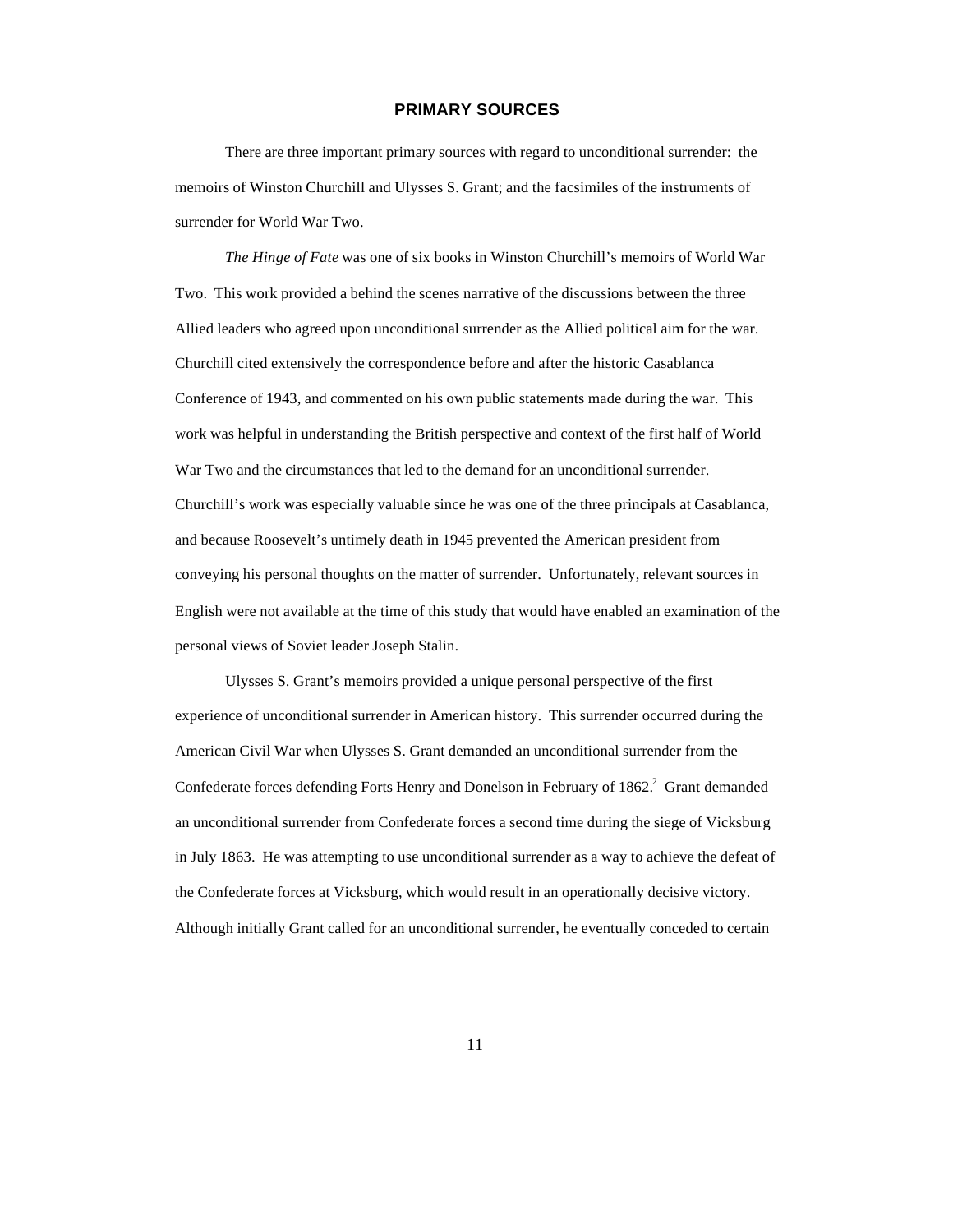terms (allowing Confederate forces to leave Vicksburg with limited supplies provided they first signed paroles) and accepted a conditional surrender. Grant later explained his actions when he wrote, "Had I insisted upon an unconditional surrender there would have been over thirtythousand men to transport to Cairo, very much to the inconvenience of the army on the Mississippi."<sup>3</sup> The conditions of surrender at Vicksburg demonstrated Grant's appreciation of the second and third order effects that might follow a decisive victory at the operational level of war. This forethought and understanding of what could follow victory provided an interesting contrast against the next time American forces imposed unconditional surrender — eighty years later.

The United States Archives provided facsimiles of the actual terms of surrender for both Germany and Japan. The specificity of the instruments of surrender clearly convey three essential Allied demands: the need for immediate cessation of hostilities by the surrendering forces; the immediate forfeiture of any means to resist; and the establishment of the Allied authority as supreme.<sup>4</sup> By demanding such terms, the Allies sought to strip away the Axis ways and means for waging war in order to achieve their political aims. It is interesting to note, however, that these terms for surrender focused on war termination and not necessarily post war settlement. Chapter Four discusses the post war strategy that emerged to ensure the risk of Axis powers threatening the future peace was greatly reduced.

#### **SECONDARY SOURCES**

There are multiple volumes written concerning surrender and its consequences. For this study, four individuals were most influential: Carl von Clausewitz, Michael I. Handel, Fred Charles Ikle, and Paul Kecskemeti. The two most interesting historical sources were the recent works by Michael Beschloss and Michael D. Pearlman.

<sup>2</sup>Ulysses S. Grant, *Personal Memoirs of U.S. Grant*, ed. E.B. Long, (New York: Da Capo Press, 1982), 159. 3 Ibid., 293.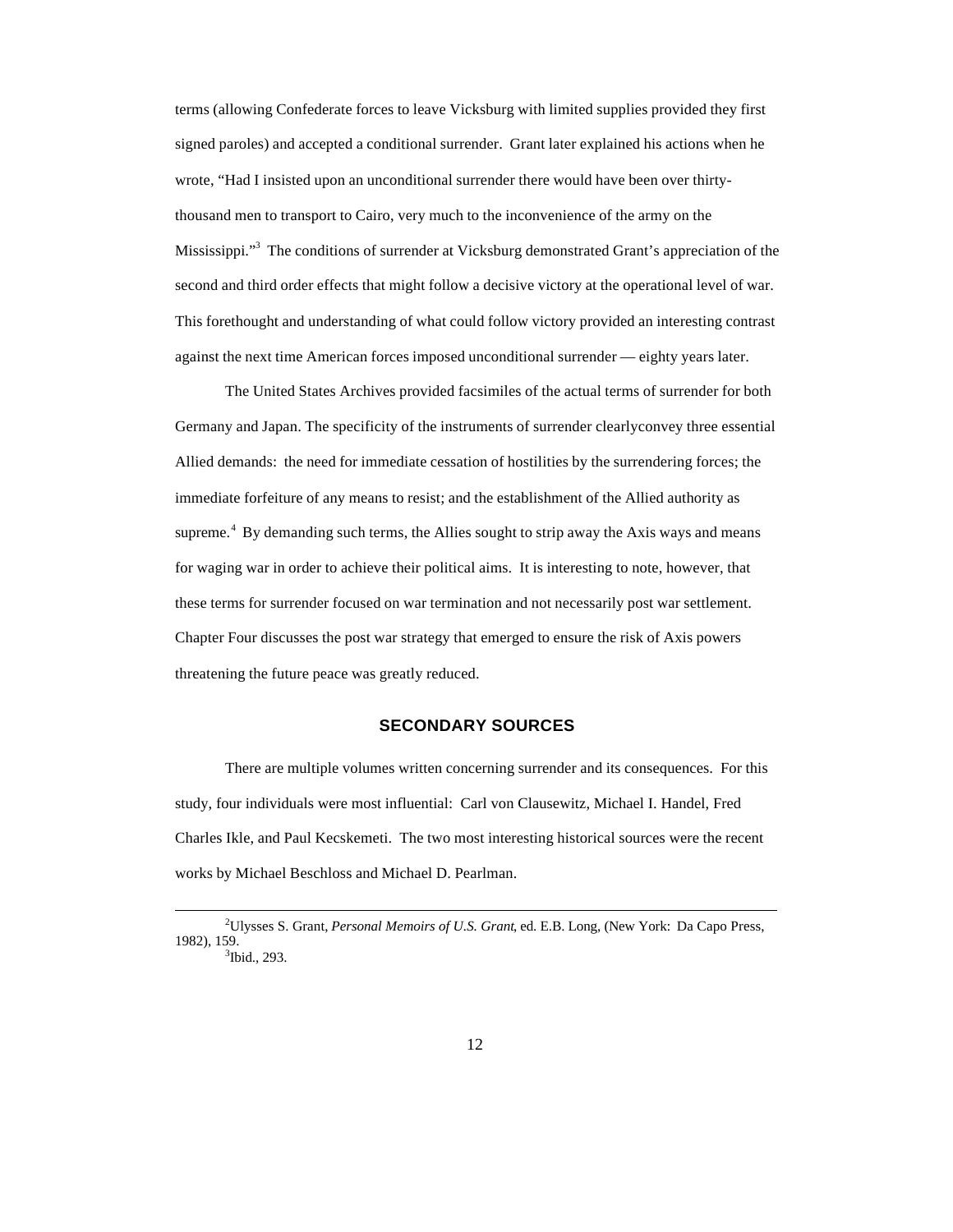Clausewitz, the Prussian military theorist, provided much of the background work and philosophical underpinning for developing the definitions for war, victory, and defeat that this study explores. From these concepts, it was possible to construct a framework for considering unconditional surrender. Two chapters from his work, *On War*, were particularly useful, Chapter One from Book One, and Chapter Four from Book Four. Chapter One, *What is War?,* provided the definition for war that contained the two critical elements that enable a nation to prosecute hostilities—means and will. Chapter Four, *The Engagement In General—Continued*, provided the insight for the notion of the *Sliding Scale of Victory* that is discussed in Chapter Three of this paper.

Dr. Michael I. Handel's 1978 monograph titled, *War Termination—A Critical Study*, was an extremely helpful source for understanding the concept of war termination. War termination proved to be a major factor in the arguments against the use of unconditional surrender as a wartime policy. (This is explained further in Chapter Three.) Handel addressed the fact that while much has been written on war termination, there remains a great deal of dissatisfaction with understanding its implementation. He attributed this dissatisfaction to the lack of precise terms and definitions. To remedy this, Handel provided his own definitions for the matter. He proposed two principle categories into which most literature should be considered, either peace studies or war termination. He stated that peace studies "cover such subjects as the prevention of war and the maintenance of peace, disarmament and arms control, peaceful change, and the behavior of states before, during and after war." Handel explained that war termination "refers to the narrower problem of how to end wars once they have erupted and is less concerned with its antecedents."<sup>6</sup> Handel then provided a useful classification of war termination research into five

<sup>4</sup>National Archives Publications Numbers 46-4, *Germany Surrenders Unconditionally*, and 46-6, *The End of the War in the Pacific*, (Washington, D.C.: United States Government Printing Office, 1945), 1.

<sup>5</sup>Michael I. Handel, *War Termination—A Critical Study*, (Jerusalem, Israel, Alpha Press, 1978), 10. 6 Ibid.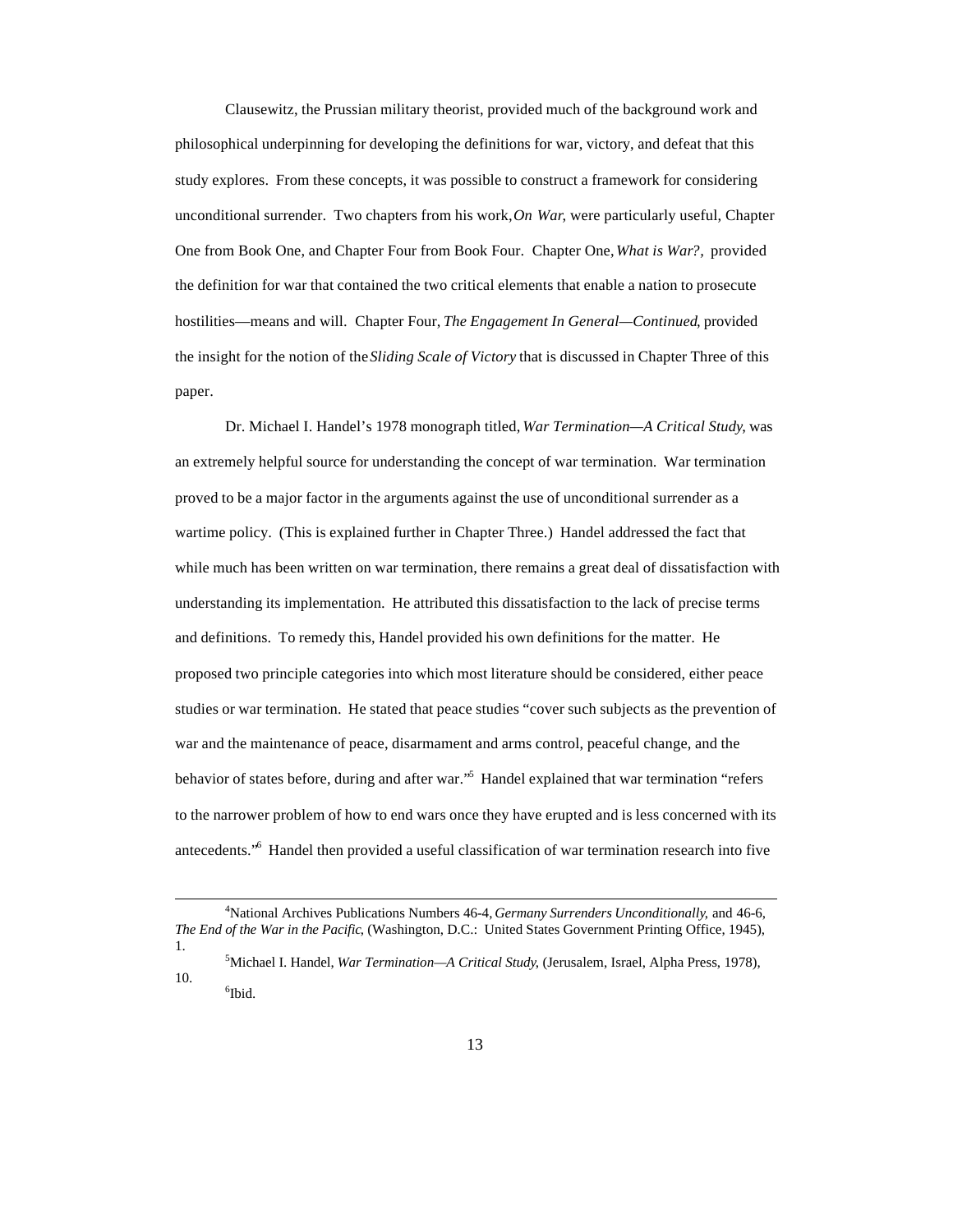categories: *normative studies*, which dealt with emotional aspects of war termination such as philosophy and religious studies; *economic theories*, which dealt with the conditions and long range effects on peace; *international law*, which dealt with the formal arrangements, such as cease fire agreements and treaties; *diplomatic history*, which examined the study of international politics; and lastly, the *theory of international relations* which dealt with the individual, the state, and the international system.<sup>7</sup> This taxonomy provided a useful construct with which to examine further works.

Fred Charles Ikle's work, *Every War Must End*, is a benchmark for any study concerning surrender. Ikle's broad experience provided an insightful perspective: from that of a professor at Massachusetts Institute of Technology, or as head of the Rand Corporation, to that of serving in the administration of three presidents, the last being the Undersecretary of Defense for Policy during the Reagan Administration. *Every War Must End* addressed the concern that most historians and commentators focus on why wars begin, but neglect to examine how they end. Understanding how wars end is core issue for war termination. Those who opposed the use of unconditional surrender as a political aim argued that the cost required, in terms of national resources, to achieve the conditions for war termination in World War Two were too high. First published in the early 1970s, Ikle's work was updated to bridge the critical period in American foreign policy from the end of the Vietnam War in 1975 to the Gulf War in 1991. His work stressed the important fact that although military victory may be easy to determine following a war, the verdict in political terms must wait to see if the peace endures.

In 1957, Paul Kecskemeti wrote one of the most influential works on surrender in the nuclear age. His book, *Strategic Surrender: The Politics of Victory and Defeat,* provided excellent analysis of the conditions leading to the demand of unconditional surrender in World War Two. He presented four case studies of surrender that occurred during the war and wrote a persuasive chapter on surrender in future strategy. Kecskemeti concluded that the need for future

<sup>7</sup> Ibid*.,* 12.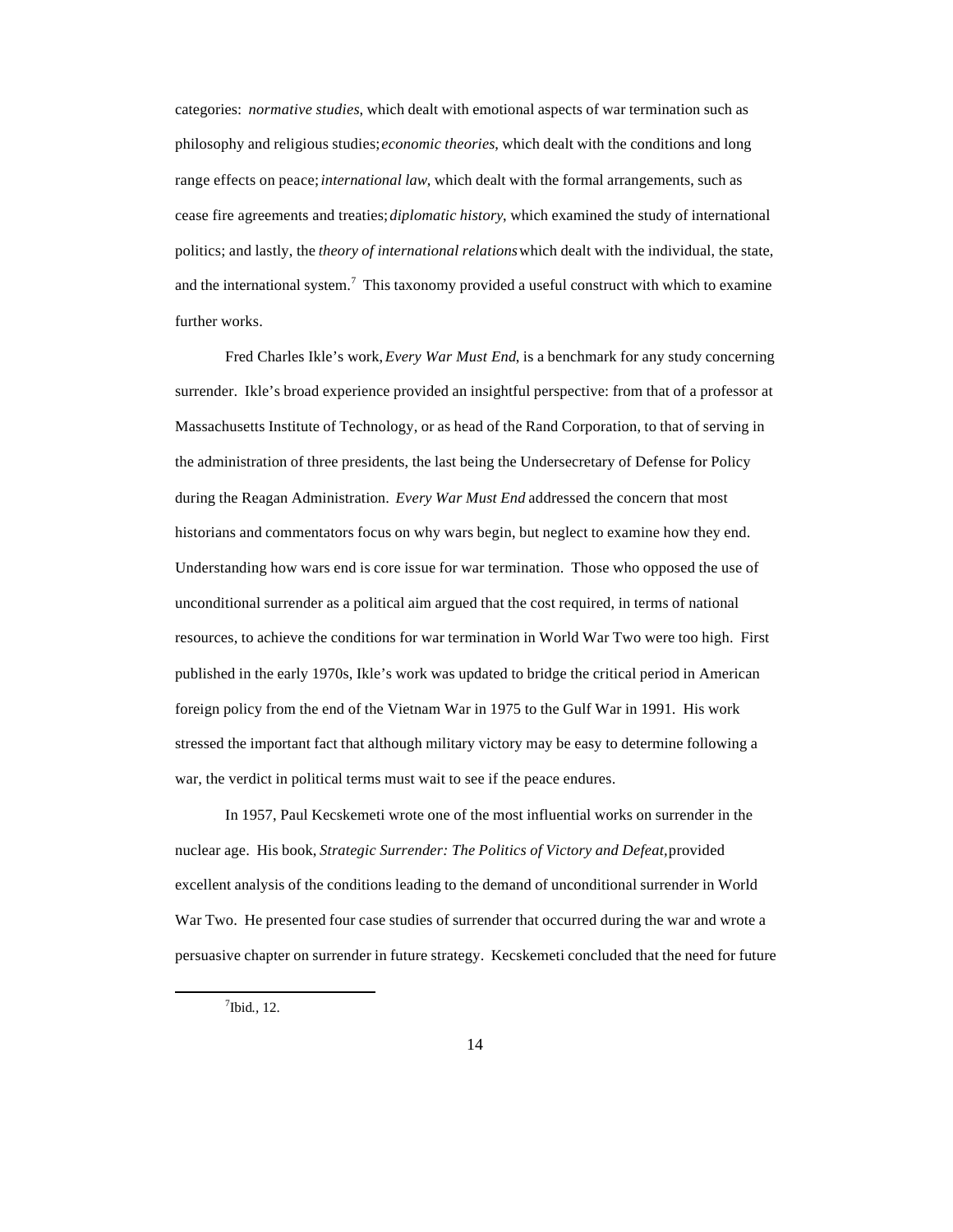survival would have to override any 'deeply rooted traditional attitudes' on surrender. His arguments are among the most compelling with regard to avoiding the term 'unconditional surrender,' carte blanche, for future political war aims.

Presidential historian, Michael Beschloss, provided one of the most intriguing narratives with regard to the unconditional surrender of Germany in World War Two. His book, *The Conquerors: Roosevelt, Truman, and the destruction of Hitler's Germany, 1941-1945*, detailed the behind the scene developments for each of these war time presidents. *The Conquerors* was thoroughly researched, well documented, and an easy read. Based on recently unclassified historical records from America, Great Britain, and the former Soviet Union, Beschloss was able to get to the heart of the matter with regard to the Allies' concern of preventing Germany from threatening future world peace.

Dr. Michael D. Pearlman, a military historian at the Combat Studies Institute, presented an extremely insightful and concise study of the complex issues facing the United States following the surrender of Nazi Germany. *Unconditional Surrender, Demobilization, and the Atomic Bomb* assessed the traditional concerns of ending the war against Japan, as well as the overriding factors facing President Truman in the decision to drop the atomic bombs. This work cleverly showed the limitations of unconditional surrender and the high price that may be extracted from both sides to enforce a strategy that does not allow any room for negotiation. It was very useful in understanding the conditions and environment that fueled the arguments against the policy of unconditional surrender, which were prevalent during the final months of the war.

15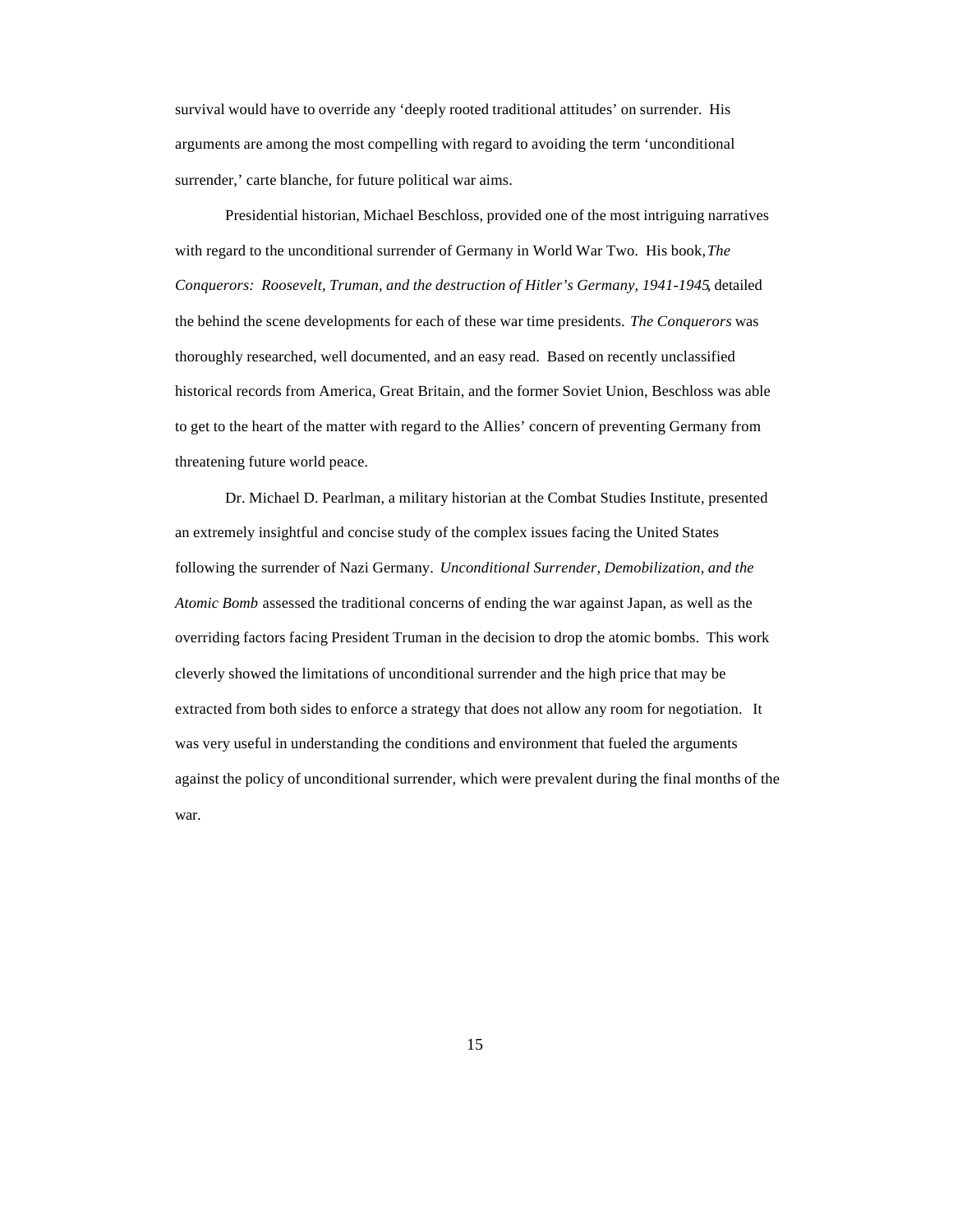#### CHAPTER THREE

## **ANALYSIS**

This research paper answers why unconditional surrender leads to a more lasting peace. The bedrock of this argument rests in understanding what purpose an unconditional surrender serves and how this type of surrender sets the conditions for a lasting peace. However, before addressing these two principles, it is first necessary to establish a common understanding for the definition of war and victory.

## **DEFINING WAR**

Clausewitz provided definitions of war and victory that are commonly accepted by military historians. In his book *On War*, Clausewitz stated his definition for war in his opening chapter: "War is thus an act of force to compel our enemy to do our will."<sup>8</sup> This immediately conjures up images of a struggle to impose one's desires over another, quite possibly involving violence. Clausewitz further clarified with an explanation on how to overcome the enemy. He explained,

To overcome your enemy, you must match your effort against his power of resistance, which can be expressed as the product of two inseparable factors, viz. *the total means at his disposal* and *the strength of his will*. 9

For some, it may be helpful to express this statement in the form of a mathematical equation where the power to resist (Pr) is the product of the enemy's means (m) and his will (w) to resist, or  $Pr = (m)$  x (w). By describing Clausewitz's explanation in this manner, it reduces the complex issue of war to the essence of its two critical components: the enemy's means to resist and his will to resist. Thus, it can be logically stated that in order to defeat an enemy one must defeat his means and/or his will to resist. To further understand these two aspects of the essence of conducting war, the means and will can be considered an expression of the instruments (means) and intent (will) for pursuing the desired political aim. Reduction of an adversary's means and

<sup>8</sup>Carl von Clausewitz, *On War*, trans. and ed. by Michael Howard and Peter Paret, (New York: Alfred A. Knopf, 1976), 83.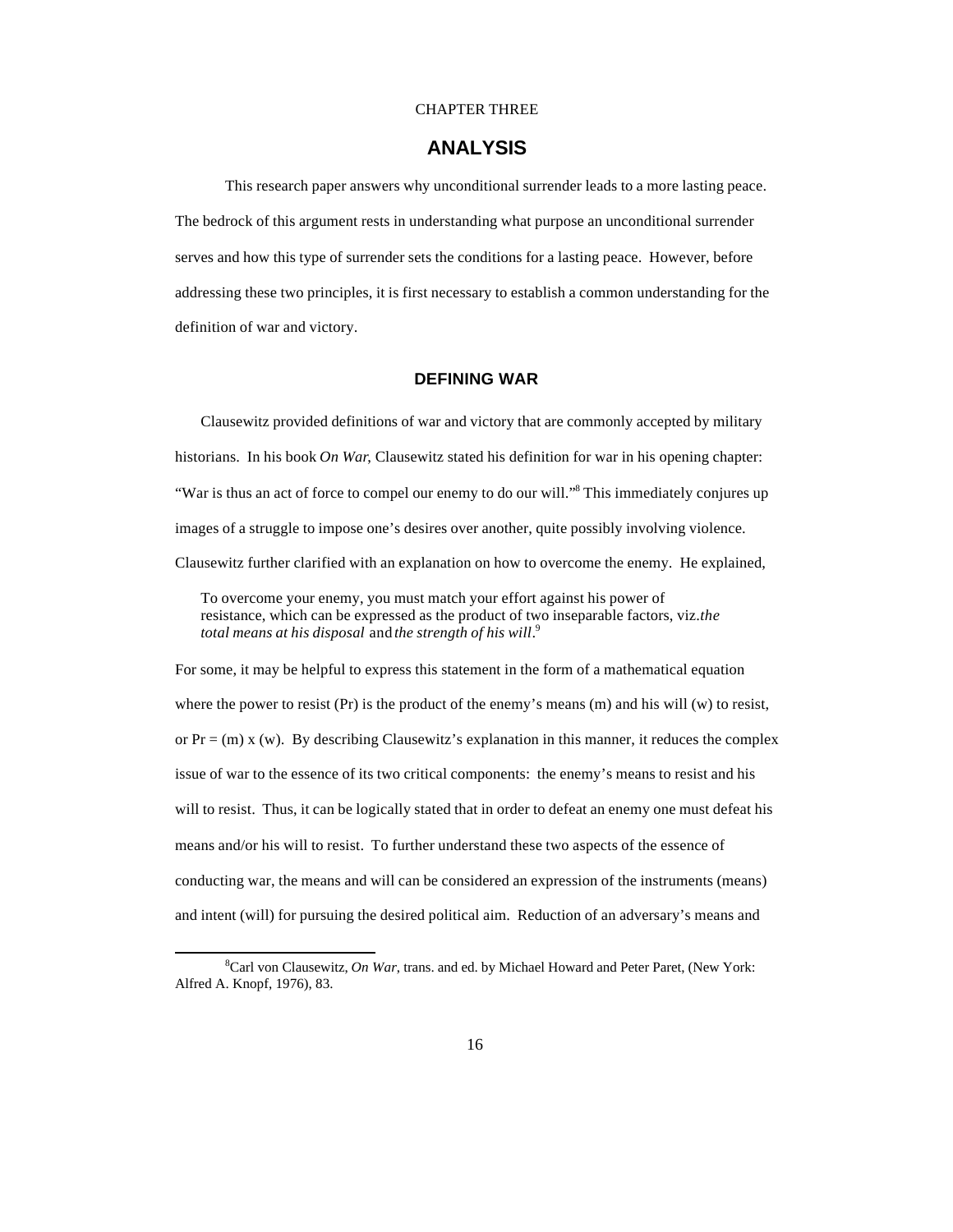will might also be used as a measure of effectiveness for determining the conditions for war termination.

### **UNDERSTANDING VICTORY**

Defining victory is complex because there is no doctrinal definition for the term.<sup>10</sup> Consequently, civilian sources must be used to help define the term. The American Heritage Dictionary provided the following definition of victory: "Final and complete defeat of the enemy in a military engagement."<sup>11</sup> Although perhaps useful to some, this definition by itself is not sufficient and can be misleading for students of military history for two reasons. First, this definition is declarative in the sense that victory can be final. Victory alone is not a lasting end state, but rather one that can change over time. Secondly, this simple definition fails to address the level of war being fought. Victories may be achieved at one of three levels of war: tactical, operational, or strategic. This paper will focus on the strategic level of war. It is not the intent of this study to find exceptions with civilian dictionaries, but rather to find a more complete understanding of what victory actually means. Once again, Clausewitz's *On War* sheds some light on this matter.

In Book Four, Chapter Four, Clausewitz explained, "Every engagement is a bloody and destructive test of physical and moral strength. Whoever has the greater sum of both left at the end is the victor."<sup>12</sup> Keeping Clausewitz's earlier proposition in mind, the power to resist is the product of the means and will to resist, one may see the correlation of the physical strength to the means to resist and the moral strength as the will to resist. In the end, the one who has the

<sup>&</sup>lt;sup>9</sup>Ibid., 86.

<sup>&</sup>lt;sup>10</sup>This study examined five authoritative publications in an attempt to find an official definition of victory. None contained the definition. The publications were: Joint Publication 1-02, *Department of Defense Dictionary of Military and Associated Terms*; Joint Publication 5-0, *Doctrine for Planning Joint Operations*; Joint Publication 5-00.1, *Joint Doctrine for Campaign Planning*; Army Field Manual 1-02, *Operational Terms*; and Army Field Manual 3-0*, Operations*.

<sup>11</sup>*The American Heritage Dictionary*, 2d College ed., s.v. "Victory."

<sup>12</sup>Clausewitz, *On War*, 274.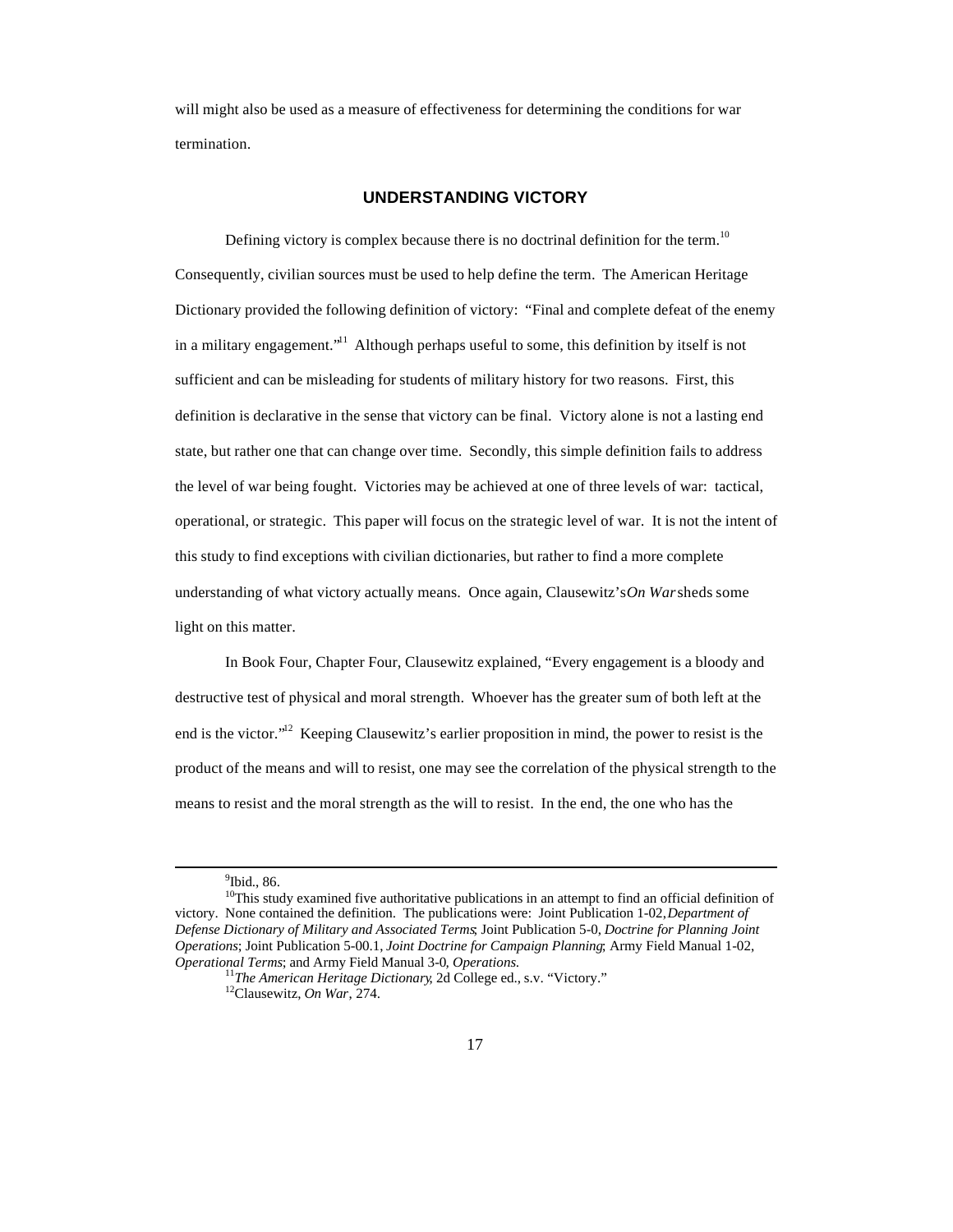"greater sum of both" will be the victor. This would imply that the victor could be able to impose his will upon the conquered since the loser has lost the ability to resist.<sup>13</sup>

Clausewitz further explained his concept of victory as consisting of three elements. $14$ 

- 1. The enemy's greater loss of material strength.
- 2. His loss of morale.

 $\overline{a}$ 

3. His open admission of the above by giving up his intentions.

As with previous discussions, these three elements fit into either of two categories: means or will. The enemy's material strength is a manifestation of his means to resist. The enemy's loss of morale and his giving up of his intentions is an expression of his will to resist. For further clarification, it may be helpful to illustrate this concept in the following manner (see Figure 1):



#### **Clausewitzian Victory Model**

**Figure 1**

<sup>&</sup>lt;sup>13</sup>One should note that there is a significant mathematical difference in these two statements. In the earlier statement it would indicate that the power of the enemy's means to resist is the *Product* of means and will. As the product of these two variables, it is logical to conclude that if either is equal to zero the product must then be zero. Yet in his description of victory, it is the *Sum* of the physical strength (means) and moral strength (will) that determines the victor. The logic implies that either the means or the will can be zero and one could still be the victor. However, his argument is not mathematically commutative logic. Perhaps one should not attempt to reduce the nature of warfare, a qualitative element, to a simple quantitative, or linear, mathematical statements of logic. The purpose for using these equations is to derive the essence of war's two critical components (means and will) and establish their correlation to the physical and cognitive realms.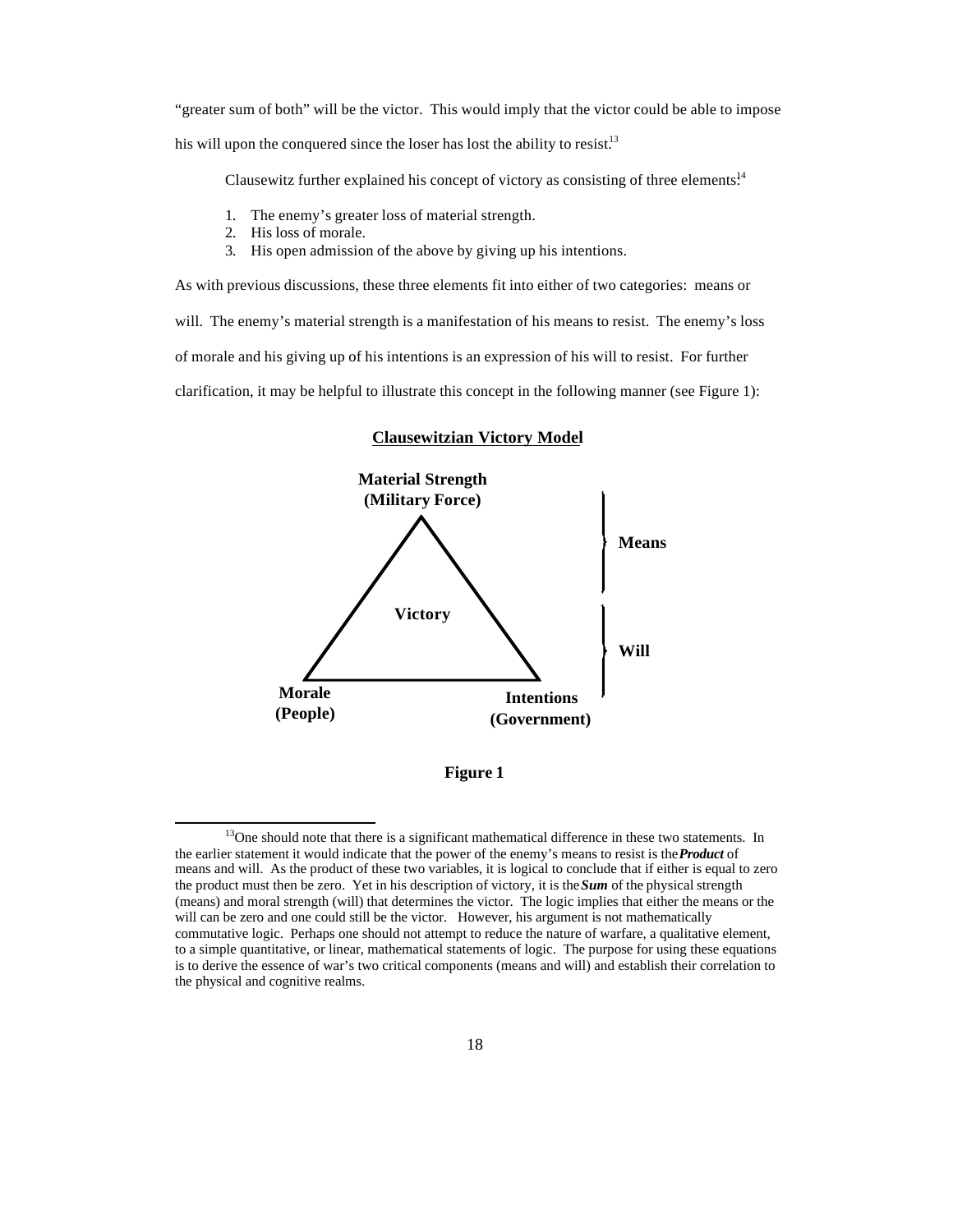This model expresses victory as a condition consisting of three elements that can be categorized as either the enemy's means to resist or his will to resist, one can then ask to what extent the enemy must lose his means or will to resist before one can declare victory?

For the sake of this argument, there are four conditions or degrees of victory that are possible. These degrees of victory are based on the extent of loss of the enemy's will and means to resist. The extent of loss may also possibly set the conditions for how long a peace may last. To illustrate this, the reader should consider the degrees of victory as a variable on a linear scale. The left end of the scale represents an indecisive victory; the right end represents a decisive victory. The degree of victory on this scale is dependant on the extent to which the enemy means and/or will to resist have been lost, either partially or completely. This notion can be graphically depicted in the following manner (see Figure 2):



**4. Indecisive Victory: Means (Partial Loss); Will (Partial Loss)**

**Figure 2**

The real question, however, is how long will the condition of peace last. This arguments suggests the conditions for an enduring peace are directly related to the enemy's will and means to resist,

<sup>14</sup>Clausewitz, *On War*, 277.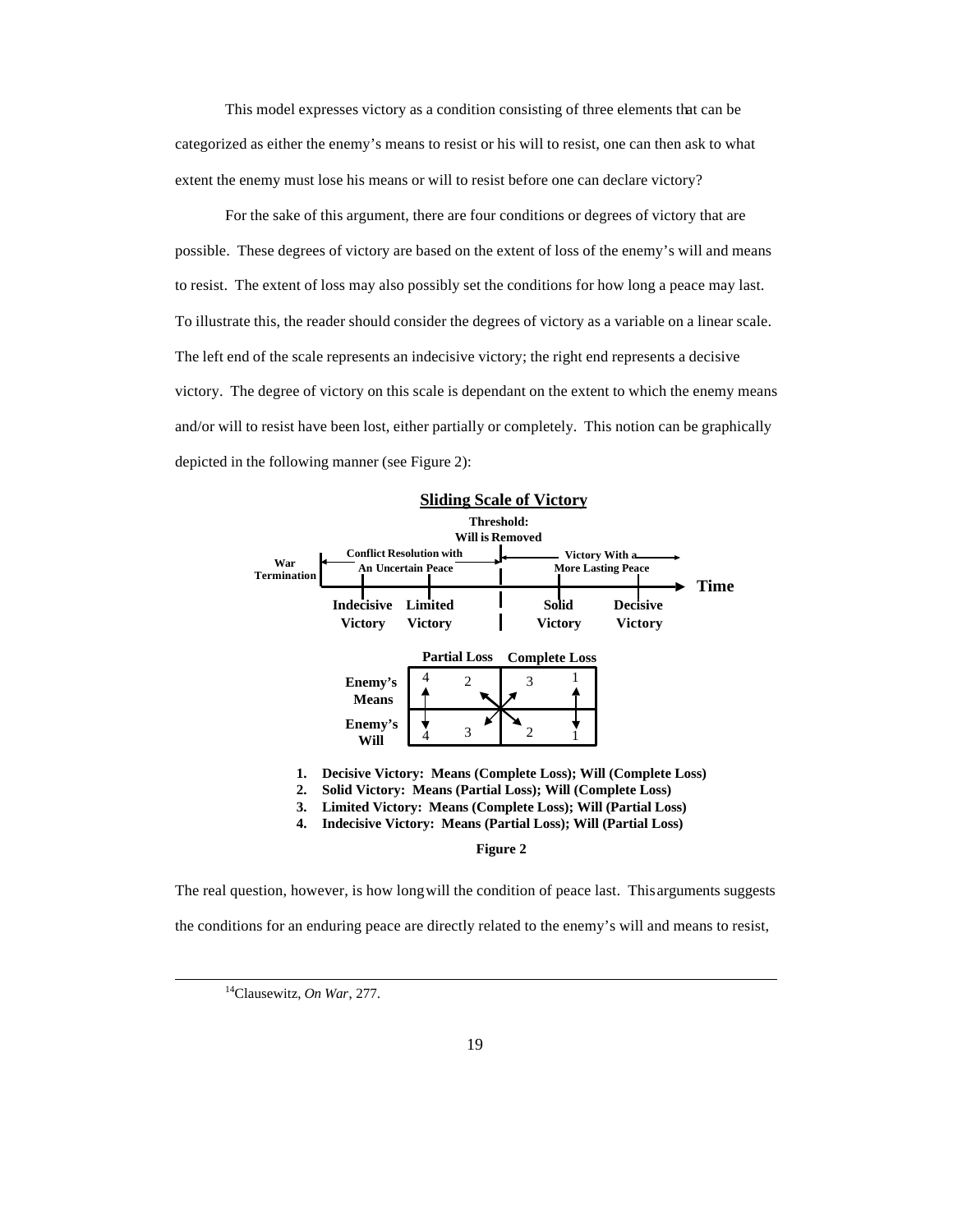with the more critical of the two being the enemy's will. If the conflict is resolved without the complete removal of the enemy's will to wage war, then the result will be an uncertain peace that will be relatively short in duration. However, if the enemy's belligerent intent (will) is removed, identified in Figure Two as the threshold, then victory with an enduring peace will result.

At this point it is appropriate to consider the antithesis of victory: defeat. Victory cannot be achieved if the vanquished is not willing to acknowledge defeat. The enduring challenge of the warfighter is forcing the enemy to accept that he has been defeated. Clausewitz's "trinity" example of the three aspects of war (people, passion, and probability), may be used to illustrate the conditions that may compel an enemy to understand that he is defeated (see Figure 3):<sup>15</sup>



**1. His means to resist must be destroyed, typically his armed forces.**

**2. The enemy government has to acknowledge this destruction.**

**3. This destruction of the means to resist must be witnessed by and understood by the people.**

Together, the people and the government embody the enemy's willto resist. **Figure 3**

This illustration is but one example of a possible victory model. The material strength of a nation is represented by its military force, which possesses the instruments (Clausewitzian means) to resist. Likewise, the people embody a nation's morale that directly relates to the nation's will

<sup>15</sup>For a complete discussion of Clausewitz's ideas on defeat refer to *On War*, Book 4, Chapter 4.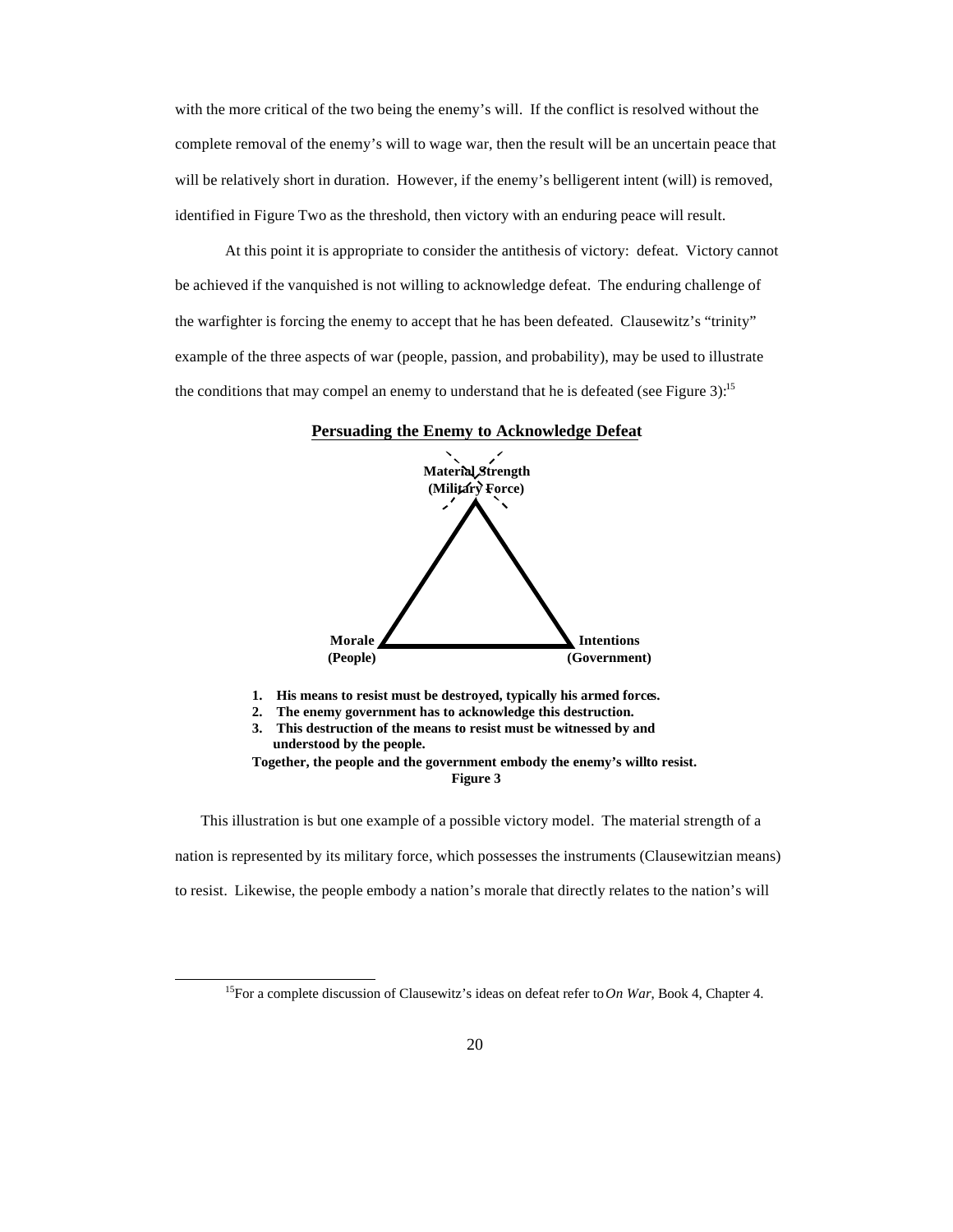to resist. The government, with its intentions, represents the other aspect of a nation's will and directs the nation's desire to prosecute war or threaten peace.

In this particular case, the model illustrates what I would describe as a *limited victory* (see also Condition 3, Figure 2). History provides an example with the German defeat of France in 1940. The Wermacht decisively defeated the French armed forces, thus destroying French means to resist. The French government signed a surrender treaty and established the new Vichey government that was subservient to Germany, thereby acknowledging the destruction of the French means to resist. And this destruction of the means to resist was witnessed by the French people at the beaches of Dunkirk and further understood as they were forced to watch the triumphant Wermacht march down the Champs d'Elysees in Paris in 1940. What is important in this example, however, is the fact that the Germans, although attacking the French means and will to resist, only achieved a limited victory. Germany succeeded in forcing a complete loss of the French means to resist (the French army), but they only achieved a partial defeat of the French will to resist (as evident by the French Underground resistance movement).

The Allied defeat over Nazi Germany in World War II is an example of what one could define as a *decisive victory* (see Condition 1, Figure 2). The German means to resist were either completely lost or forfeited when they signed the surrender documents agreeing to the terms of unconditional surrender. Likewise, the German will to resist, mainly perpetuated through the doctrinal beliefs and practices of the Nazi party, was expunged. This removal of the will to resist came in the form of the death of the head of the Nazi Party, Adolf Hitler, the purge of the Nazis from Germany via Nurnberg trials, de-Nazification efforts, and post war activities. Thus in the decade following VE Day (Victory in Europe Day), the German means and will to resist the Allied forces were removed.

An example of a *solid victory* is the Vietnamese defeat of the French in Indochina in 1954 (see Condition 2, Figure 2). Following the defeat of the beleaguered French forces at Dien Bien Phu, the Vietnamese succeeded in forcing the French to negotiation at the peace tables. Although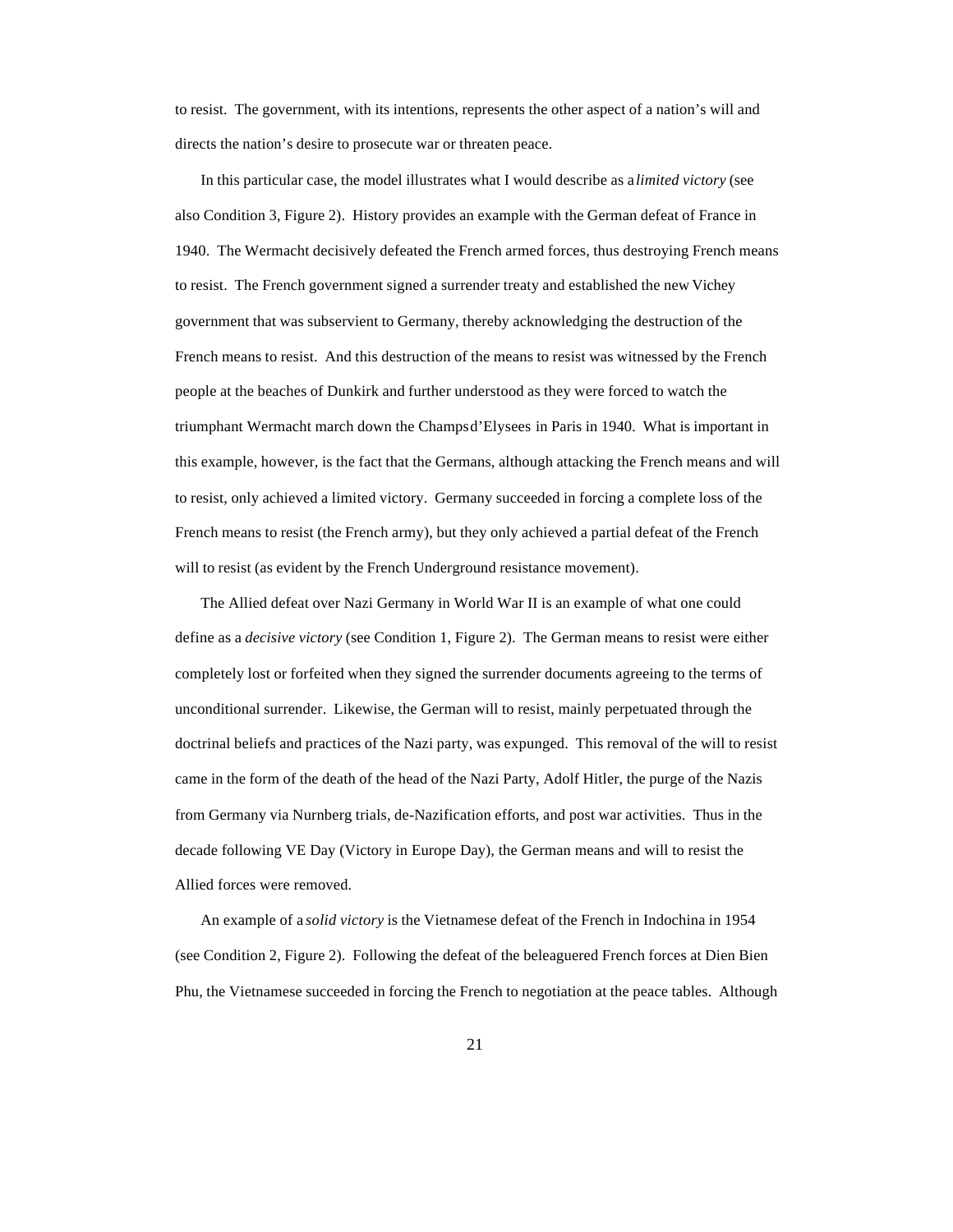the French forces at Dien Bien Phu were captured, this tactical victory by itself did not mean the French means to resist had been removed. The Vietnamese victory didhowever, trigger a more significant loss for the French—the loss of their will to continue the fight in Indochina. As a result, the French withdrew their forces from Indochina and Vietnam was subsequently divided into two separate nations. The victory of the Vietnamese over the French illustrates an example of the means to resist only being partially lost, but the will to resist being completely lost. The French lost the power to resist because they lost the will to resist: hence,  $Pr = (m) \times (w)$ , and (means)  $x(0) =$ zero.

Another useful example to compare against the sliding scale of victory is the 1991 Gulf War (see Condition 4, Figure 2). This is an example of what one could define as ani*ndecisive victory*. In this case, the coalition forces achieved only a partial destruction of the Iraqi means and will to resist. Considerable means of the Republican Guard forces were allowed to escape destruction by the allied coalition and the driving forces behind the Iraqi will to resist, Saddam Hussein and his Ba'ath party, remained in power. Consequently upon cessation of combat operations, significant Iraqi military means and the will of the Iraqi government to resist remained intact. As a result, the victory was indecisive. This indecisive victory was overshadowed by the impressive fact that the coalition achieved one of the quickest tactical victories in the history of warfare. Massive destruction of a major portion of an enemy army was achieved in only four days of ground combat operations and the air campaign had destroyed a number of strategically significant targets. By all Western metrics of destruction and operations analysis there was a one sided tactical victory clearly in favor of the allied coalition. However, the indecisiveness of the allied coalition victory was not fully apparent until several years after the conflict. Repeated Iraqi challenges to United Nation's sanctions that ended the war, with violations of the no-fly zone restrictions and reportedly continuing to produce weapons of mass destruction (WMD), clearly demonstrate that the level of completeness of the so called victory was less than originally perceived.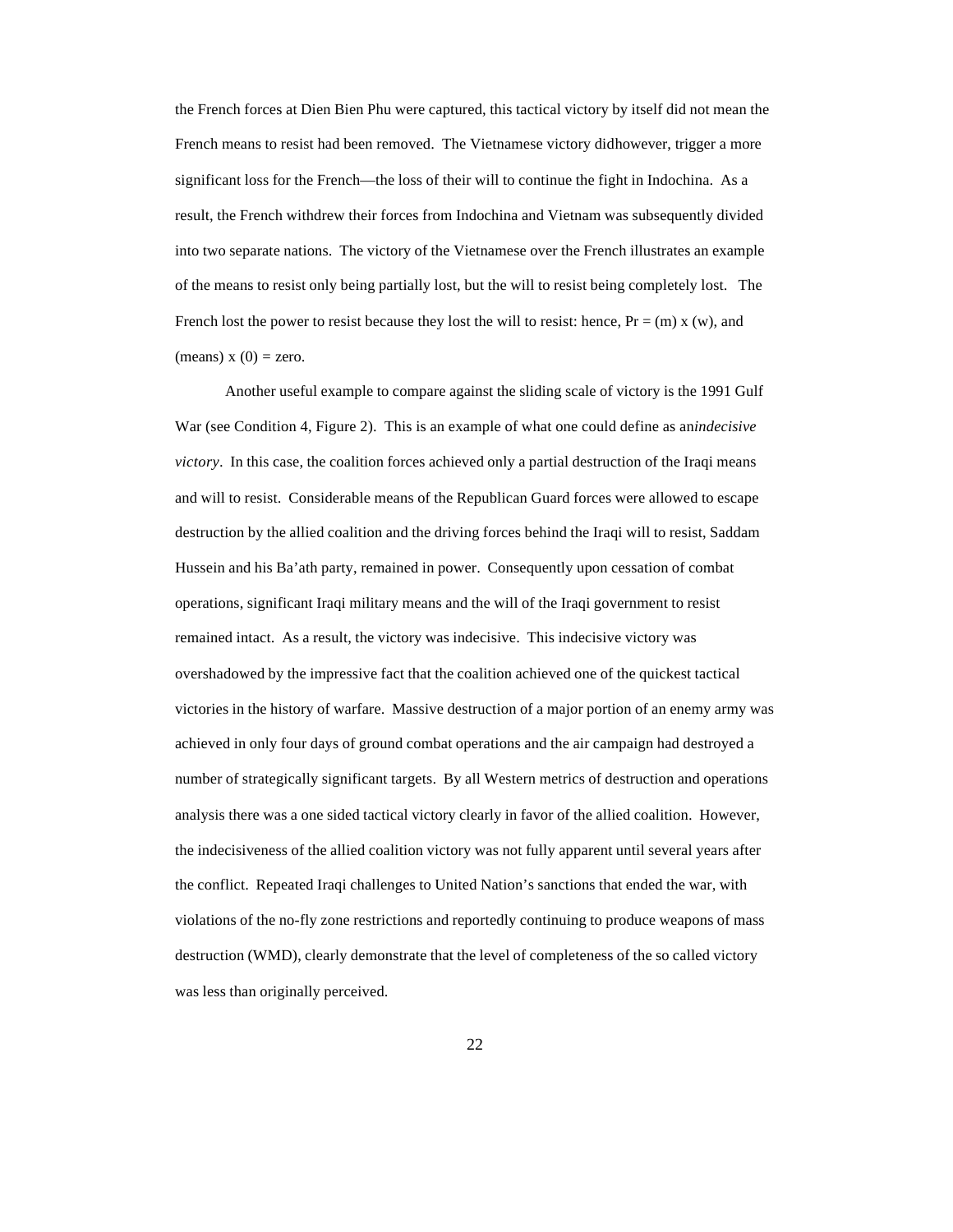The 1991 Gulf War illustrates an important limitation in applying Western logic against non-Western entities. How could the Iraqi dictator, Saddam Hussein, consider himself victorious with the bulk of his forces destroyed, strategic targets reduced to rubble, and his residual army forced to withdraw back into the midst of his remaining population center? Iraq is a culture with tribal values that places great importance on honor and saving face. The fact an enemy did notdestroy his adversary may be interpreted not as a Western act of mercy, but rather as a sign of weakness—despite how close to death one might have come. This type of logic is contrary to Western thinking. However, it illustrates the greater challenge of understanding how one's adversary may choose to define defeat. In a culture with strong tribal values, it may be that the loss of the enemy's means is not nearly as significant to him as is the loss of his will. As long as he saves face, he retains honor within his tribe and can live to fight another day. In conflicts against cultures with a tribal heritage, greater emphasis should be placed on targeting the destruction of the enemy's will. As previously mentioned, the enemy's will is manifested in two entities—the people (a nation's morale) and the government (a nation's intent). Since world opinion does not tolerate the destruction of a people (genocide), then the removal of an adversary's government appears to be the most acceptable way to destroy an enemy's will. Consequently, facing an enemy with an asymmetric value set suggests that extraordinary measures must be taken to understand the 'foreign' mindset when formulating war termination and post war options, if an enduring peace is to be achieved.

## **WHAT CONSTITUTES AN ENDURING PEACE?**

To this point, we have explored an enduring definition of war, as well as the concepts of victory and defeat. From this common understanding, it is appropriate to address the question of how a nation-state can achieve an enduring peace when engaged in war. The answer lies in the effects that result from achieving an unconditional surrender—the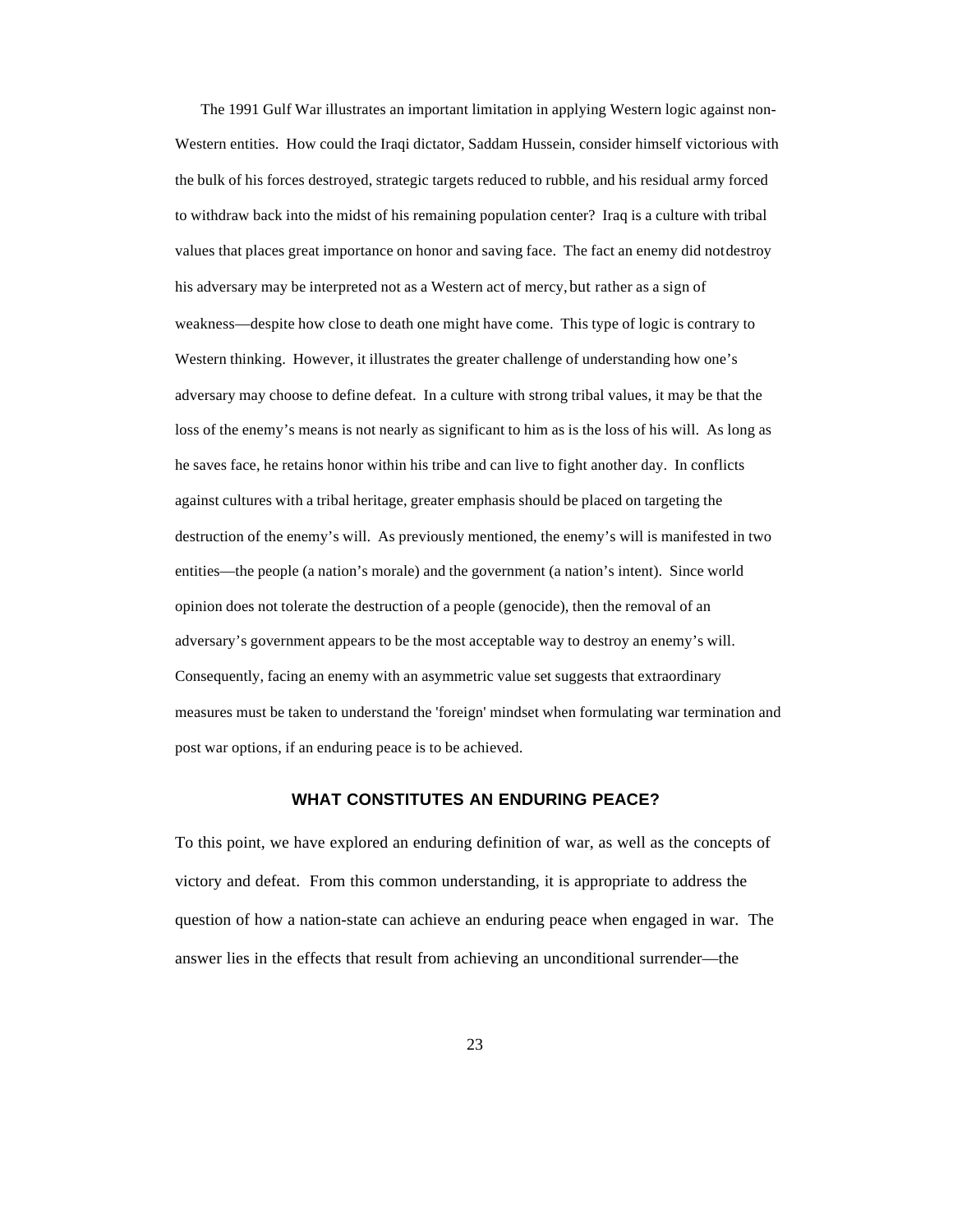removal of the enemy's means and will to resist. The enemy's means to resist are removed by defeating an adversary's material strength (military force). The enemy's will to resist is removed by defeating both the morale of the adversary's people, and defeating the adversarial government that guides the intentions of the enemy's state. The Allies understood these three elements during World War Two and insisted on a policy of unconditional surrender.

#### **UNCONDITIONAL SURRENDER**

The Army Field Manual (FM) 27-10, *The Law of Land Warfare*, defined unconditional surrender in the following manner: "An unconditional surrender is one in which a body of troops gives itself up to its enemy without condition."<sup>16</sup> However, what makes unconditional surrender unique is the fact that it does not involve bargaining. Prior to the American Civil War, surrender had always involved some form of mutual concessions. For example, when a fortress was sieged the besieged governor came forward under the recognized gesture of a white flag and established contact with the commander of the siege army. Once contact was made, the besieged governor would propose terms of capitulation. It was then up to the commander of the siege army to either accept or reject the terms. As Christopher Duffy described in his book *Fire and Stone: The Science of Fortress Warfare, 1660-1860*, acceptable capitulation from the defender's perspective was one that, "made generous provisions for the life, liberties and property of the townspeople, and for the freedom and honor of the garrison."<sup>17</sup> Although this is a tactical example, it gets to the heart of the matter—surrendering forces is about some sort of negotiation or bargaining. The

<sup>16</sup>Department of the Army, FM 27-10, *The Law of Land Warfare*, (Washington, D.C.: Government Printing Office, 1976), Chapter 7, Section V, Subsection 478.

<sup>17</sup>Christopher Duffy, *Fire and Stone: The Science of Fortress Warfare, 1660-1860*, (London: Greenhill Books, 1975), 189.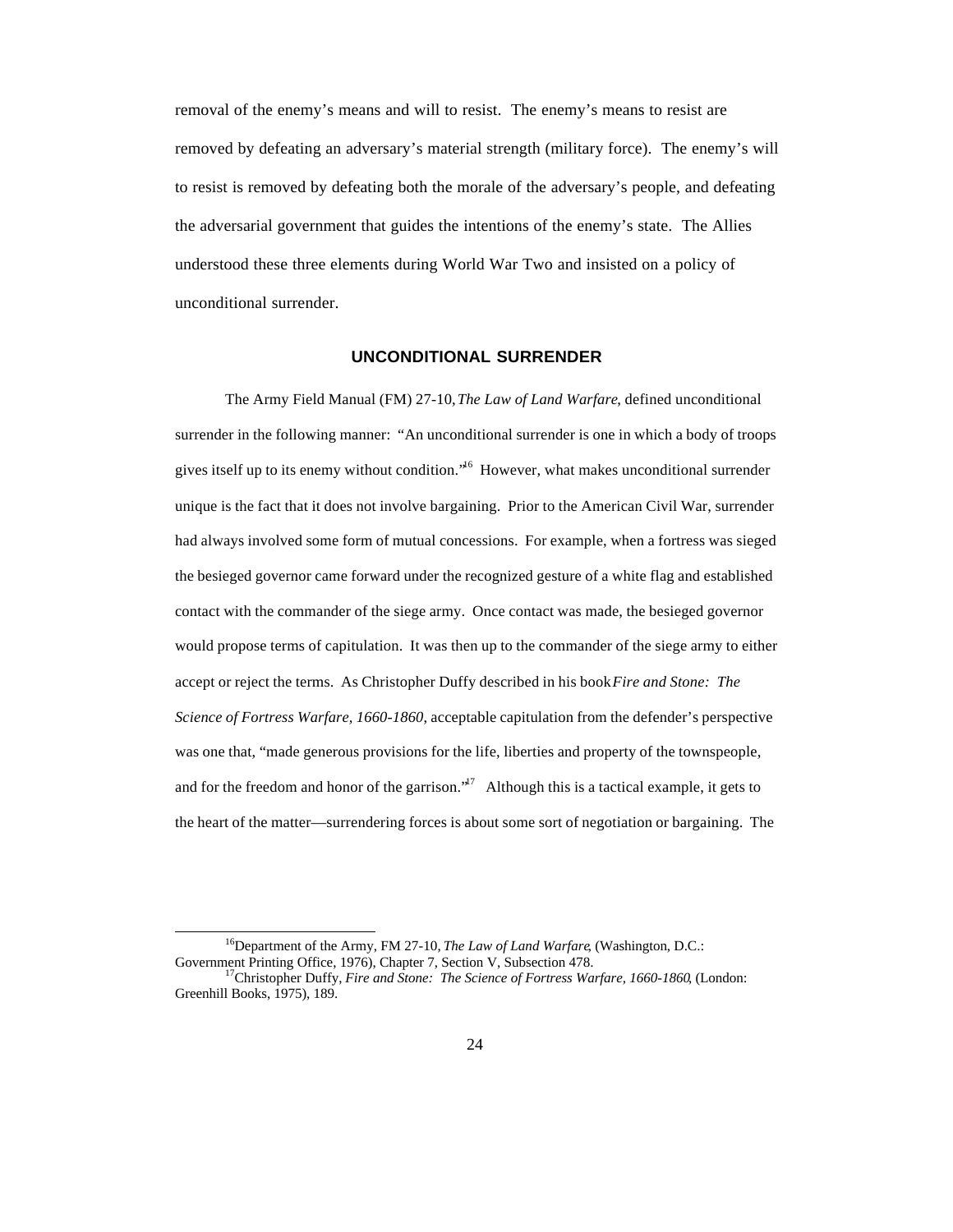reason unconditional surrender is so alarming is because it implies that there is *no room for bargaining*. 18

#### **ARGUMENTS FOR UNCONDITIONAL SURRENDER**

The reason for seeking an unconditional surrender lies in four principle considerations. First, a nation-state at war may perceive the need for the enemy nation-state to realize, acknowledge, and thoroughly understand that it is defeated once victory is declared. Any room left for bargaining may lead to future problems. Second, a nation-state at war may perceive the enemy nation-state as a threat to regional security due to its bellicose intentions. This being the case, the belief that peace is not possible without a purge of the enemy's national leadership and supporting regime may support the call for unconditional surrender. Third, unconditional surrender may be declared to demonstrate firm resolve to a coalition partner (such as the Soviet Union in World War Two), and also prevent other members of the coalition from seeking a separate peace. And lastly, unconditional surrender may also be used to rally political support. Combinations of these four categories were clearly present the last time unconditional surrender was declared as a matter of national policy; that being World War Two.

The first category, the need for a nation-state to thoroughly comprehend the fact that it was defeated, was most certainly prevalent in President Franklin D. Roosevelt's mind when he called for the terms of unconditional surrender during World War Two. As historian Michael Beschloss noted in his book *The Conquerors: Roosevelt, Truman and the Destruction of Hitler's Germany, 1941-1945*, Roosevelt understood the failures of the Versailles Treaty that ended World War One. As the Assistant Secretary of the Navy during World War One, Roosevelt believed the Versailles Treaty was one of the significant reasons why the Germans did not acknowledge defeat. He argued that had Western Allies penetrated deep into Germany, and subsequently occupied the conquered nation, the notion of defeat in the German mindset might

<sup>18</sup>Paul Kecskemeti*, Strategic Surrender: The Politics of Victory and Defeat*, (Santa Monica, California: The Rand Corporation, 1957), xi. Kecskemeti stated that, "All surrender involves an element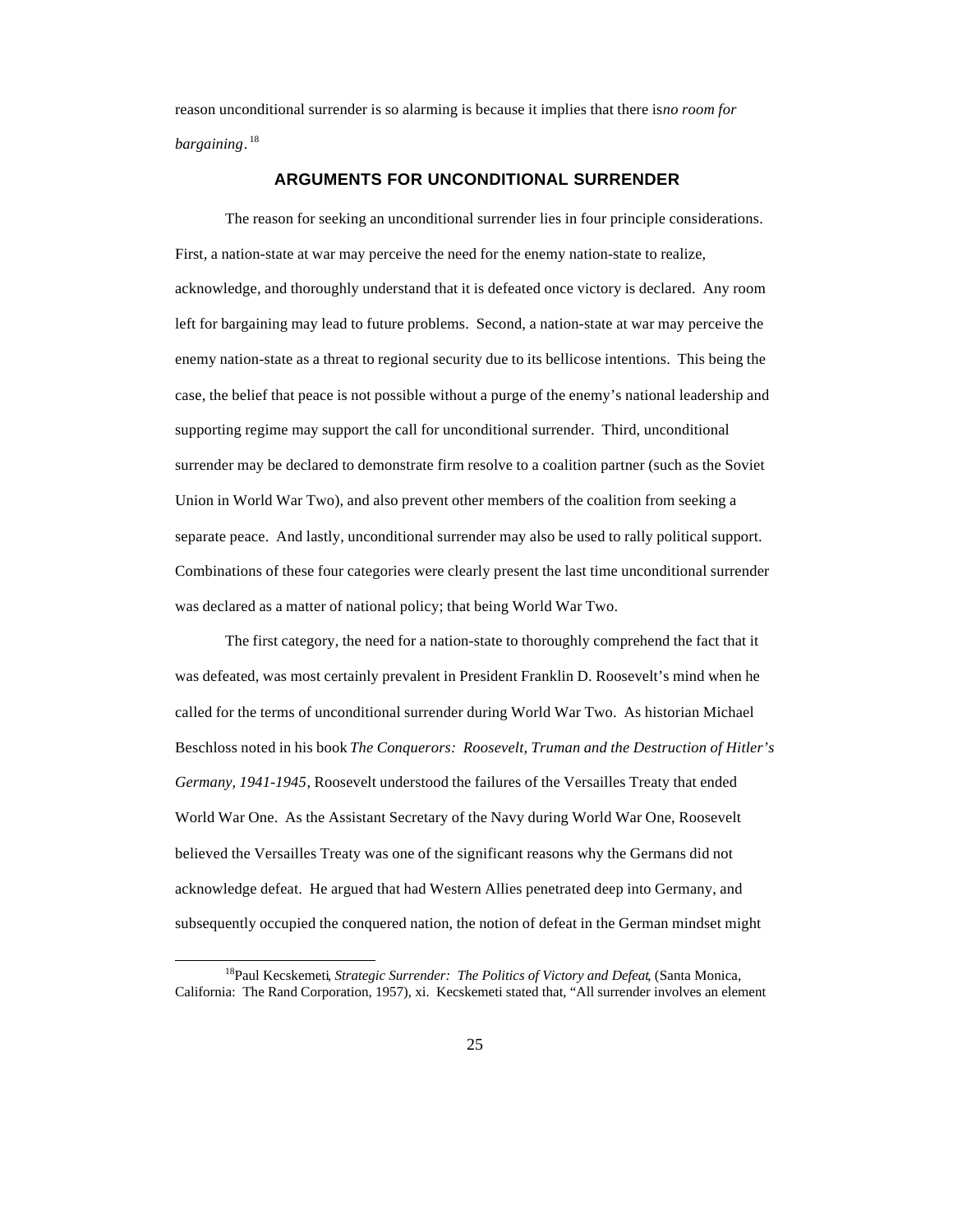have prevailed. Without these conditions however, Roosevelt felt that the Germans would "convince themselves that they had not really lost the war."<sup>19</sup> He was convinced that the Western Allies should have occupied Germany in order to "train the Germans to give up their old ambitions of dictatorship, a strong military and a world empire.<sup> $20$ </sup> The challenge of convincing a conquered enemy that he was in fact defeated was one lesson that Roosevelt would not forget.

With regard to the dangers of bargaining away a lasting peace, Paul Kecskemeti identified in his 1957 Rand Corporation study of strategic surrender that, "President Roosevelt and his advisors felt that the Germans had been left with the impression that they had quit in 1918, not because they had been defeated but because they had been offered acceptable terms.<sup> $21$ </sup> This illustrates Roosevelt's perception of the potential dangers associated with bargaining away too much at the peace table. It also helps explain why in 1944 Roosevelt defended his position on unconditional surrender by stating, "Practically every German denies the fact they surrendered in the last war. But this time they are going to know it."<sup>22</sup>

This desire to ensure the Allies of World War II would have free reign in determining the terms for peace was also echoed across the Atlantic. In defending the Allied position of unconditional surrender, Prime Minister Winston Churchill stated the following to the House of Commons on 22 February 1944:

The term 'unconditional surrender' does not mean that the German people will be enslaved or destroyed. It means however that the Allies will not be bound to them at the moment of surrender by any pact or obligation…No such arguments will be admitted by us as were used by Germany after the last war, saying that they surrendered in consequence to President Wilson's 'Fourteen Points.' Unconditional surrender means that the victors have a free hand.<sup>23</sup>

<sup>23</sup>Winston Churchill, *The Second World War: The Hinge of Fate* (Boston: Houghton Mifflin Company, 1950), 690.

 $\overline{a}$ of bargaining, or mutual concessions. No surrender can be literally unconditional."

<sup>19</sup>Michael Beschloss, *The Conquerors: Roosevelt, Truman and the Destruction of Hitler's Germany, 1941-1945*, (New York: Simon and Schuster, 2002), 11.

 $20$ Ibid., 12.

<sup>21</sup>Kecskemeti*, Strategic Surrender,* 217.

<sup>22</sup>Beschloss, *The Conquerors,* 7.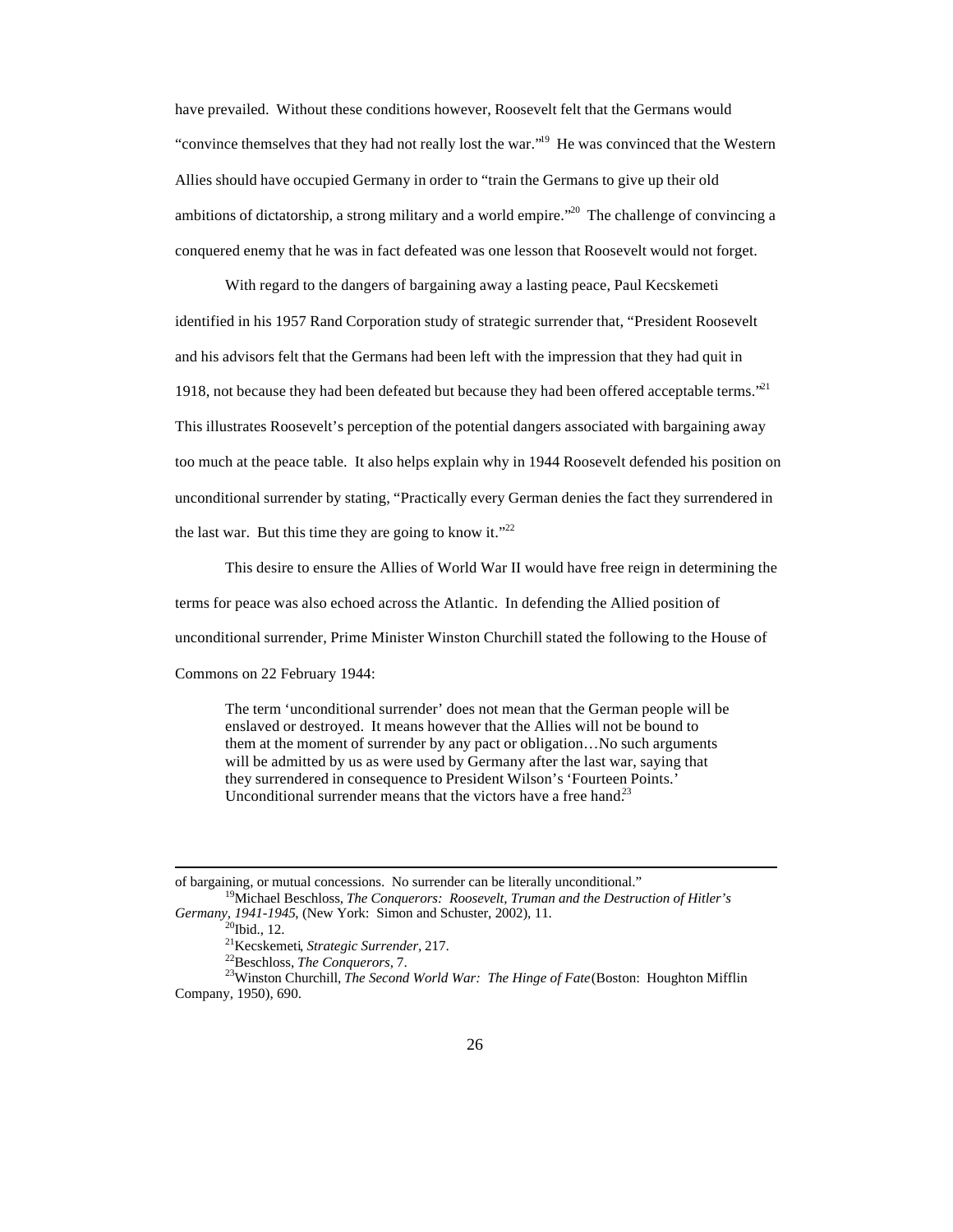The fear of an inadequate and compromised surrender, brought about through some sort of bargaining, clearly appears to be one of the underlying reasons behind the Allied demand for unconditional surrender. For with a compromised surrender, the Allies felt they could not ensure that the pugnacious *will* of the defeated enemy had been removed. Without this condition, they feared that the armistice ending World War Two would simply result in a postponement of World War Three. After all, this is what happened as a result of the Versailles Treaty and that mistake was to be avoided.

The second category that may apply to the demand for unconditional surrender is when an enemy nation-state is perceived as a threat to regional security. If the power of this nationstate resides exclusively in one person or his loyal regime, and that nation-state is perceived as an aggressive, untrustworthy state, then a mandate for unconditional surrender may go out in order to purge the threatening nation-state of its corrupt leadership and power base. Hitler's Nazi Germany of World War Two most certainly fit this category. Almost immediately after Hitler rose to power in 1933 he demonstrated to the world that his nation could not be trusted to honor diplomatic agreements and that they had clear aggressive intentions. By the start of World War Two, Germany's diplomatic track record spoke for itself. On 16 March 1935, Germany denounced the disarmament clause of the Versailles Treaty. On 15 September 1938, Germany demanded and was given the Sudetenland portion of Czechoslovakia. On 10 March 1939, Hitler succeeded in annexing the rest of Czechoslovakia. On 28 April 1939, Germany denounced both the German-Polish Agreement of 1934 and the Anglo-German Naval Agreement of 1935. And on 1 September 1939, Germany invaded Poland thereby triggering Britain and France's declaration of war against Germany on 5 September. This marked the beginning of World War Two in Europe. Even two years later when the future of Europe still hung in the balance, Germany once again tipped the scales of international opinion and asserted its aggressive and hostile tendencies. On 22 June 1941, Germany unleashed its war machine by invading the Soviet Union. Hitler again clearly demonstrated that Germany was a not only a continued threat to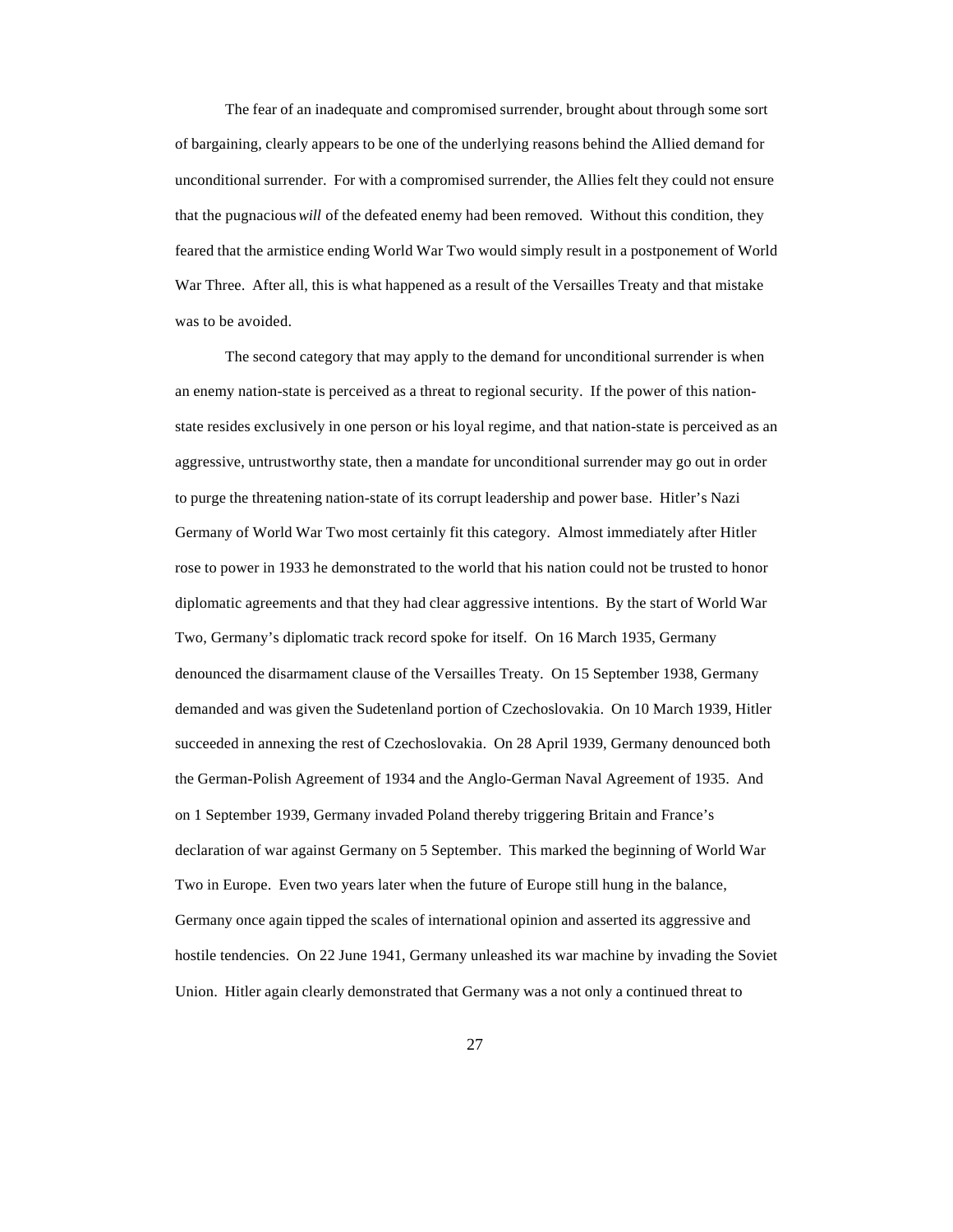regional stability, but also a threat to the future balance of power in Europe. With this in mind, the Allied demand for unconditional surrender remained steadfast.<sup>24</sup>

Roosevelt insisted that Germany "must not allow the seeds of the evils we shall have crushed to germinate and reproduce themselves in the future.<sup>25</sup> In his 1943 press conference at Casablanca, in which the Allied call for unconditional surrender was first publicly used, Roosevelt declared "peace can come to the world only by the total elimination of German and Japanese war power." He insisted on the unconditional surrender of Germany, Italy, and Japan, stating that the Allies would seek to destroy "the philosophies in those countries which are based on conquest and subjugation of other people.<sup> $26$ </sup> For Germany, the primary actor fueling this desire for 'conquest and subjugation' was clearly Hitler supported by his Nazi party. The Allies understood that merely destroying an enemy's *means* to resist would be insufficient to insuring a lasting peace. What was required was the removal of the enemy's *will* to resist and threaten the future peace. The morale of the enemy had to be broken in order to remove the people's will to resist and the government had to be defeated, if not removed, in order to eliminate the enemy's bellicose intentions. Churchill's speech of 30 June 1943 reflect an understanding of these conditions:

We, the United Nations, demand from the Nazi, Fascist, and Japanese tyrannies unconditional surrender. By this we mean that their will power to resist must be completely broken, and that they must yield themselves absolutely to our justice and mercy. It also means that we must take all those far-sighted measures which are necessary to prevent the world from being again convulsed, wrecked, and blackened by their calculated plots and ferocious aggressions.<sup>27</sup>

Another example of the need to expunge corrupt leadership from the enemy nation-state is found in the October 1943 'Moscow Declaration' that was issued as a joint statement signed by Great Britain, the United States, and the Soviet Union. The declaration's focus was on exacting

<sup>&</sup>lt;sup>24</sup>Drew A. Bennett, "Heads I Win, Tails You Lose: Forcing Unconditional Surrender on Germany," *Marine Corps Gazette*, December 2002, 43.

<sup>25</sup>Beschloss, *The Conquerors,* 12.

 $^{26}$ Ibid., 14.

<sup>27</sup>Churchill, *The Second World War,* 688.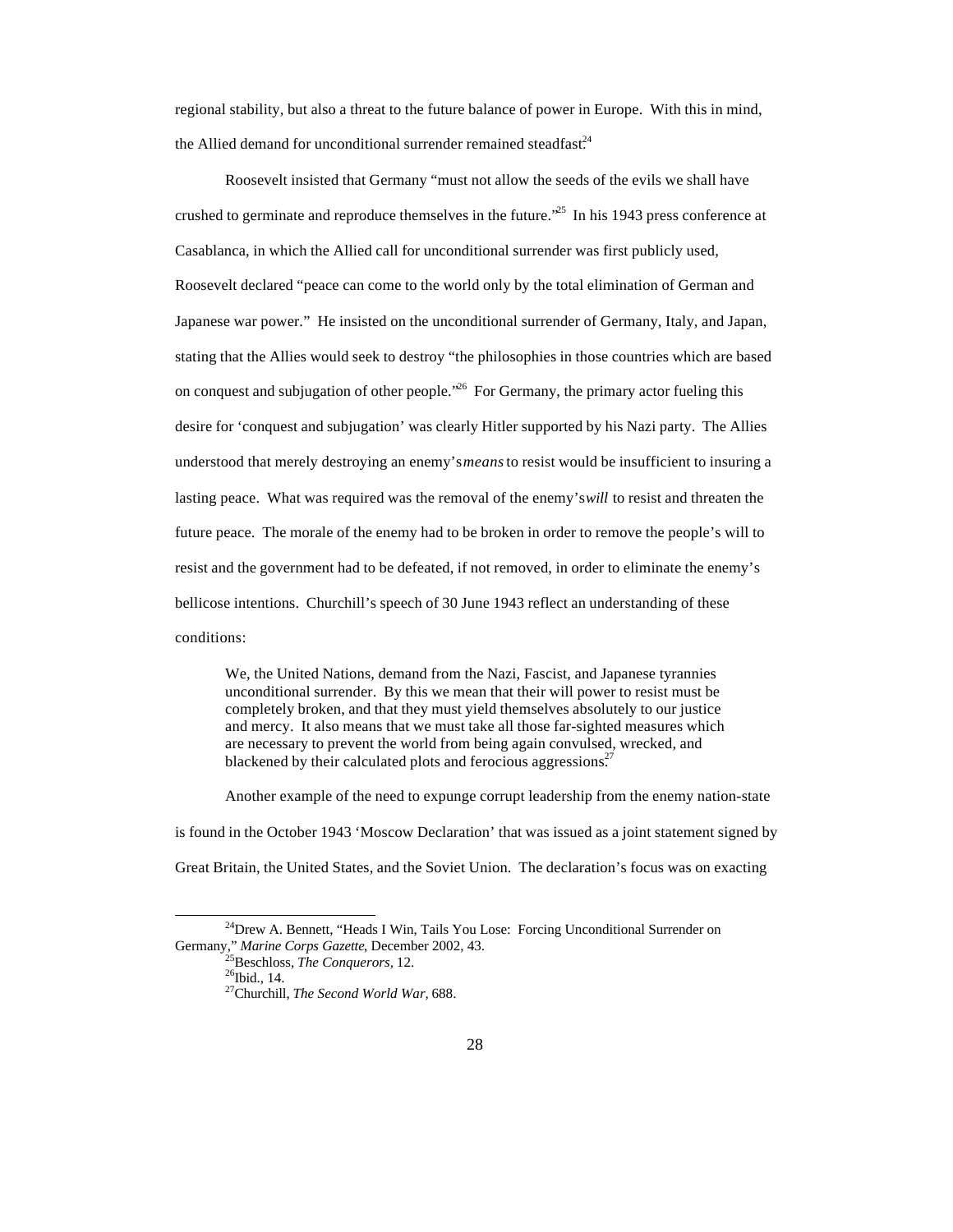justice for war crimes and "decreed that Germans accused of atrocities would be 'sent back to the countries in which their abominable deeds were done.'"<sup>28</sup> As Michael Beschloss recorded, "The three victors would jointly try major war criminals whose offenses were not restricted to one country.<sup> $29$ </sup> For the Allies, these conditions would only be possible by demanding unconditional surrender.

Political aims are the third category that may compel a nation-state to demand unconditional surrender. For example, prior to the 1943 Casablanca Conference the Soviet Union was the only nation of the 'Big Three' Allied nations decisively engaged in a land war against Germany. The promised 'second' Allied front had yet to materialize and the Soviet Union continued to absorb the brunt of Hitler's wrath. By declaring the terms of unconditional surrender, Roosevelt articulated British and American political resolve to pursue the war against Germany to the very end, even though the cross channel invasion against occupied France would not occur for another year. Another political reason for demanding an unconditional surrender was that this demand decreased the likelihood that one of the three Allies might attempt to strike a separate peace on their own. If a separate peace was declared by one of the Allied nations, it might very well unhinge the anticipated post war efforts.<sup>30</sup>

A fourth principle consideration to justify demanding unconditional surrender is that this demand would rally domestic political support. As Kecskemeti pointed out in his Rand study, the West tends to portray wars in a crusading manner. He wrote:

Democratic cultures are profoundly unwarlike: to them, war can be justified only if it is waged to eliminate war. It is this crusading ideology, which is reflected in the conviction that hostilities cannot be brought to an end before the evil enemy system has been eradicated. $31$ 

<sup>28</sup>Beschloss, *The Conquerors,* 21.

 $^{29}$ Ibid.

<sup>&</sup>lt;sup>30</sup>Ibid., 13.

<sup>31</sup>Kecskemeti*, Strategic Surrender,* 26.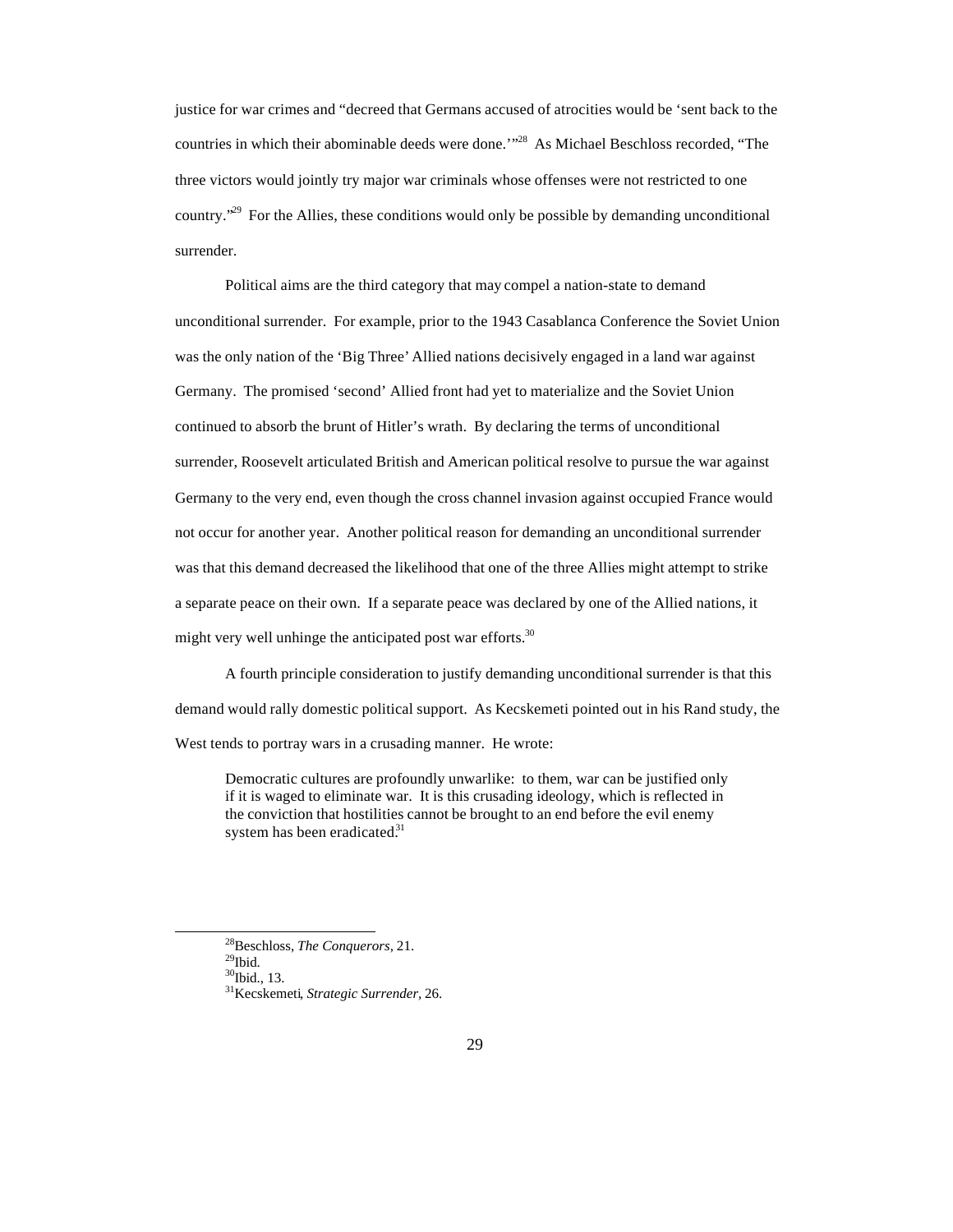Thus, by calling for an unconditional surrender against an enemy, a nation may be able to rally public support to continue the war for a prolonged period of time in order to eradicate the perceived evil.

To this point we have reviewed the reasons in support of a nation-state calling for unconditional surrender: the need for an enemy nation-state to understand that it is truly defeated; the need to avoid bargaining pitfalls at the peace table; the need to remove an aggressive and hostile regime from power; and the need to demonstrate political resolve.

However, this study would be remiss if it did not consider the arguments against demanding an unconditional surrender, before concluding whether or not unconditional surrender leads to a more lasting peace in today's complex domestic and international environment.

## **ARGUMENTS AGAINST UNCONDITIONAL SURRENDER**

Compelling arguments against the use of unconditional surrender can fall into one of three categories. They are the concern that: unconditional surrender may be too politically restrictive (by not allowing negotiations); unconditional surrender may prolong a war; and unconditional surrender provides no alternative for the enemy but to resist to the end. Again, World War Two provides several examples for each concern.

Unconditional surrender allows no room for bargaining and therefore limits the options of the political leaders. In his work, *Strategic Surrender: The Politics of Victory and Defeat*, Paul Kecskemeti illuminated several points that support the concern that unconditional surrender is too politically restrictive. A principle theme was that surrender is about bargaining and as such there has to be some degree of give and take on both sides to reach an effective settlement. Kecskemeti stated, "All surrender involves an element of bargaining, of mutual concessions. No surrender can be literally unconditional."<sup>32</sup> This describes the paradox of unconditional surrender. If one nation continues with the destruction of the other, and leaves his enemy nothing to bargain with (whether it is land, forces, or resources), then the losing side may have no alternative but to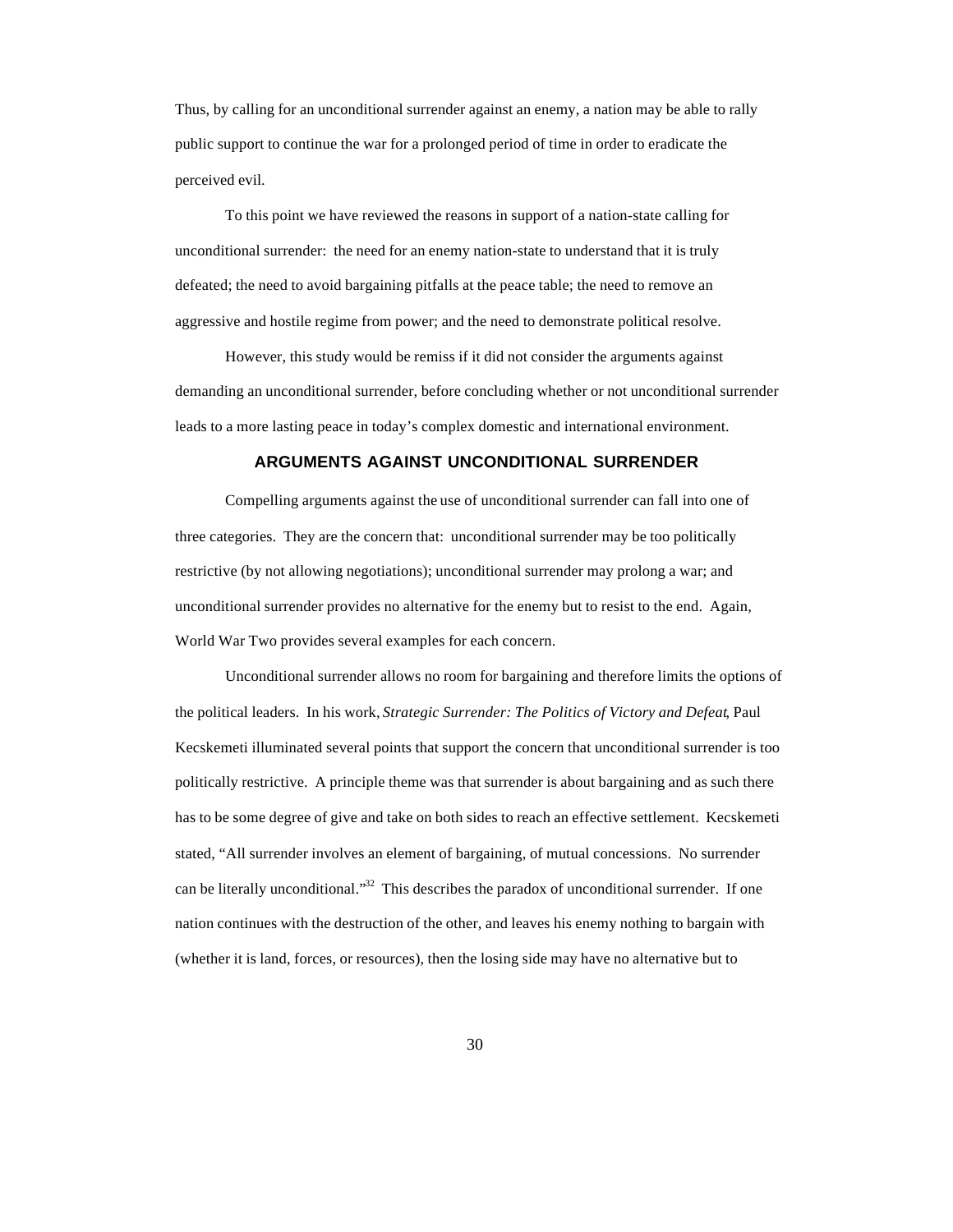continue fighting if for no other reason than to preserve remnants of its ethnic identity. Although it may be politically desirable to end the fighting sooner, the national decision makers calling for the terms of unconditional surrender may find themselves with no alternative but to continue prosecuting the war, when the other side refuses to concede to the terms of unconditional surrender. This leads to a second criticism against unconditional surrender—prolonging war and destruction.

The fear of a prolonged and bloody war was certainly apparent during World War Two. However, this fear assumed different characteristics depending on the theater of war. In Europe, the claim that unconditional surrender prolonged the war is debatable. On one hand following the Casablanca Conference of 1943, German propagandist Joseph Goebbels "warned the German people that the unconditional surrender demand was hard proof that if the Allies won the war, they would enslave and exterminate them."<sup>33</sup> This concern of stiffening enemy resistance and prolonging the war was a concern of Churchill as well. On the other hand, Colonel Drew A. Bennett pointed out in his article on Germany's unconditional surrender, that Hitler's resolve to fight to the bitter end left the Allies with few options. Hitler was even quoted as saying, "We will never capitulate, never…We might be destroyed, perhaps; but we will drag a world with us—a world in flames."<sup>34</sup> With such guidance, a conditional surrender becomes less of an option.

In the Pacific, the fear that the policy of unconditional surrender prolonging the war was clearly evident, especially following Germany's surrender in May 1945. Senior American officials, both military and civilian, questioned the utility of insisting that Japan surrender unconditionally. Three leading Navy admirals, Leahy, King, and Nimitz, were on record against it,<sup>35</sup> and Secretary of War Stimson expressed concern about increased American casualties that would be inflicted by the Japanese in an all out suicidal defense. Stimson's concern was based on

 $32$ Ibid., xi.

<sup>33</sup>Beschloss, *The Conquerors,* 14.

<sup>34</sup>Bennett, "Heads I Win, Tails You Lose,"42.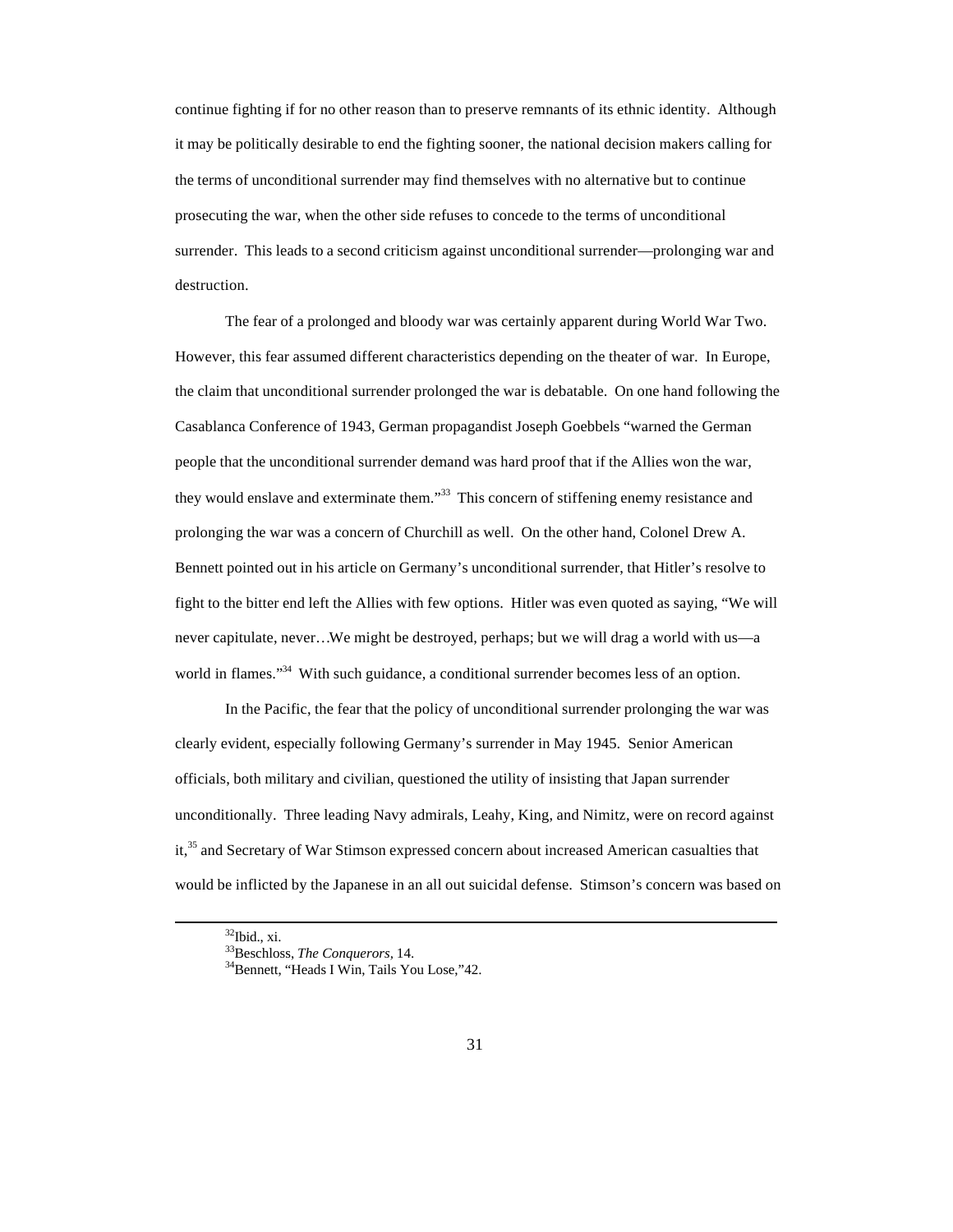the results of the battles of Iwo Jima and Okinawa during which American forces suffered significant losses.<sup>36</sup> What was more shocking was the apparent fact that Japanese forces were electing to fight to the death or commit suicide, rather than surrender. Army estimates at the time forecasted 2.5 million Japanese fighting to their deaths in the event of an American invasion of their homeland.<sup>37</sup> It is interesting to note that the Japanese warrior code of ethics, *bushido,* viewed surrender as a disgraceful act. *Bushido* stressed the need for a warrior to be totally committed to the battle, fighting to the death if necessary.<sup>38</sup> This was demonstrated in the Japanese use of suicide pilots, *kamikazes*, who elected to fly their aircraft into naval vessels and die in a flame of glory rather than surrender and face the shame of surrender. The strident unwillingness of the Japanese to surrender, incessant and mounting casualties in the Pacific, coupled with the desire to quickly terminate a war that had lasted for more the four years, contributed directly to President Truman's historically courageous decision to drop the atomic bombs on Hiroshima and Nagasaki. Fortunately his bold decision generated a paradigm shift in Japanese attitudes with the unprecedented destructiveness of the two atomic weapons.

It is important to note, however, that in both theaters of war the *political act* of declaring unconditional surrender did not necessarily prolong the war. It was the unwavering condition of '*no negotiation'* demanded by the Allies that persuaded the Axis to hold out on their final decision to surrender. With regard to the European Theater of Operations, Kecskemeti pointed out that, "The criticism usually leveled at a policy, namely that it needlessly prolonged the war, is, however, rejected, mainly because it cannot be squared with actual German behavior during the terminal stage."<sup>39</sup> As for the Pacific Theater of Operations, Army Chief of Staff, George C.

<sup>35</sup>Michael D. Pearlman, *Unconditional Surrender, Demobilization, and the Atomic Bomb*, (Fort Leavenworth, Kansas: Combat Studies Institute, 1996), 6.

 $36$ Ibid., 11.

 $37$ Ibid., 9.

<sup>38</sup>For further readings with regard to *Bushido* and Japanese martial philosophy see Oscar Ratti and Adele Westbrook's book *Secrets of the Samurai*, (Rutland, Vermont: Charles E. Tuttle Company, 1973). <sup>39</sup>Kecskemeti*, Strategic Surrender,* xi.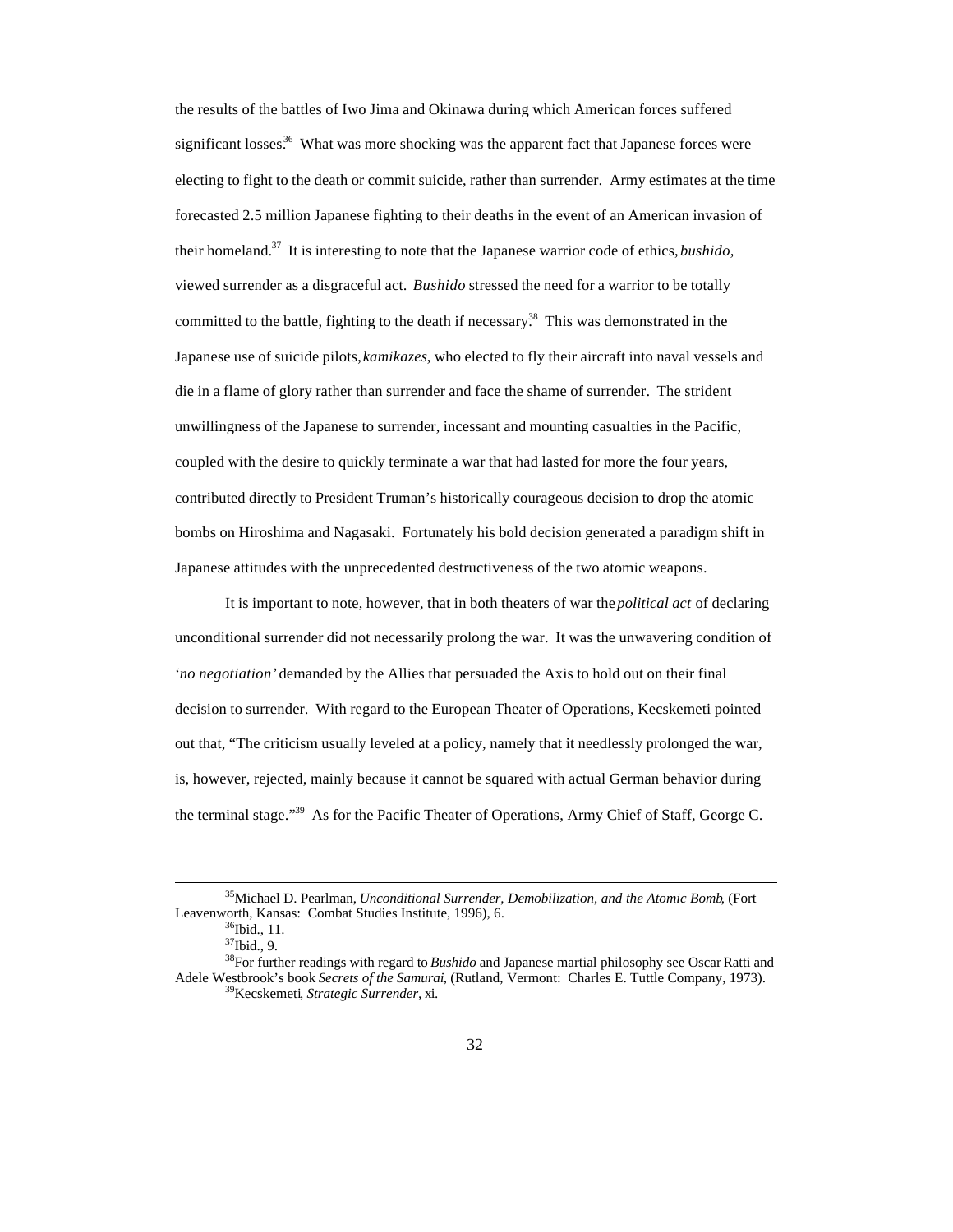Marshall, continued to ask for a precise definition of the term 'unconditional surrender' in hopes that a clarified Allied intention might induce the Japanese to surrender.<sup>40</sup>

The fear of leaving no alternative but to fight to the death is the third argument against unconditional surrender. What options are left when an enemy is not allowed to bargain for peace? As Kecskemeti pointed out, "In settling conflicts, it is better to assess the enemy's bargaining position realistically than to concentrate on reducing it to zero.<sup>41</sup> This concern becomes even more apparent when dealing with an enemy who possesses weapons of mass destruction (WMD). It is conceivable that if a nation possessing WMD is not offered a position to bargain, they may feel compelled to use its WMD in a last ditch effort rather than capitulate. The concern of a maniacal leader, who perceives that he has no alternatives remaining, may decide to 'drag the world down in flames' rather than capitulate. Kecskemeti further stated that, "Since the loser has a desperate last recourse, he cannot be treated as if he were defenseless."<sup>42</sup> This point brings up the question of the risks of demanding an unconditional surrender in a world full of WMD.

Contrary to the international conditions that the Allies faced in World War Two, there are currently nation-states with WMD that could dramatically change the course of international relations. The use of nuclear weapons could cause catastrophic losses, which would outweigh any political advantage that may be derived from victory. Consequently, the reality of mutually assured destruction (MAD) suggests that the insistence of unconditional surrender is unlikely.<sup>43</sup>

## **EVALUATION OF ARGUMENTS**

Upon weighing the arguments for and against the viability of unconditional surrender, it is interesting to note that the arguments fall into two distinct categories with regard to victory: *war termination* or *post war settlement*. Some may argue that because they are two separate

<sup>40</sup>Pearlman, *Unconditional Surrender, Demobilization, and the Atomic Bomb*, 8.

<sup>41</sup>Kecskemeti*, Strategic Surrender,* xii.

<sup>42</sup>Ibid., 254.

<sup>43</sup>Ibid., 249.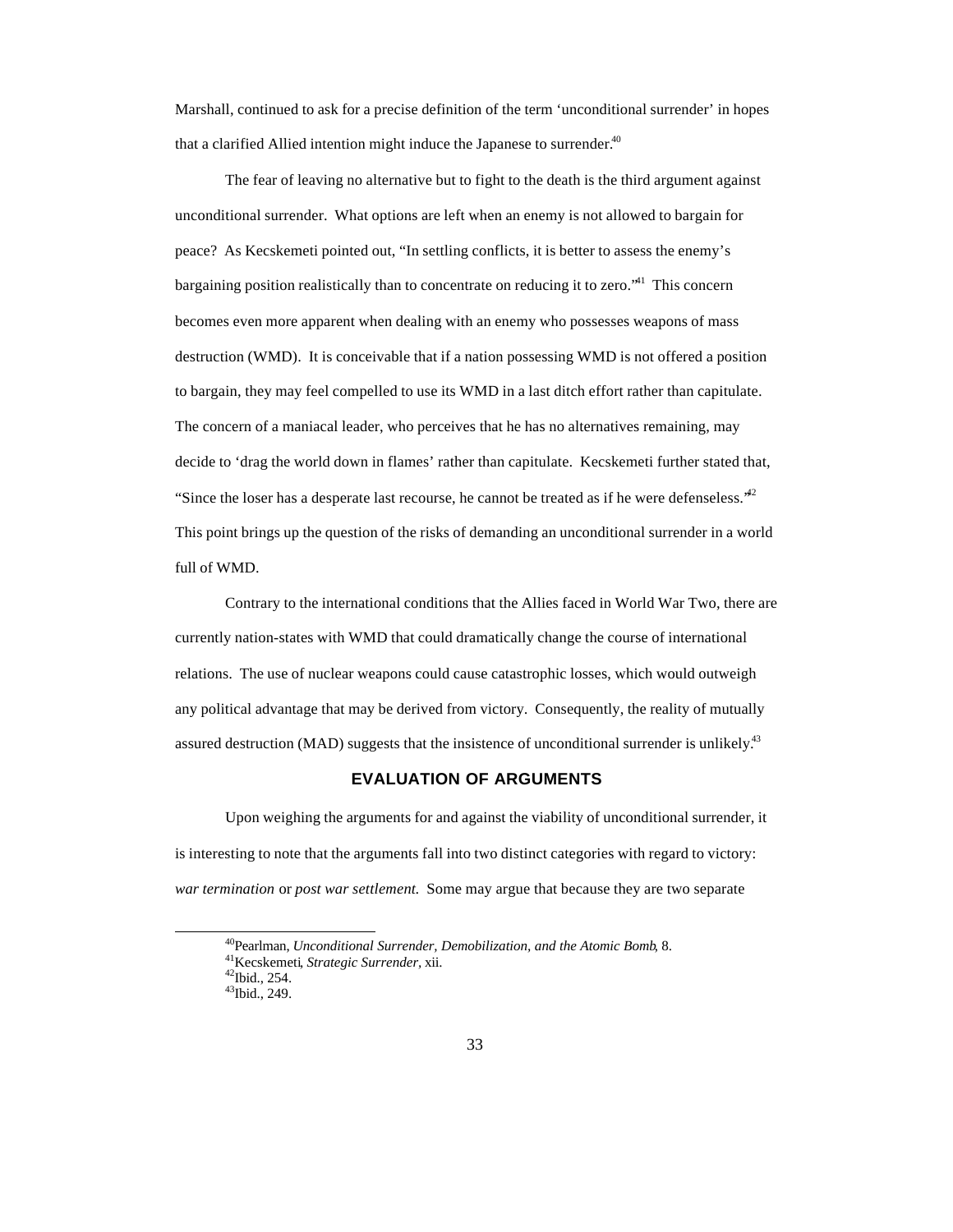categories they cannot be compared to one another. One can at least evaluate the arguments on their own merits. With this in mind, it is important to recall what Dr. Michael I. Handel wrote in his critical survey on war termination. He stated, "We must therefore conclude that war termination is a necessary but not sufficient condition for peace, since the discontinuation of hostilities does not perforce include positive progress towards peace.<sup>\*44</sup>

Unconditional surrender did contribute to achieving a lasting peace following World War Two. This is clearly demonstrated by two of the three arguments in favor of unconditional surrender: the need for the enemy to understand he is defeated, and the need to remove a threat to future peace. Both of these arguments focus on the aspect of *post war settlement*. The third argument, demonstrating national resolve, is not necessarily germane since it deals more with sustaining or prosecuting the war than war termination or post war settlement. Therefore, turning our attention to the first two arguments, we see that unconditional surrender exceeded the requirements Handel mentions for war termination and set the conditions for the peace that ensued in the post war settlement. In reviewing the surrender documents of World War Two, we see how the foundation for a lasting peace was laid. The enemy acknowledged defeat by agreeing to end hostilities and abandon his means to resist. By the enemy acknowledging Allied authority as supreme, the Allies succeeded in obtaining what Churchill described as 'free hand' to remove any material, persons, or conditions that they perceived as a threat to future peace.

The arguments against unconditional surrender (politically restrictive, prolongation of the war, and no alternative for the enemy but to resist), focus on the aspect of *war termination*. These arguments focus on matters that delay achieving victory in a timely manner. The major argument against unconditional surrender today is the use or threatened use of WMD, or perhaps more accurately, MAD. The risk of a war leading to annihilation through the use of WMD clearly makes any policy that does not allow for negotiations an unacceptable posture.

<sup>44</sup>Handel, *War Termination,* 10.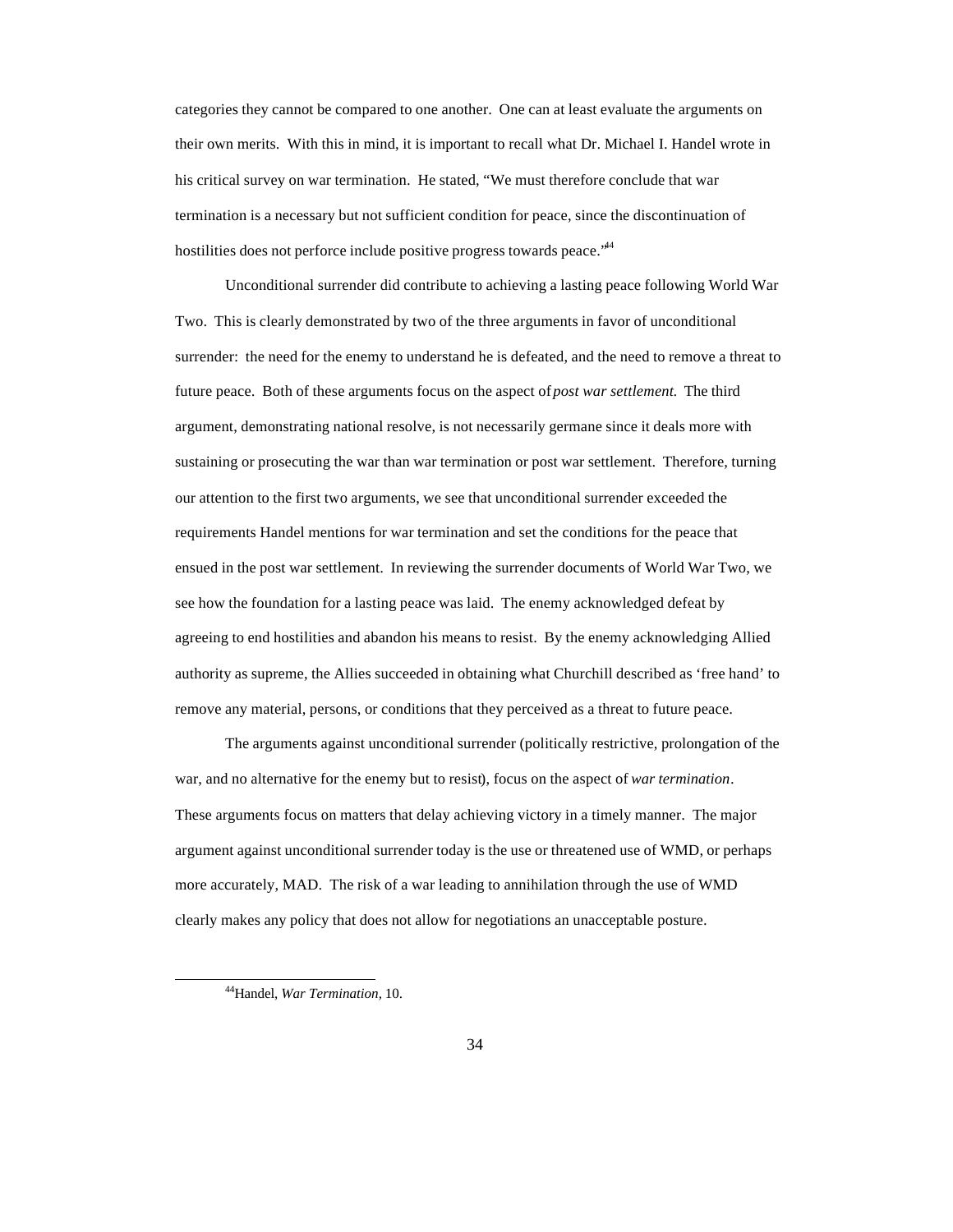History shows us that the peace with Germany, Italy, and Japan that followed after World War Two has lasted for more than fifty years. It is too simplistic to conclude that unconditional surrender, alone, leads to a more lasting peace and should therefore be demanded again in the future. However, unconditional surrender did establish necessary conditions that contributed to the lasting peace that followed. Those effects, along with the consideration of nuclear escalation or retaliation with WMD, form the paradox of unconditional surrender. This paradox will be discussed in detail in the following chapter.

#### **CHAPTER FOUR**

## **CONCLUSION**

Unconditional surrender is a modern paradox. Although the effects resulting from an unconditional surrender lead to a more lasting peace, it is not a viable option for the twenty-first century, due to the threat of nuclear escalation (resulting in MAD) and the proliferation of WMD. Moreover, the West has certain misperceptions of war, namely, the misunderstanding of the relationship between war and peace, and the bias of the Western lens. This misunderstanding of the relationship between war and peace manifests itself in a restrictive political-military mindset that misuses the popular term 'decisive victory.' The bias of the Western lens affects the West's perspective on war, which can lead to false expectations that may prove hazardous. These expectations reveal themselves in the demand for quick action (with respect to time) that resolves an issue once and for all (decisiveness). However, these expectations can lead to miscalculations if the desired end state is not achieved rapidly or in a decisive manner.

### **THE PARADOX OF UNCONDITIONAL SURRENDER**

#### **UNCONDITIONAL SURRENDER CAN LEAD TO A MORE LASTING PEACE**

Unconditional surrender enables a more lasting peace. However, three circumstances should be considered in reaching this conclusion. Unconditional surrender may be necessary in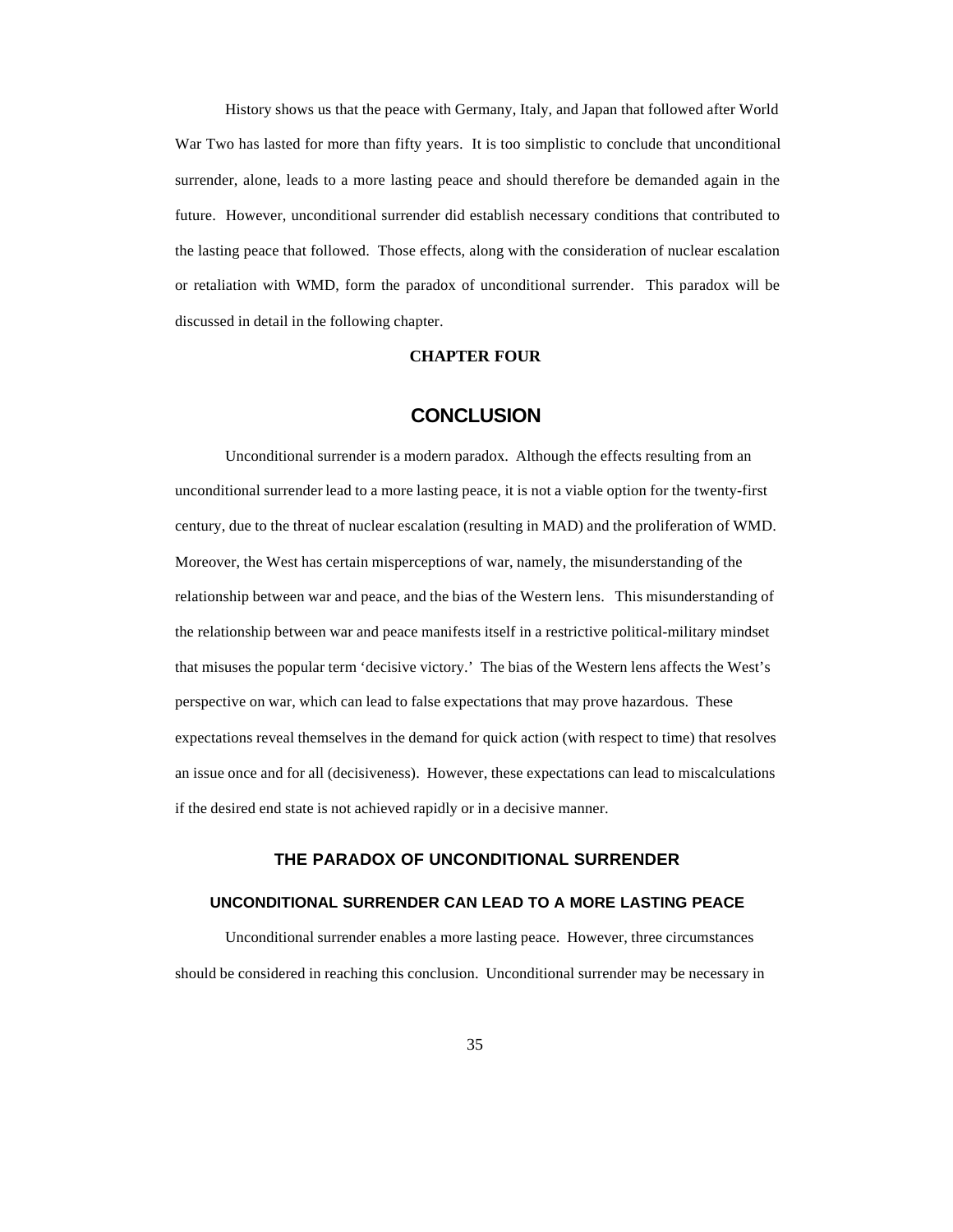order to set the conditions on which a future peace can be built, but unconditional surrender, by itself, doesn't necessarily guarantee a lasting peace. Unconditional surrender should be recognized as an extreme method to achieve peace that could have latent adverse consequences. And post war actions should be considered in a holistic manner that includes the notion of restoring a nation's viability and dignity over a period of time, if a lasting peace is to be achieved.

Following World War Two, unconditional surrender, by itself, did not achieve a lasting peace, but it did set the conditions for an enduring peace in two ways. First, unconditional surrender achieved two necessary effects that enabled an enduring peace to take hold: the removal of both the enemy's *means* and *will* to not only resist but also to threaten future peace. Second, unconditional surrender created the conditions upon which the Allies could restructure new forms of government in the conquered nations. It was the willingness of the victors to rebuild a nation from a clean slate, and their ability do so, which made a significant impact on the peace that followed.

The removal of the enemy's *means* and *will* was achieved through the two rules of unconditionality, which were clearly articulated in the surrender documents of World War Two. Kecskemeti described the rules as follows:

First, there was the 'no negotiation' rule, prescribing that there could be no dealings with enemy leaders except to instruct them about details of orderly capitulation. Second, there was the 'no recognition' or 'vacuum' rule, prescribing that immediately after capitulation the enemy leaders would cease to exercise any political authority whatever, and that no other indigenous body would be recognized as representing the losing society—i.e., the enemy's acceptance of a political vacuum at the top was made a necessary condition for ending hostilities.<sup>45</sup>

The 'no negotiation' rule addressed the enemy's instruments (Clausewitzian *means*) for pursuing belligerent interests. This rule was reflected in the clause that specified the surrender of all armed forces for each respective country. Each nation, upon completion of signing the terms of surrender, was to cease hostilities and surrender their military forces to the Allies.

<sup>45</sup>Kecskemeti*, Strategic Surrender,* 219.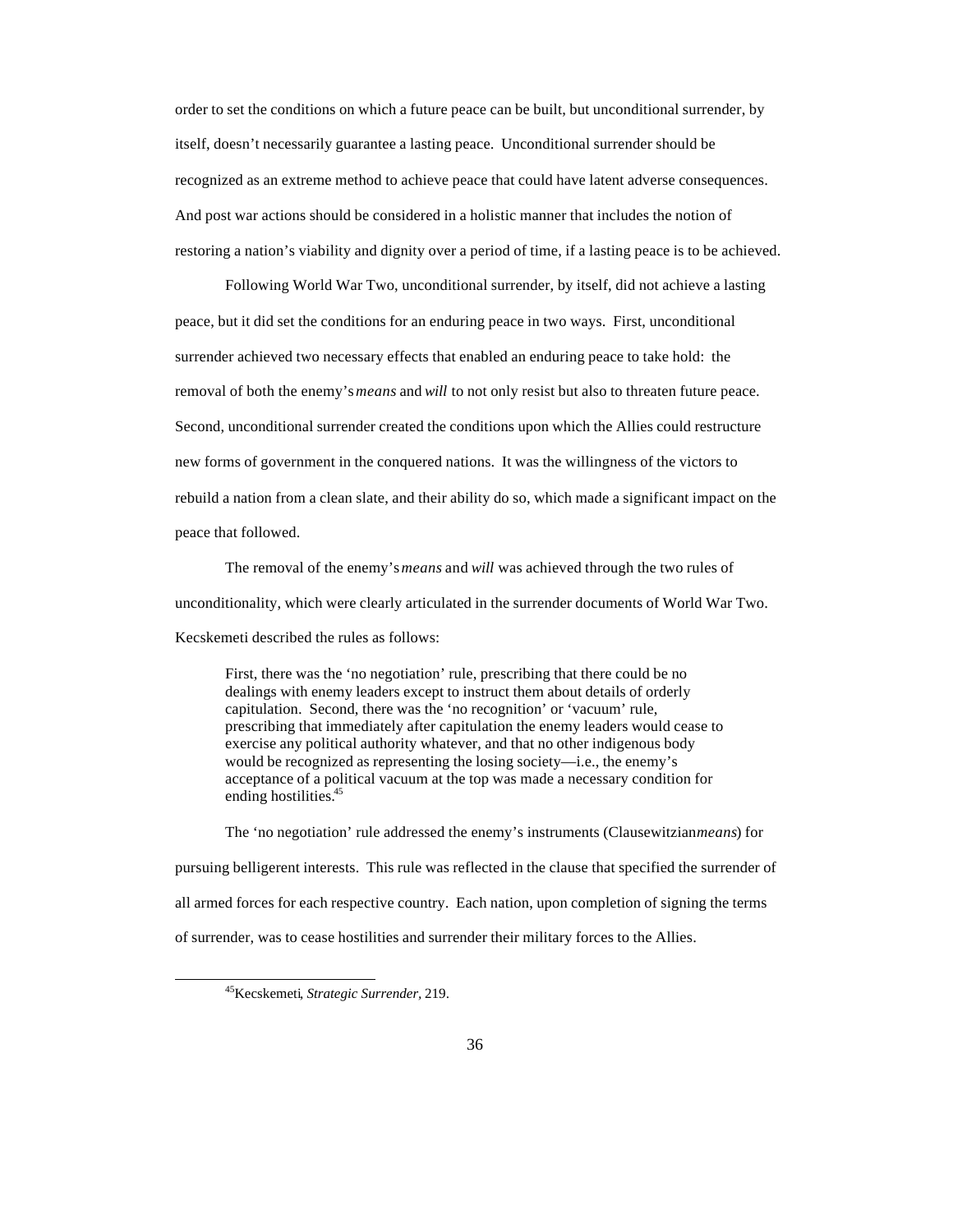Subsequently, the Allies imposed post war demilitarization programs for each country that ensured the former belligerents would not have the capability to threaten future peace.

The 'no recognition' (of political authority) rule addressed the enemy's pugnacious *will*. This rule articulated that the respective enemy surrendered 'unconditionally' and that the Allied powers would have supreme authority. This 'no recognition' rule was even more clearly stated in the Japanese instrument of surrender. The last paragraph of that document specified the following:

The authority of the Emperor and the Japanese Government to rule the state shall be subject to the Supreme Commander for the Allied Powers who will take such steps as he deems proper to effectuate these terms of surrender.<sup>46</sup>

By agreeing to these terms, the Allies assumed the responsibility of filling the leadership void created by the capitulation of the enemy governments. Filling this void gave the Allies the freedom to reconstruct the legislative, executive, and judicial branches of government in the manner they saw fit. This supreme authority also enabled the Allies to hold military tribunals in order to try former Axis leaders found guilty of war crimes. By these actions, the Allies were able to influence the character and predilection of the future governing bodies for each country. Removing the belligerent means and the will of the former Axis governments enabled a lasting peace to take hold.

The second consideration, with regard to unconditional surrender, is that the term unconditional surrender should be recognized as a drastic diplomatic position. This term allows no room for negotiation and could very well lead to a strategy of attrition, which would likely incur costly conditions for war termination. Although Italy and Germany surrendered unconditionally, had it not been for the dropping of two atomic bombs and the opening of a second front against the Soviet Union, Japan's unconditional surrender could have been very

<sup>46</sup>National Archives Publication No. 46-6, *The End of the War in the Pacific,* 12.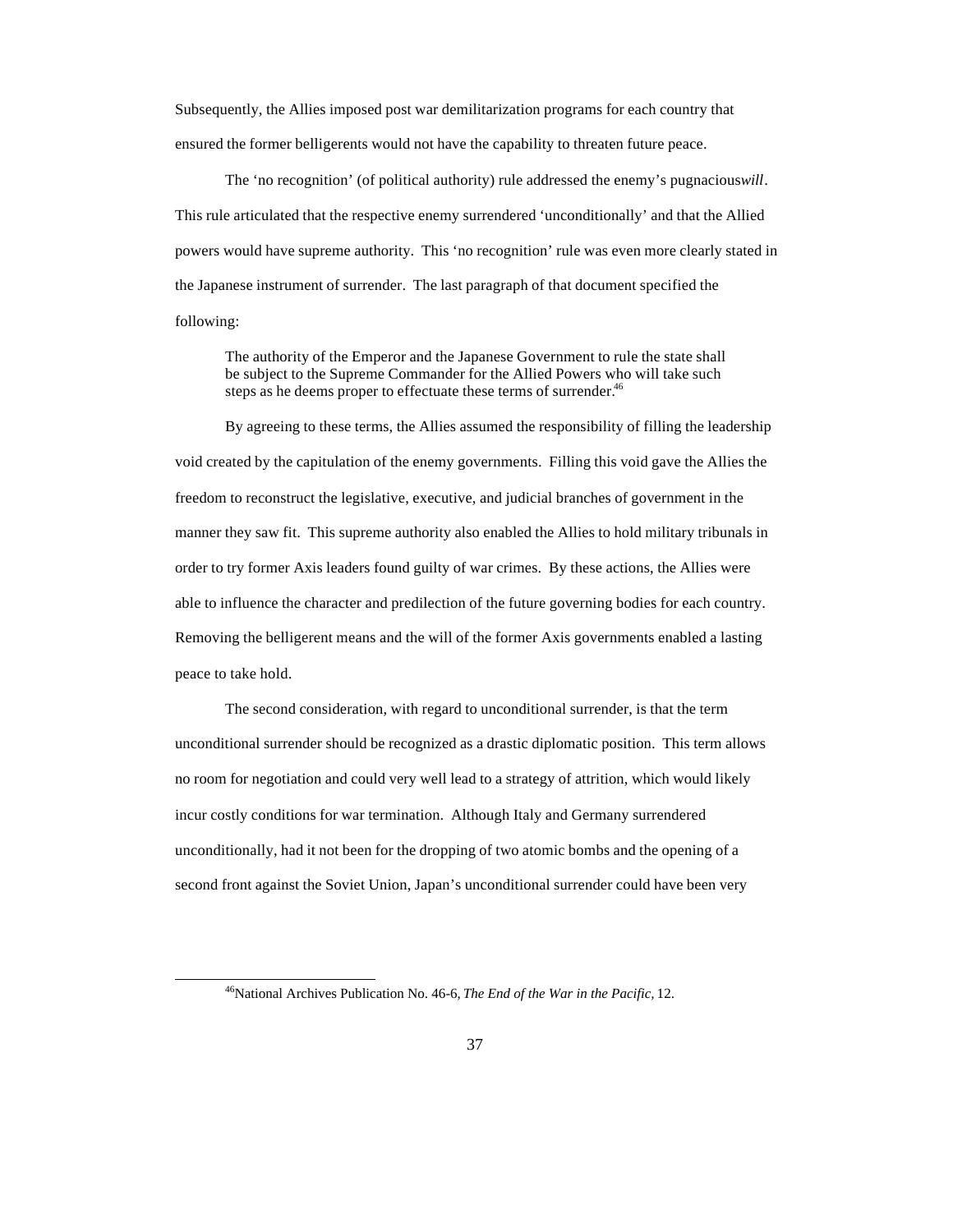costly.<sup>47</sup> For Japan, these extenuating circumstances forced rapid capitulation. Had this not occurred, the Allies would likely have suffered greatly since the Japanese leadership determinedly resisted accepting the terms of unconditional surrender. To fully appreciate the magnitude of this dilemma, the Japanese disposition should be viewed in the context of the period. While still insisting upon unconditional surrender, the United States itself was facing war weariness. As Pearlman concluded in his work, "They [the Joint Chiefs of Staff] had spent the war worrying that the public will would exhaust itself short of achieving the unconditional surrender of Japan. Perhaps it had, although no one would admit it."<sup>48</sup> Because the will of a nation's people and government to sustain a war is one of the factors at risk when the demand for unconditional surrender is made, the nation's will to prosecute the war will most likely decrease over time as the cost of war increases. Therefore, wars of attrition may adversely affect national will and should not be forced upon a nation without considerable forethought.

The third consideration, with regard to unconditional surrender, is that building a lasting peace should be considered in a holistic manner that includes the notion of restoring a nation's viability and dignity. Neither is rebuilt overnight; they are recovered over time and with significant investment.

Two essential tasks for rebuilding a nation's viability are establishing a stable economy and providing internal security. For both Europe and Japan, it took the Allies several years and dedicated reconstruction programs to rebuild the war torn countries. The European Recovery Program, better known as the Marshall Plan, is an excellent example of a post war effort designed to reestablish economic stability. Announced at Harvard University in June 1947, the Marshall Plan was intended to "reduce the hunger, homelessness, sickness, unemployment and political

<sup>47</sup>Akira Iriye, *Power and Culture, The Japanese-American War, 1941-1945*, (Cambridge, Massachusetts: Harvard University Press, 1981), 264.

<sup>48</sup>Pearlman, *Unconditional Surrender, Demobilization, and the Atomic Bomb*, 24.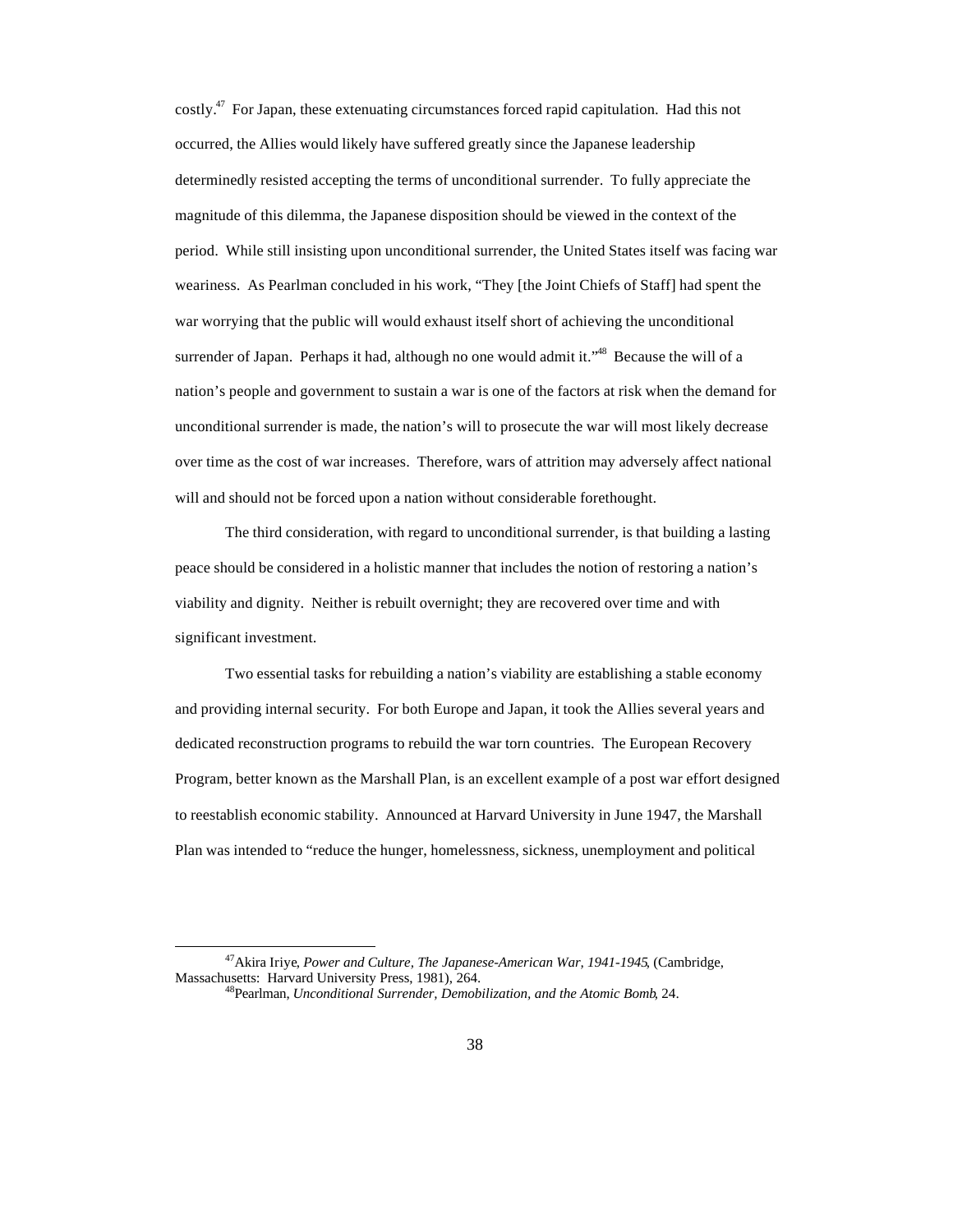restlessness of the 270 million people in sixteen nations of West Europe."<sup>49</sup> The plan's focus was aimed at increasing production in the war torn countries, expanding foreign trade for Europe, enabling economic integration and cooperation in Europe, as well as attempting to control inflation. The Marshall Plan also paid for European farmers and industrial technicians to visit the United States to leverage American methods of farming and industry. The program cost was \$13.3 billion dollars over a period of four years.<sup>50</sup> This example is significant for two reasons. First, it demonstrates the fact that post war reconstruction occurs over a period of years, not months. Second, it demonstrates that the victor must not only be willing to help rebuild the war torn countries, but also to underwrite post war reconstruction at considerable cost. The ensuing economic stability will play a critical role in establishing viable governments that can then manage their own economic engine and wean themselves off the reliance of the foreign aid.

Providing internal security and stability to a war torn nation is the other important aspect a victor should address if an enduring peace is desired. With a defeated nation surrendering its army, and most likely having its civilian police force significantly purged, the question of internal security and stability within a defeated nation becomes an issue.

The role of the United States Army in Europe, following World War Two, is a prime example of how former combat units were transitioned to constabulary roles. These units, consisting primarily of highly mobile armor and cavalry organizations, provided occupied counties an interim security force until a reformed police force and national defense force could be established. In post war Germany, the constabulary mission lasted for six years (1946-1952) and involved three brigades and ten regiments of constabulary forces. The brigades were placed in each of the three German states of the American occupation zone and the regiments were responsible for the smaller political boundaries. The constabulary forces were responsible for performing police missions as well as providing combat forces, if needed. Communications and

<sup>&</sup>lt;sup>49</sup>George C. Marshall Foundation, (Lexington, Virginia: VMI Parade, 2003), available from http://www.marshallfoundation.org/about\_gcm/marshall\_plan.htm; Internet; accessed 17 February 2003.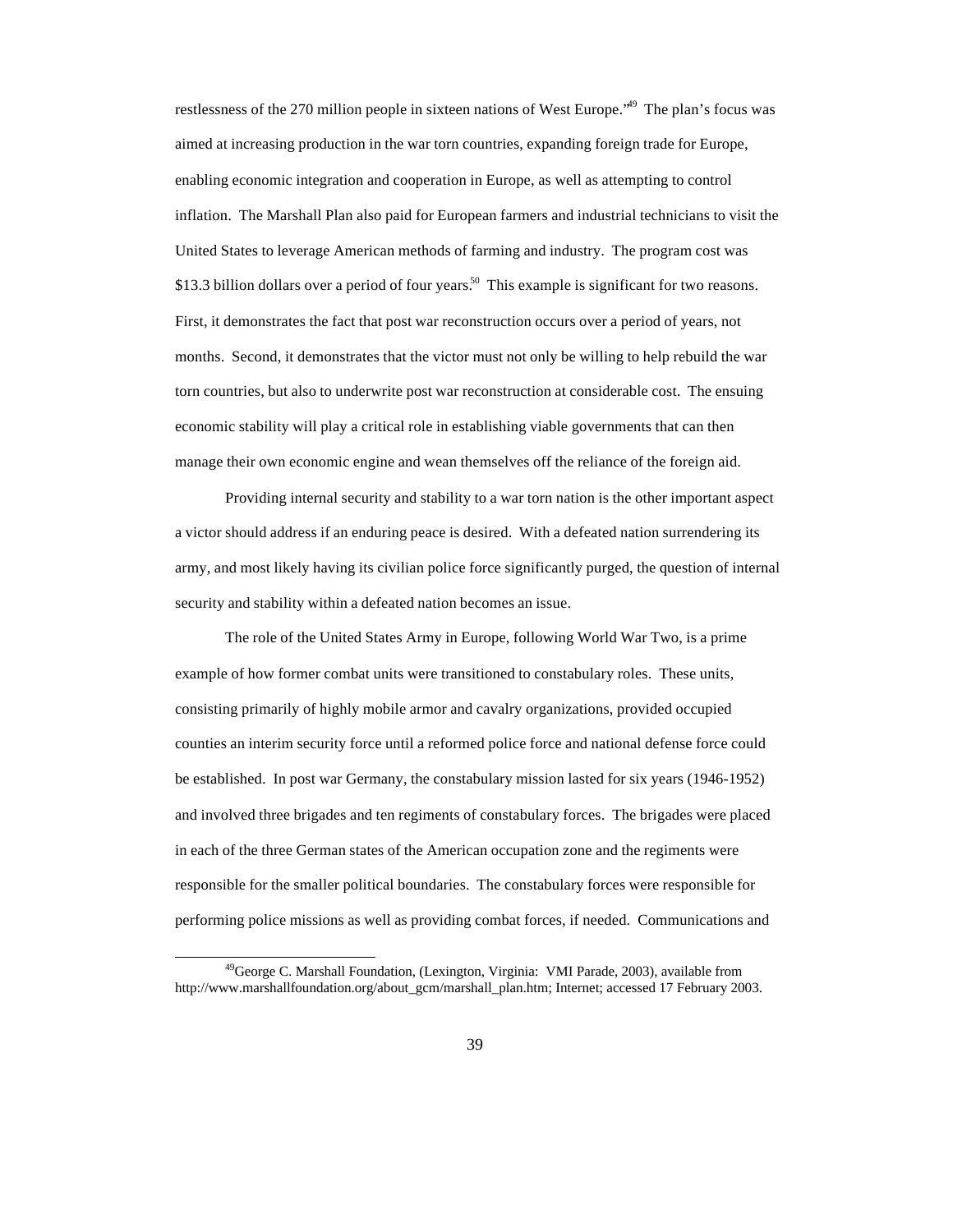intelligence units, as well as air liaison units, supported constabulary forces. Each regiment also had a motorcycle platoon for traffic control, a horse platoon for patrolling difficult terrain, and a light tank company to serve as a mobile reserve. In addition to these units, reconnaissance troops conducted local patrols to ensure the Army's presence was felt in the occupied zones. These forces remained in place until a viable German national infrastructure could be established.<sup>51</sup>

Restoring a nation's dignity is the other concept in the holistic approach to establishing a lasting peace. Cultural considerations can play an important role in helping to establish this condition, as seen with post war Japan. General Douglas MacArthur, who served as the Supreme Commander for the Allied Powers (SCAP), consciously decided to allow the Emperor of Japan, Hirohito, to retain his throne. Historically, the emperor was the spiritual leader of the nation. The pre-war Meiji Constitution described the position as "sacred and inviolable…descending from a line of emperors unbroken for ages eternal.<sup>52</sup> Realizing this, SCAP planners recommended leaving the emperor in position, albeit with limited governing control, in order to "perpetuate the stabilizing influence of the throne while eliminating its dangers. Its role was to be the same as the century before, the source of spiritual leadership."<sup>53</sup> Doing so, MacArthur maintained the Japanese dignity associated with the institution of the emperor and leveraged this to help reestablish order and control in a conquered land. By allowing a country to retain its historical cultural identity, providing it is not contrary to reconstruction objectives, a nation may be able to sustain its pride and motivation until the new government is established.

# **UNCONDITIONAL SURRENDER IS NO LONGER VIABLE FOR THE TWENTY-FIRST CENTURY**

Although unconditional surrender can lead to an enduring peace, this desire is checked by the reality of a world proliferated with WMD. Any insistence upon unconditional surrender

 $50$ Ibid.

<sup>51</sup>Center for Military History, (Fort. McNair, DC: CMH Publications, 2001); available from http://www.army.mil/cmh-pg/lineage/Constab-IP.htm; Internet; accessed 18 February 2003. <sup>52</sup>Russell Brines, *MacArthur's Japan*, (Philadelphia: J.B. Lippincott Company, 1948), 84.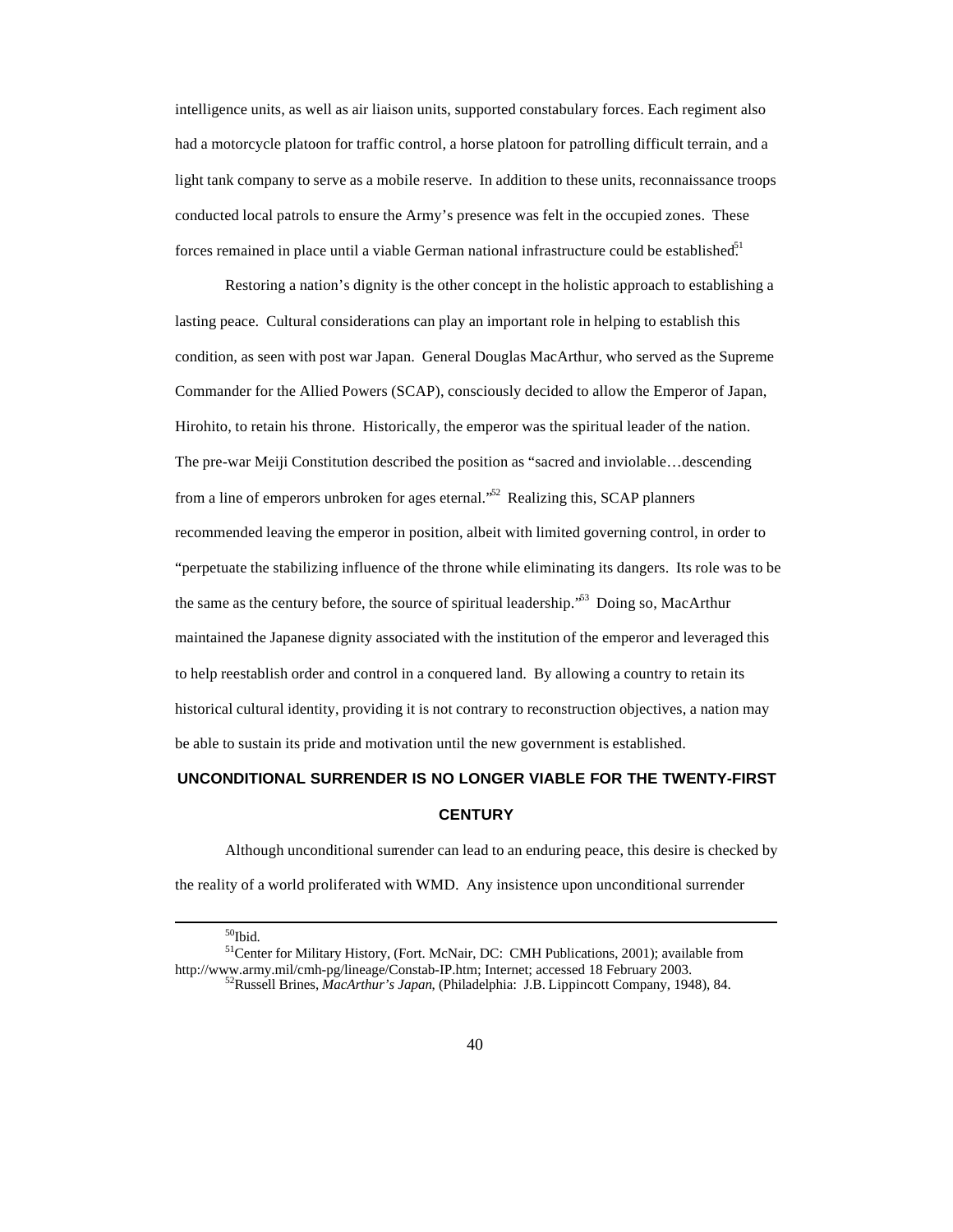might very well lead to a Pyrrhic, rather than decisive, victory. Therefore, it must be concluded that any *blanket demand* for unconditional surrender is an unrealistic expectation in the foreseeable future. Consequently, unconditional surrender has become a modern paradox.

Weapons of mass destruction add a dimension to international relations that cannot be ignored without considerable risks—risks that would exceed any political advantage that might be derived from a victory. These risks are in the form of catastrophic losses to national assets, the likelihood of indiscriminant killing of civilians, and the capability to drastically alter or impede an adversary's means to prosecute war, almost instantly. Combined with the increasing number of nations seeking WMD capabilities, these risks are alarming. Currently, there are more than ten nations with known nuclear weapons (the United States, Russia, China, France, the United Kingdom, India, Pakistan, Israel, North Korea, South Africa, as well as some former Soviet republics).<sup>54</sup> These lists do not include those nations who are currently pursuing the development of biological or chemical weapons as well as sophisticated delivery means, such as ballistic missiles. Nations in this category include: Iraq, Iran, Libya, Syria, and Cuba.<sup>55</sup>

Given the destructiveness and the proliferation of WMD, foregoing diplomatic options for bargaining is unwise. Unconditional surrender implies no negotiation and in today's strategic environment, advancing the notion of no consideration for negotiation could prove very risky if not suicidal. The complex transnational relationships today beg for multinational considerations in settling strategic disputes. Unilateral positions that demand the totality of unconditional surrender are extreme positions that are difficult to defend. Today's diplomats and strategists will have to find other means to achieve the same desired end state.

For example, although demanding a surrender using the words 'unconditional' is not likely in the future, it does not mean that governments will refrain from using the term

<sup>53</sup>Ibid., 85.

<sup>54</sup>John T. Rourke and Mark A. Boyer, *International Politics on the World Stage*; available from http://www.mhhe.com/catalogs/007248179x.mhtml; Internet; accessed 11 March 2003.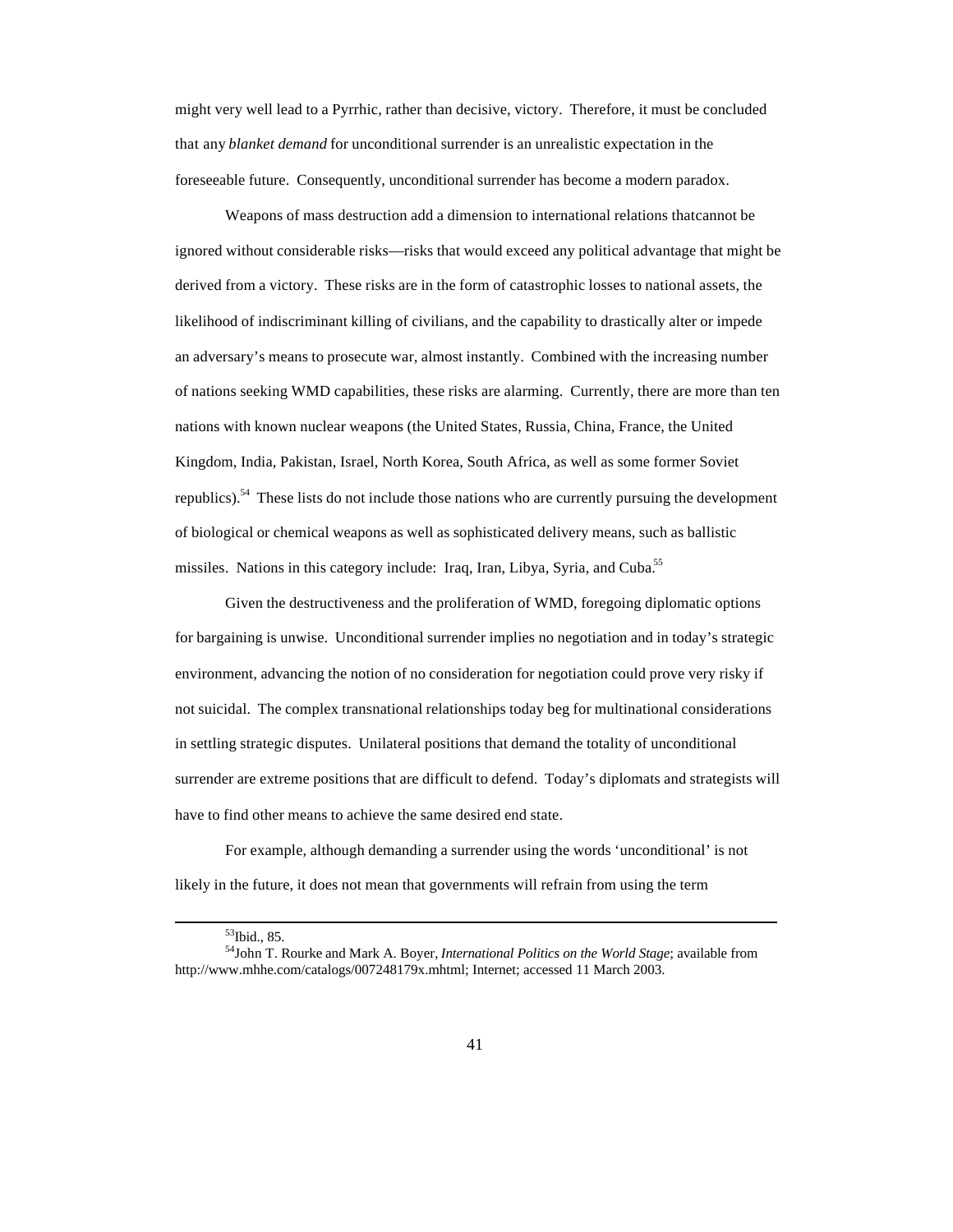'unconditional' when certain conditions must be met for war termination. This was the case on 8 August 1990 when President George H.W. Bush stated that, "we [the United States] seek the immediate, unconditional, and complete withdrawal of all Iraqi forces from Kuwait.<sup>556</sup> While the president did not call for an unconditional surrender, he invoked the term 'unconditional' to clarify the conditions required to meet the coalition forces requirement for war termination. Perhaps this method will be used again when the future peace is threatened. Governments might possibly call for specific 'unconditional' terms to be met in order to resolve the crisis, such as: destruction of WMD, removal of certain political leaders (such as dictators), and/or the expunging of supporting political regimes and security forces. Demanding that certain terms be met unconditionally would enable a nation to achieve the net effect of declaring unconditional surrender without being restricted to a position of no negotiation.

## **WESTERN MISPERCEPTIONS OF WAR**

### **MISUNDERSTANDING WAR AND PEACE**

In developing this monograph, three aspects with regard to understanding war and peace are apparent. First, there is a danger in defining too narrowly a wartime policy that restricts flexibility. Second, the American concept of enduring peace needs to be reconsidered in light of the changing global environment. And third, the notion of decisive victory may exemplify the limitations of a Western, or in this case an American, approach to war.

If a nation, while trying to formulate a strategic decision, fails to fully consider the full scope of war it may find itself with a strategy and policy that lacks the flexibility to achieve desired objectives. For example, a demand for unconditional surrender by allies could be an extreme position and would not likely work in today's environment. The consequences for such a

<sup>55</sup>"Analysis: Capabilities of U.S. 'Rogue States," BBC News, 15 May 2002; available from http://news.bbc.co.uk/2/hi/americas/1988810.stm; accessed on 8 March 2003. .

<sup>56</sup>John T. Fishel, *Liberation, Occupation, and Rescue: War Termination and Desert Storm*, (Carlisle Barracks, Pennsylvania: Strategic Studies Institute, 1992), 12.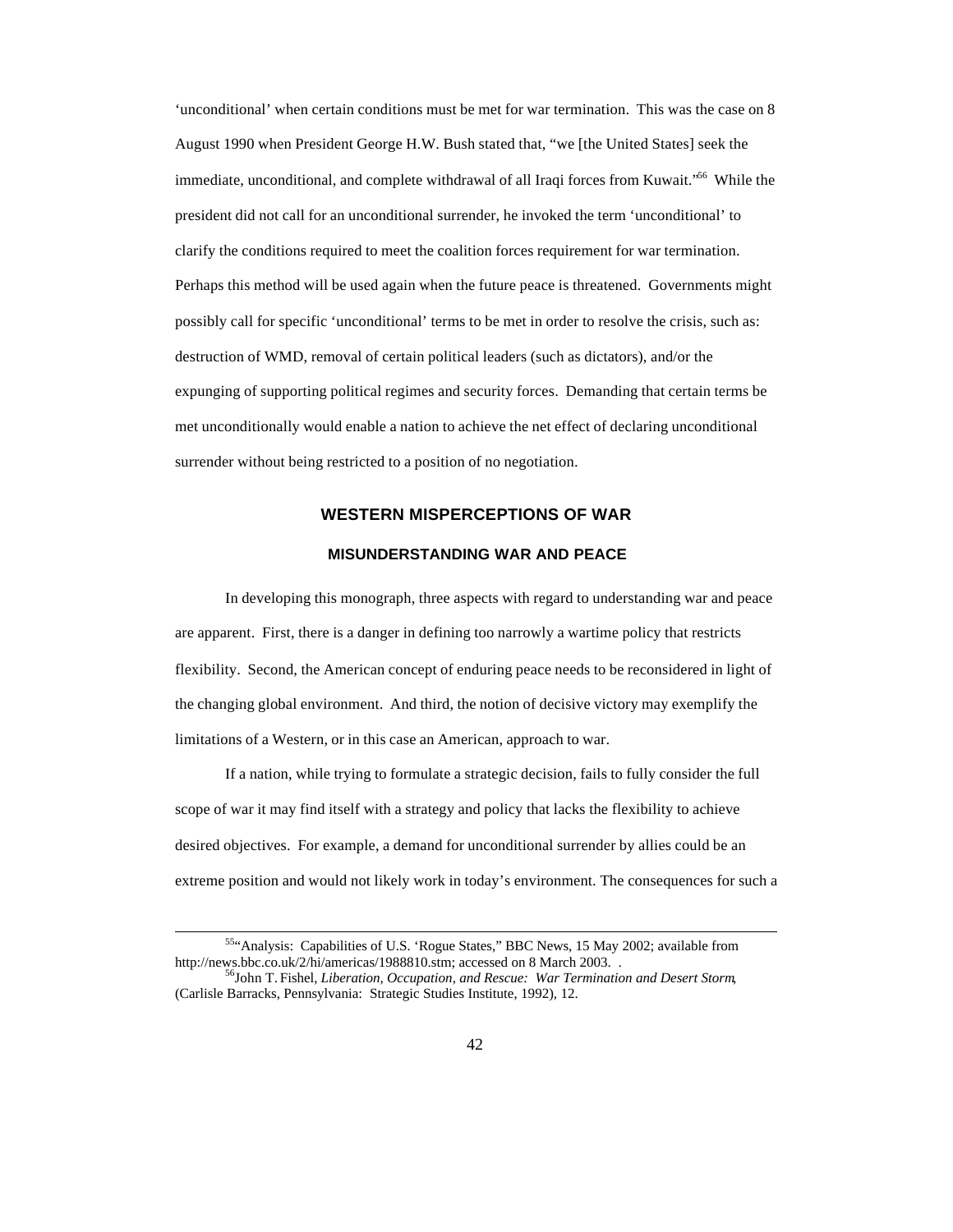position are too risky and the world situation is too complex. The threat of nuclear war, or retaliation with WMD by the enemy or even a third party, could rapidly escalate to unwanted levels of war and destruction. Consequently, diplomats today are forced to carefully weigh positions and statements in order to avoid causing unstable or threatening conditions, which could significantly expand a war or generate unsatisfactory consequences. In a similar vein, complex global issues, such as fighting transnational terrorism, do not necessarily lend themselves to being solved with narrowly defined positions. This being the case, the United States is dangerously close to setting itself up for failure with regard to a restrictive political-military mindset. This failure is in the misuse of the popular term 'decisive victory.'

Although the phrase 'unconditional surrender' has not been used since the end of World War Two, the concept of decisive victory has emerged in the American military lexicon and, in fact, can be as misleading and restrictive as the term unconditional surrender. In addressing this misconception of victory, Dr. Colin Gray described in his article, *Defining and Achieving Decisive Victory*, the notion that decisive victory should be considered on a broad scale. He stated three reasons. First, "decisive victory, and indecisive victory even more so, is hard to translate into desired political effect." Second, "decisive victory is probably best viewed as a range of possibilities, rather than a stark alternative to the failure to achieve such a success." And third, "even if we affirm that decisive victory is our doctrine and military intention, in practice, a number of degrees of decisiveness are likely to prove acceptable.<sup> $57$ </sup> Gray argues for the need to have more broadly defined terms that allow for the flexibility in achieving the desired results.

If decisive victory is perpetuated as the only acceptable solution to conflict, then any government that espouses this condition may find itself more restricted than ever. Redefining victory on a broader scale would allow greater flexibility in achieving desired political effects. If

<sup>57</sup>Colin S. Gray, *Defining and Achieving Decisive Victory*, (Carlisle, PA: Strategic Studies Institute, April 2002), 18-20.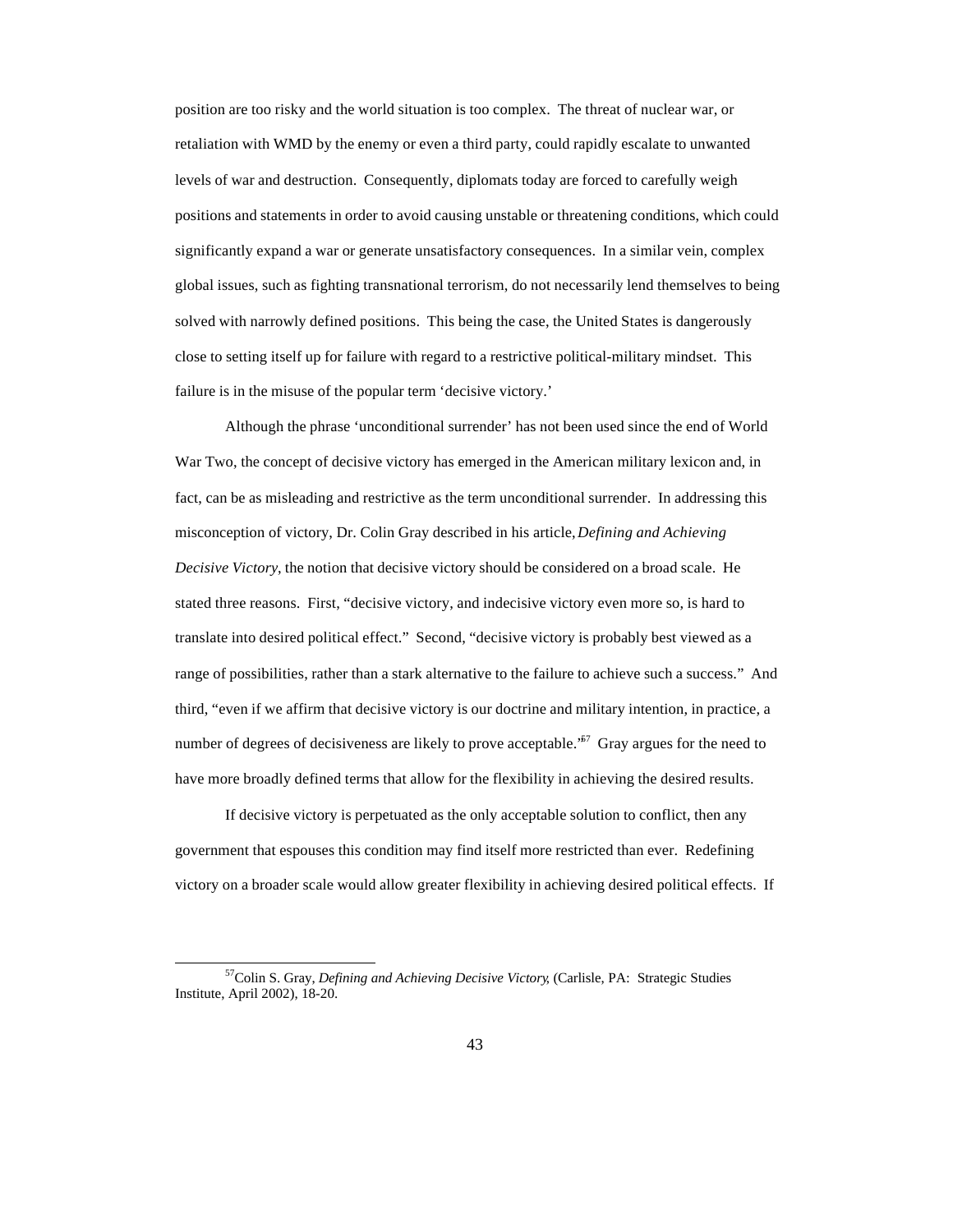this does not occur, then future success may hinge on the single condition of decisive victory, which at a strategic level may simply not prove feasible.

The second issue for consideration is the concept of peace. German military theorist Carl von Clausewitz, described the problem succinctly when he wrote, "In war the result is never final."<sup>58</sup> He went on to describe his views in the following manner:

Lastly, even the ultimate outcome of a war is not always to be regarded as final. The defeated state often considers the outcome merely a transitory evil, for which a remedy may still be found in political conditions at some later date.<sup>59</sup>

While Clausewitz may be at an extreme in defining the likely duration of peace, I submit that Americans may be at the opposite end. Americans have come to expect a short war with a decisive outcome that leads to immediate peace. This difference might be for a couple of reasons.

First, America has been spared from the ravages of war on their homeland for over one hundred and forty years. Although the United States fought in both world wars, and several limited wars in the twentieth century, it was spared the physical damages of war. Since the wars were conducted on foreign soil, American citizens were able to continue their daily routines in peace. These conditions led to a sense of security and a misunderstanding of the true nature of peace. However, America's comprehension of peace changed on 11 September 2001, when the United States became the victim of a terrorist attack that claimed the lives of over 3000 Americans. For the first time in over a century, the damages and horrors of war were brought to the shores of the continental United States. Immediately following the terrorist attacks of 2001, the American sense of security was clearly altered; time will tell if it remains changed.

Secondly, the United States developed a notion that peace was a guaranteed condition simply because of America's military might. The reason for this is not hard to follow. After World War Two, the United States emerged as one of two super-powers. Following the Cold War, America became the world's only super-power. The prevailing thought was that any nation

<sup>58</sup>Clausewitz, *On War*, 89. <sup>59</sup>Ibid.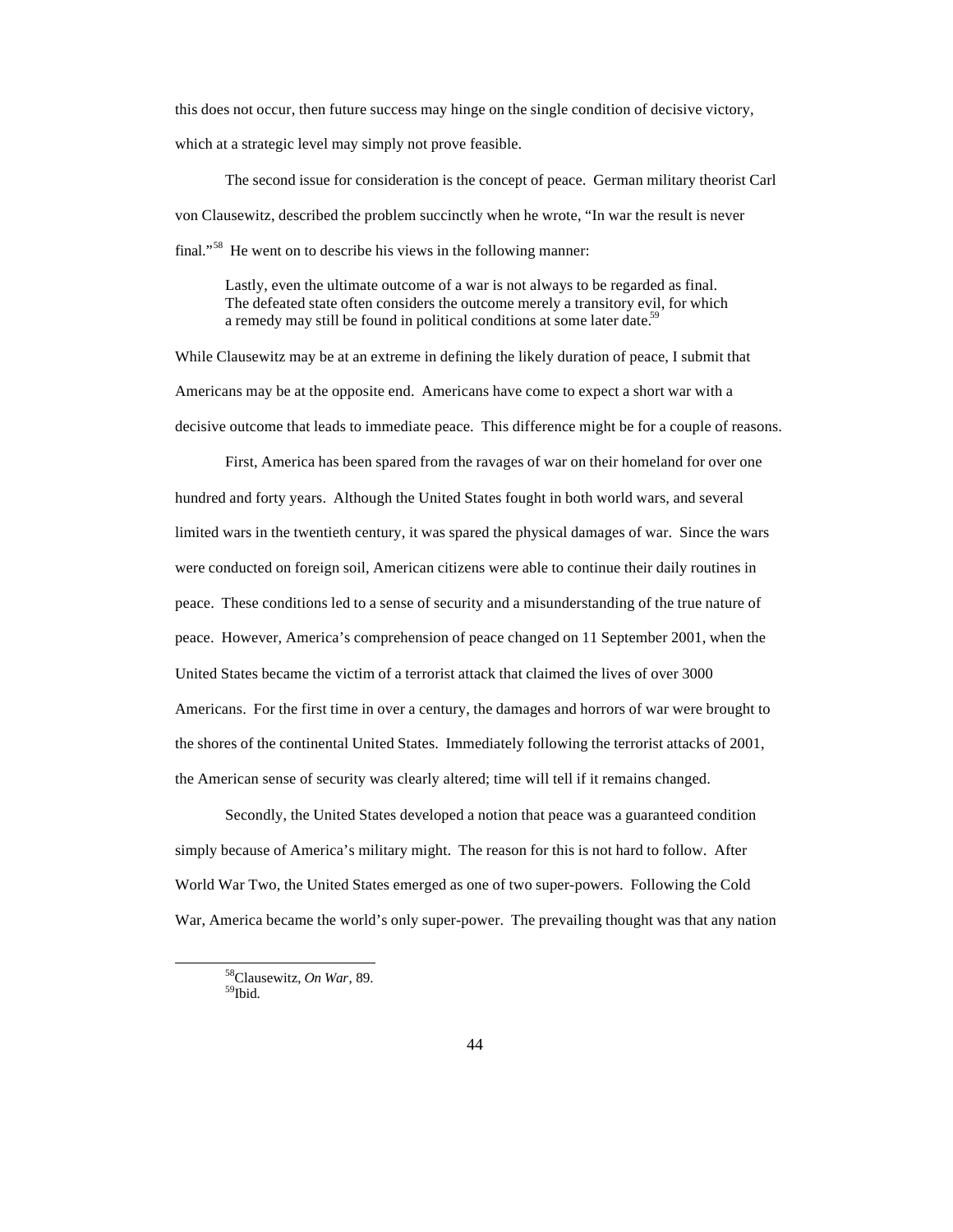who decided to engage the United States in combat would simply fail. Iraq in Desert Storm is a recent example that demonstrates this point. However, success on the battlefield in tactical operations does not necessarily lead to strategic success. Vietnam bears testament to this. Enduring peace requires more than military strength and success on the battlefield. Today's complex global environment, with the threat of WMD and transnational terrorists, requires a more comprehensive perspective on the constituent factors that lead to lasting peace.

The third aspect of understanding war and peace regards America's notion of decisive victory. From an American standpoint, decisive victory implies that swift and violent military action, perhaps unilaterally, can achieve a victory that obtains the desired political objectives. This definition can be misleading. This simplistic logic can wrongly conclude that military action alone can solve complex problems and achieve a lasting peace. This line of thinking tends to focus on simply removing the means that threaten peace, and most likely does not address the problems of removing the will that may also be a threat to peace. The 1991 Gulf War and the 1999 Air War in Kosovo are two prime examples. While quick military victories, with quantifiable results, may have been achieved; they were far from decisive in the broader sense. It is misleading to think that rapid military action alone, without a presence on the ground and without economic and diplomatic considerations, can lead to a lasting peace. In considering decisive victory, Gray's study concluded four important points:

- 1. Decisive victory is both possible and important, though it is never guaranteed.
- 2. One size cannot fit all in the deterrence or conduct of war.
- 3. Decisive victory, though a meaningful concept, is not a clear-cut alternative to defeat, or even to indecisive victory.
- 4. The fact of U.S. interest in the concept of decisive victory is in itself politically and culturally revealing.<sup>60</sup>

Gray's fourth point is the one most troubling. He alludes to the fact that perhaps decisive victory has become an American conception of war and may not be shared by her allies. Referring to Europe, Gray also stated, "There is a time and sometimes a place for insistence upon decisive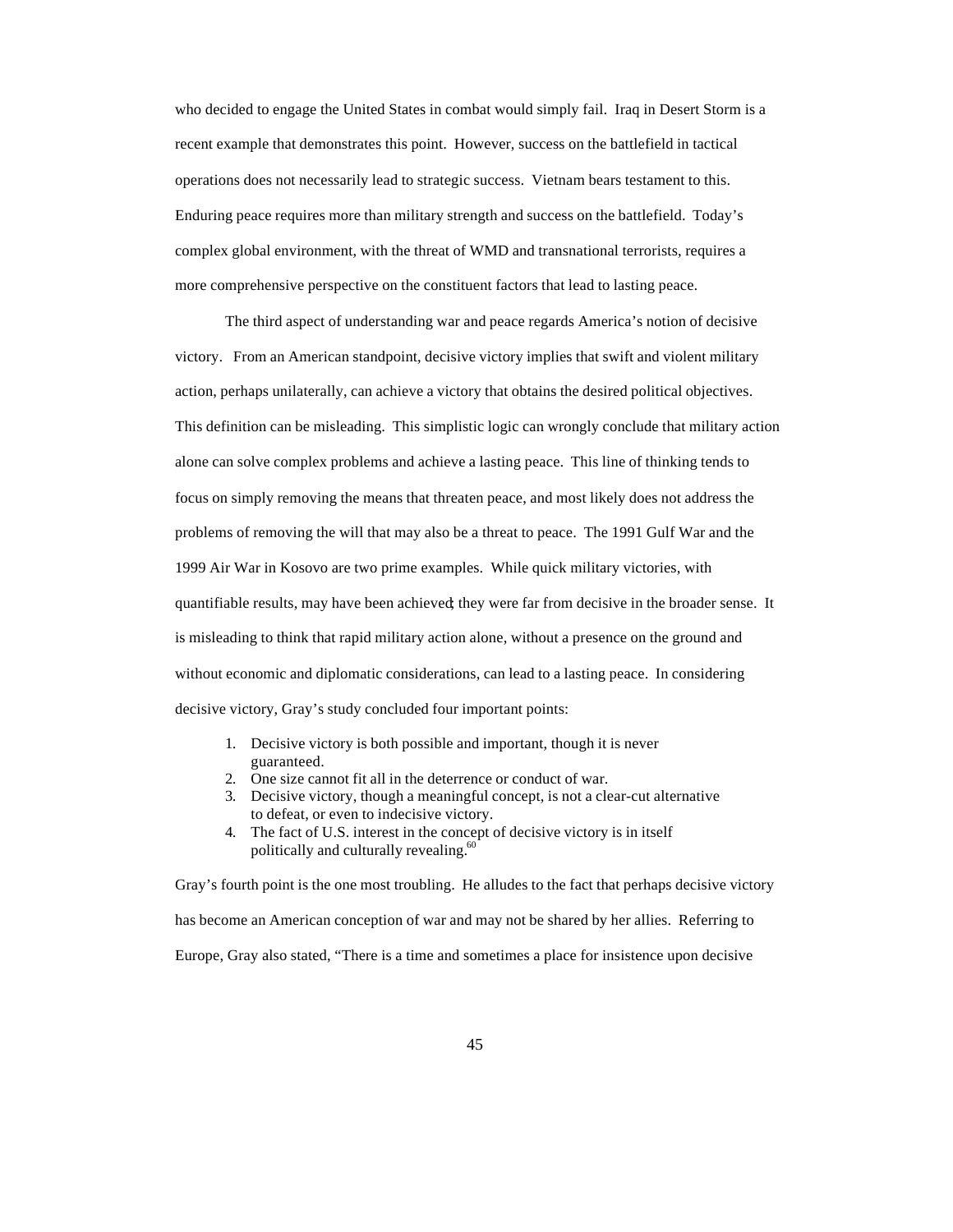victory. Europeans, snake bitten by two world wars "at home," are less than intrigued by means and methods to achieve such military success.<sup>561</sup> If this perception is accurate, and America is the only nation concerned with achieving decisive results, then perhaps it is time for the United States to reconsider the lens it uses to comprehend war.

#### **THE BIAS OF THE WESTERN LENS**

When examining this lens that Western nations have historically used to view war, two major exceptions stand out. First is the West's emphasis on, and quite often its miscalculation of, *time*. The second is the West's insistence for *decisive* conclusion to operations. The two factors, time and decisiveness, may be mutually inclusive, but not necessarily apparent, when considering conflicts between Western nations. They are quite apparent, and perhaps mutually exclusive, when the enemy changes to a non-Western player or when the cultural rules of engagement shift radically. A quick review of some major conflicts over the last century helps illustrate this point. Consider first the emphasis on and miscalculation of time.

During World War One, the German's designed and executed the Schlieffen Plan, which was intended to defeat France in a few short weeks.<sup>62</sup> However, due to unfortuitous events and considerable enemy resistance, the elusive victory was stretched out for four years and eventually went to the Allies. The plan for a short campaign was continually adjusted to reality. The emphasis on time and its corresponding miscalculation failed to prepare the belligerents for a lengthy campaign and contributed to results that were neither quick nor victorious.

During World War Two, the Germans initially faired somewhat better. In less than a month, the Germans succeeded in forcing the capitulation of France in 1940, but they learned the wrong lesson from their unexpected success.<sup>63</sup> When the Wermacht applied the same Blitzkrieg tactics against the Russians a year later, things backfired. Instead of completing a campaign that

<sup>60</sup>Gray, *Defining and Achieving Decisive Victory*, 32-36.

 ${}^{61}$ Ibid., 35.

<sup>62</sup>Ernest R. and Trevor N. Dupuy, *The Encyclopedia of Military History from 3500 B.C. to the Present*, (New York: Harper and Row, Publishers, 1977), 931.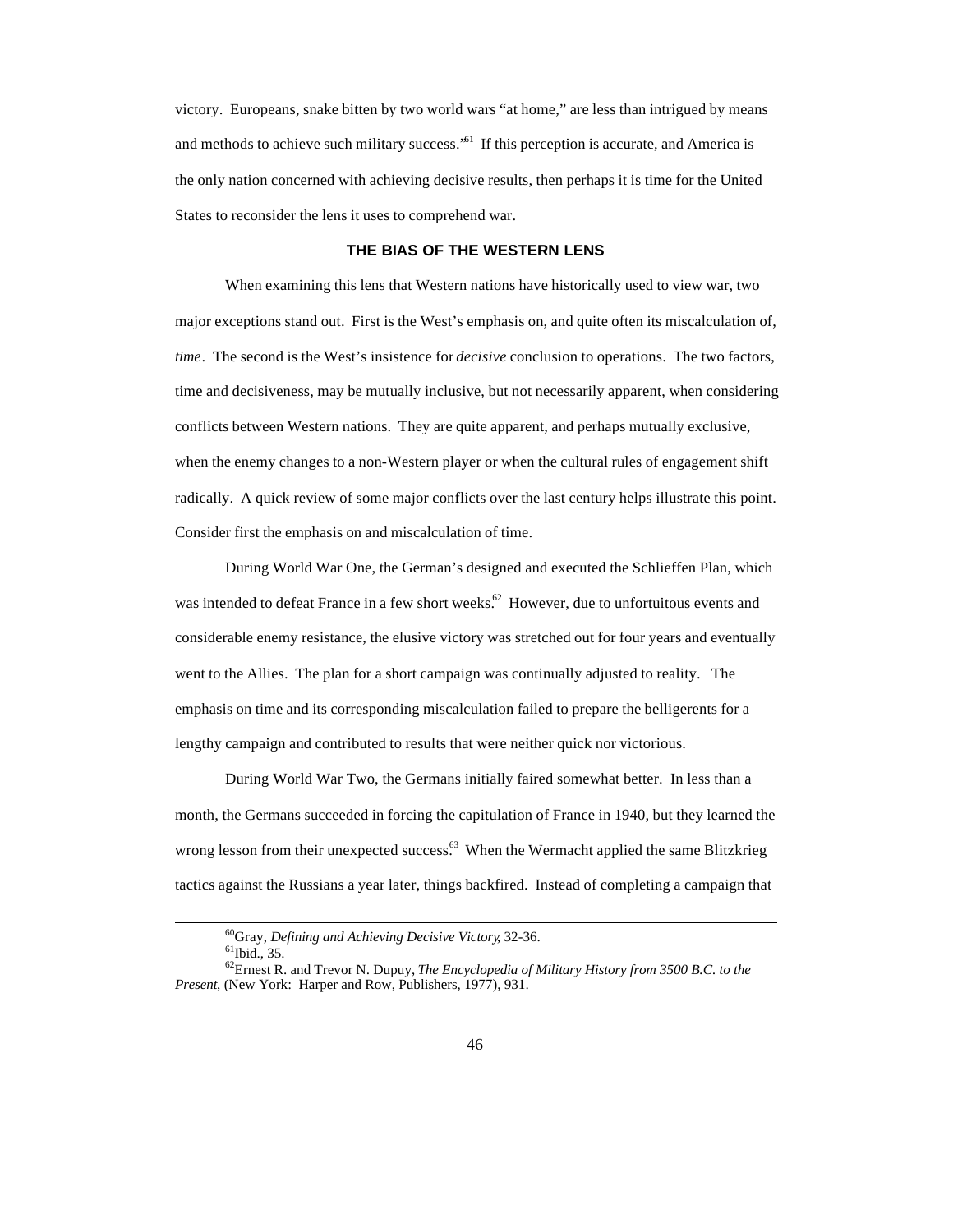was designed to achieve victory in six months, the campaign dragged into a five-year struggle. The end result was the Allied victory over Germany with the Russians leading the charge in the final Battle of Berlin. The German Blitzkrieg campaign against the Russians, with attendant miscalculations of time, produced catastrophic results.

On the other end of the spectrum, sometimes victory is achieved much sooner than expected. The Gulf War of 1991 is one such example. After only one hundred hours of ground combat, the Iraqi forces called for a cease-fire. This rapid victory was totally unexpected and caught the coalition forces unaware. Although the coalition was quick to capitalize on the victory, hindsight now shows that perhaps they learned the wrong lesson with respect to time. Twelve years later the prevailing attitude, on the eve of what is being called the Second Gulf War (March 2003), is one of an anticipated rapid victory. Experts are calling for a repeat performance by Iraqi forces and anticipate the possible war to be over in just a few weeks or months. However, while the military actions of the campaign may be concluded quickly, the removal of the ruling regime and reconstruction of the country are expected to take much longer.

This underestimation of the enemy leads to the second point. The West, and particularly the United States, has an overwhelming desire to conclude conflicts decisively. Again, reviewing the wars of the last century helps illustrate this notion.

In World War One, the Allies incorrectly referred to the conflict as the "War to End All Wars." This title demonstrates the West's desire to bring closure on things, especially in regard to something so horrendous as war.

In World War Two, the Allies who were frustrated at the failed Versailles Treaty were determined to not let history repeat itself. The demand went out for 'unconditional surrender' so that this time the Allies could settle things once and for all and also establish the necessary conditions for an enduring peace.

<sup>63</sup>Ibid., 1061.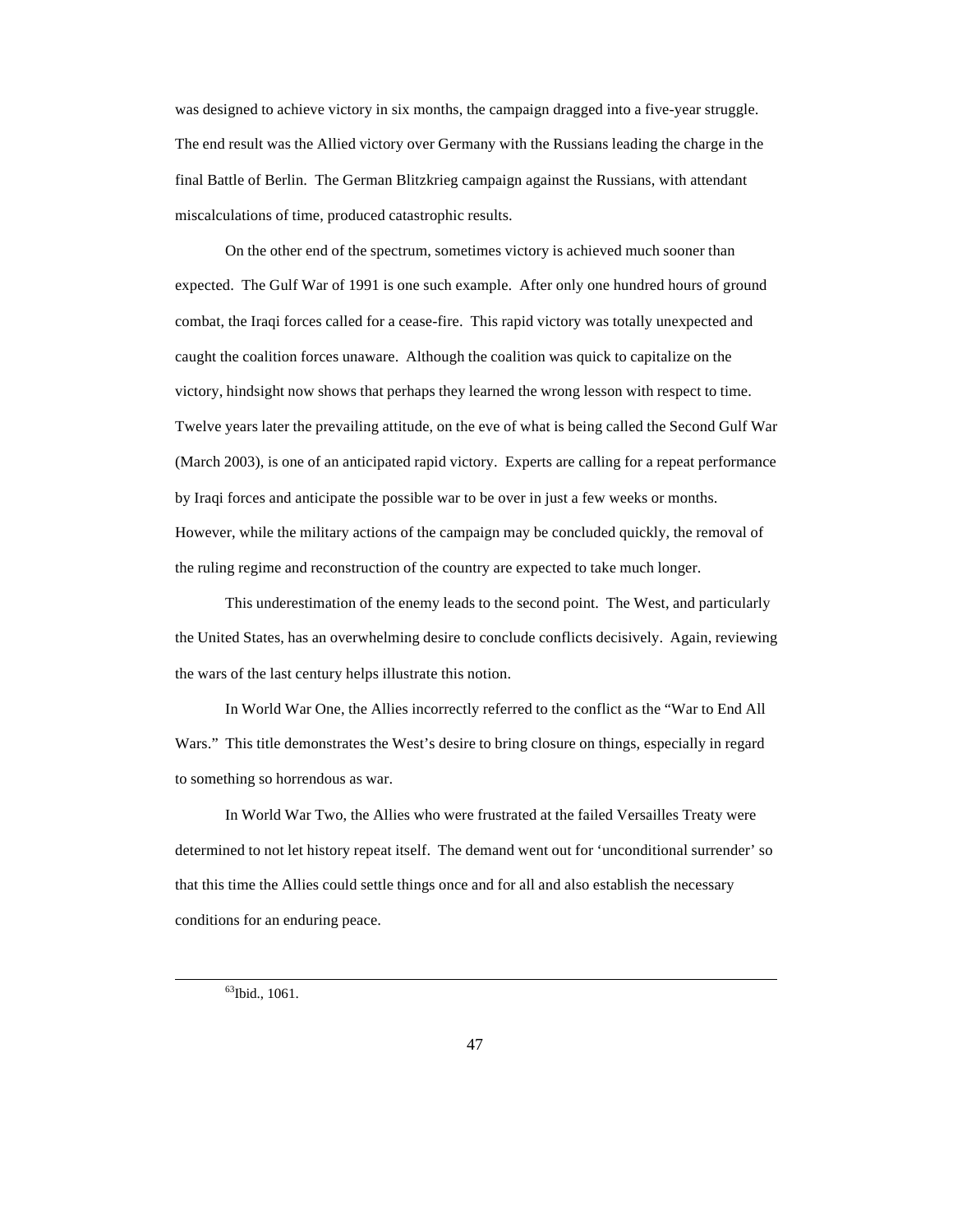During the Korean War, General Douglas MacArthur, following his relief as commander of United Nations forces in Korea, expressed his dissatisfaction with the concept of fighting a 'limited' war. In his speech before Congress in the spring of 1951, he voiced his frustration by stating there was "no substitute for victory." This feeling of dislike for limited wars was also captured in T.R. Fehrenbach's history of the Korean War titled *This Kind of War*. Fehrenbach wrote:

There was frustration in the spring of 1951, but no change of policy. The world had changed, and America was being forced to change with it. Containment, as developed by the Truman Administration, was not a satisfying answer. Millions disliked it or distrusted it, but could put forth no better course.<sup>64</sup>

This dislike of limited war illustrates a Western view of warfighting that only a clear-cut victory will suffice. What surprised the United Nations Forces in Korea was the fact the communist forces were willing to fight a protracted war against one of the strongest forces on earth. However, for the Chinese and North Korean forces, a quick and decisive victory was not a pressing issue and they would leverage the element of time to their advantage.

This leveraging of time was exploited against Western forces again during the Vietnam War. The communist forces of North Vietnam settled in for a protracted attrition based strategy, using Mao's guerrilla warfare tactics, to fight a militarily superior enemy—the United States. Frustrated at the inability to achieve a decisive strategic victory (despite never suffering a tactical defeat), and war weary after ten bloody years of fighting, the United States finally withdrew from Vietnam in 1975 and declared a "peace with honor.<sup>55</sup> The notion of not achieving a decisive victory was not forgotten by the American soldiers who fought there.

Sixteen years later, during the 1991 Gulf War, America would finally satisfy its desire to obtain what it perceived to be a rapid and decisive victory. Against the Iraqi forces of Saddam Hussein, the coalition forces achieved an overwhelming military defeat, the likes of which had

<sup>64</sup>T.R. Fehrenbach, *This Kind of War*, (New York: Macmillan Company, 1963; U.S. Army Command and General Staff College, 1994), 422.

<sup>65</sup>Henry A. Kissinger, *Diplomacy*, (New York: Simon and Schuster, 1994), 692.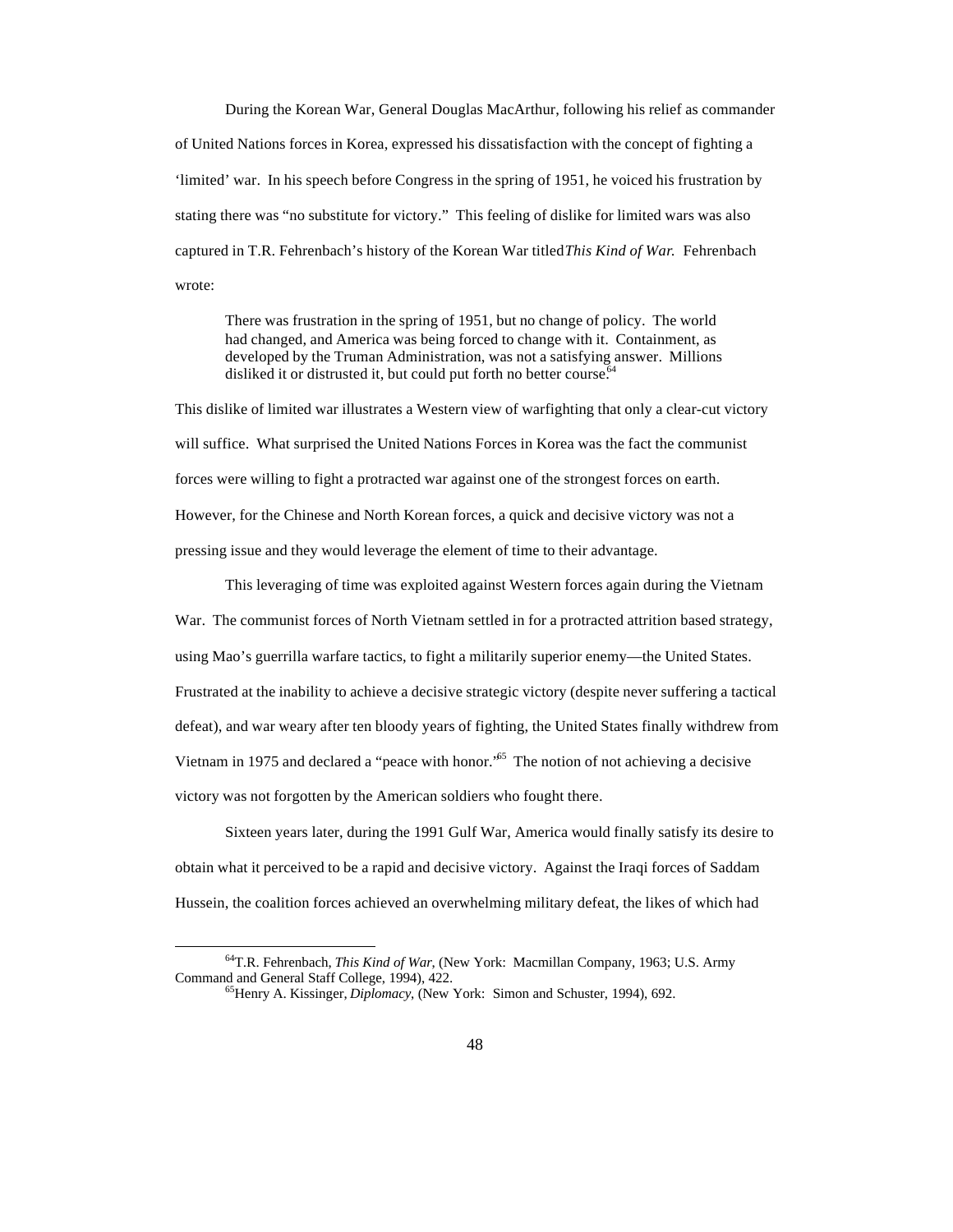never been witnessed in the history of the world. In just one hundred hours of ground combat, the coalition was able to almost completely envelope invading Iraqi forces and force their leaders to the negotiation table. Victory appeared decisive. This penchant for decisive outcomes is reflected in the titles of the Army's official account of the war, *Certain Victory*, and the Navy's official account, *Desert Victory*. These service histories convey an attitude that victory had at last prevailed and the experience in Vietnam was avenged. Ironically though, time has had final say with regard to the decisiveness of the 1991 Gulf War victory. Mistakenly, the coalition forces allowed Saddam Hussein to remain in power and develop his means to threaten regional peace. Consequently, the victory of the Gulf War appears more inconclusive than ever. The 1991 decisive military victory may get the chance to be replayed, hopefully at the same loss exchange ratios as before.

What is important in the last two examples, America's war in Vietnam and its war with Iraq, is that in both conflicts the United States applied the Western metric of time and decisiveness as a measure of effectiveness. The problem is that these criteria are Western standards applied against non-Western enemies. Not only are these criteria not sufficient, they can produce misleading estimates of the outcome. The United States would be wise to carefully consider the cultural aspects of its future enemies, especially with regard to their concept of time and decisive victory, before it goes to war against a non-Western enemy again.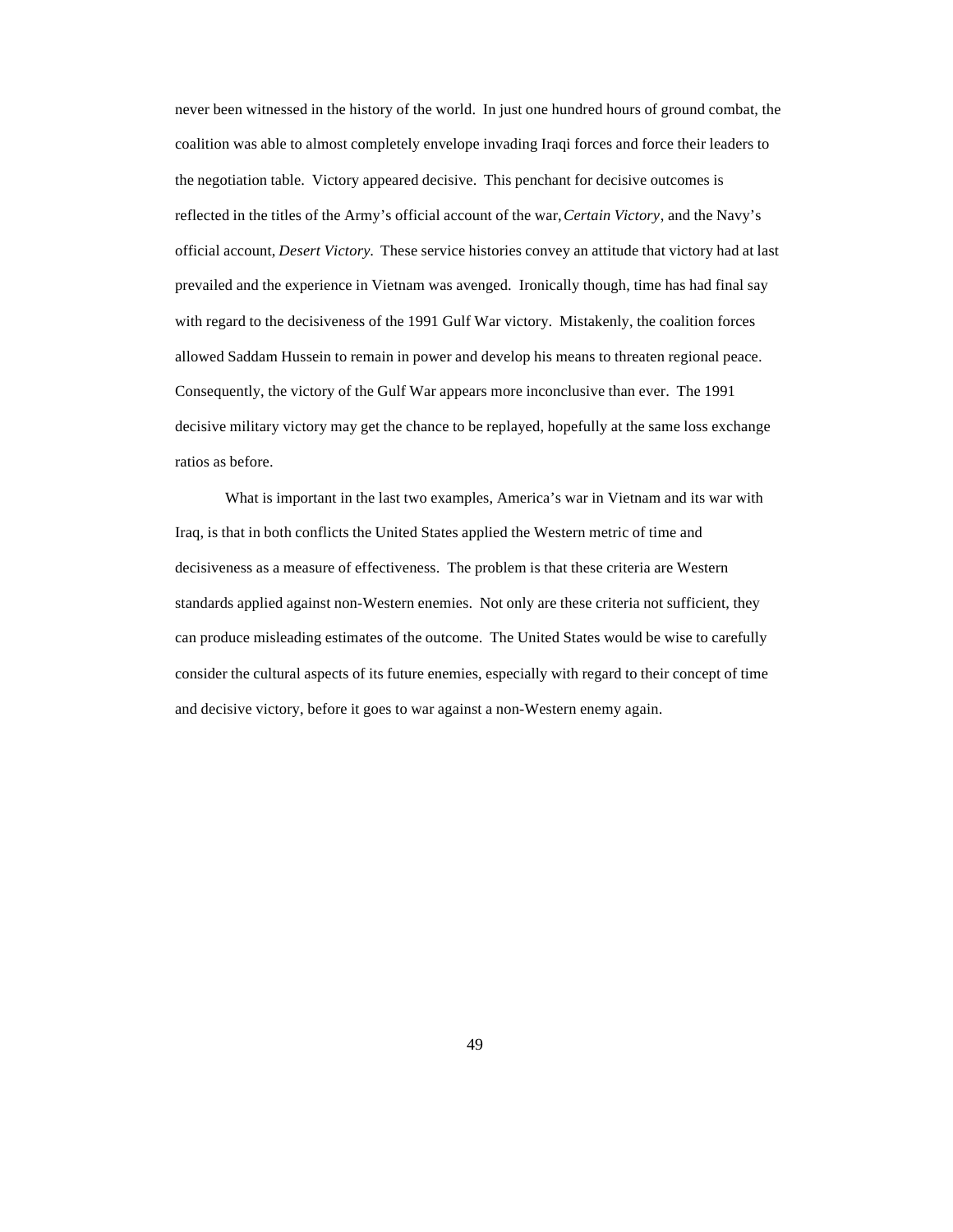#### **C**HAPTER FIVE

## **RECOMMENDATIONS**

This paper began as an attempt to understand how the military can help achieve a more lasting peace. To accomplish this, World War Two was the obvious starting point since the war's termination and unconditional surrender enabled a peace to last for over fifty years. However, four insights emerged as the quest for the secret to achieving a lasting peace unraveled. If peace is to last, the desired political objectives must be carefully articulated. Understanding the culture of one's adversary is crucial. Western powers need to be cognizant of distortions their Western lens may cast when viewing wars from their own perspective. These insights, plus the need for further research in the transition from war termination to post war settlement, lead to the following recommendations.

First, the military can help achieve a more lasting peace when both military and political planners understand and work together toward the desired political objectives. If a nation simply wants to repel an aggressor or inflict punitive damage against an enemy, the military alone can do so, and often quite effectively. However, as this study has pointed out, unless an adversary's belligerent *means* and the *will* to threaten future peace are removed, then whatever peace is achieved will likely be short lived. It is imperative that military planners understand that a plan must address removal of both the enemy's means and will. Working in concert with their political colleagues, they can then set the appropriate political objectives and terms for surrender. Likewise, it is crucial that the military describes the operational conditions on the battlefield that would facilitate war termination. Given that war termination has been achieved, and the national command authorities are satisfied with the terms for surrender, the military must be prepared to assist in the transition from war termination to post war settlement. Post war settlement will most likely involve the military transitioning from offensive and defensive combat operations to stability and support operations. As previously mentioned with the constabulary forces of World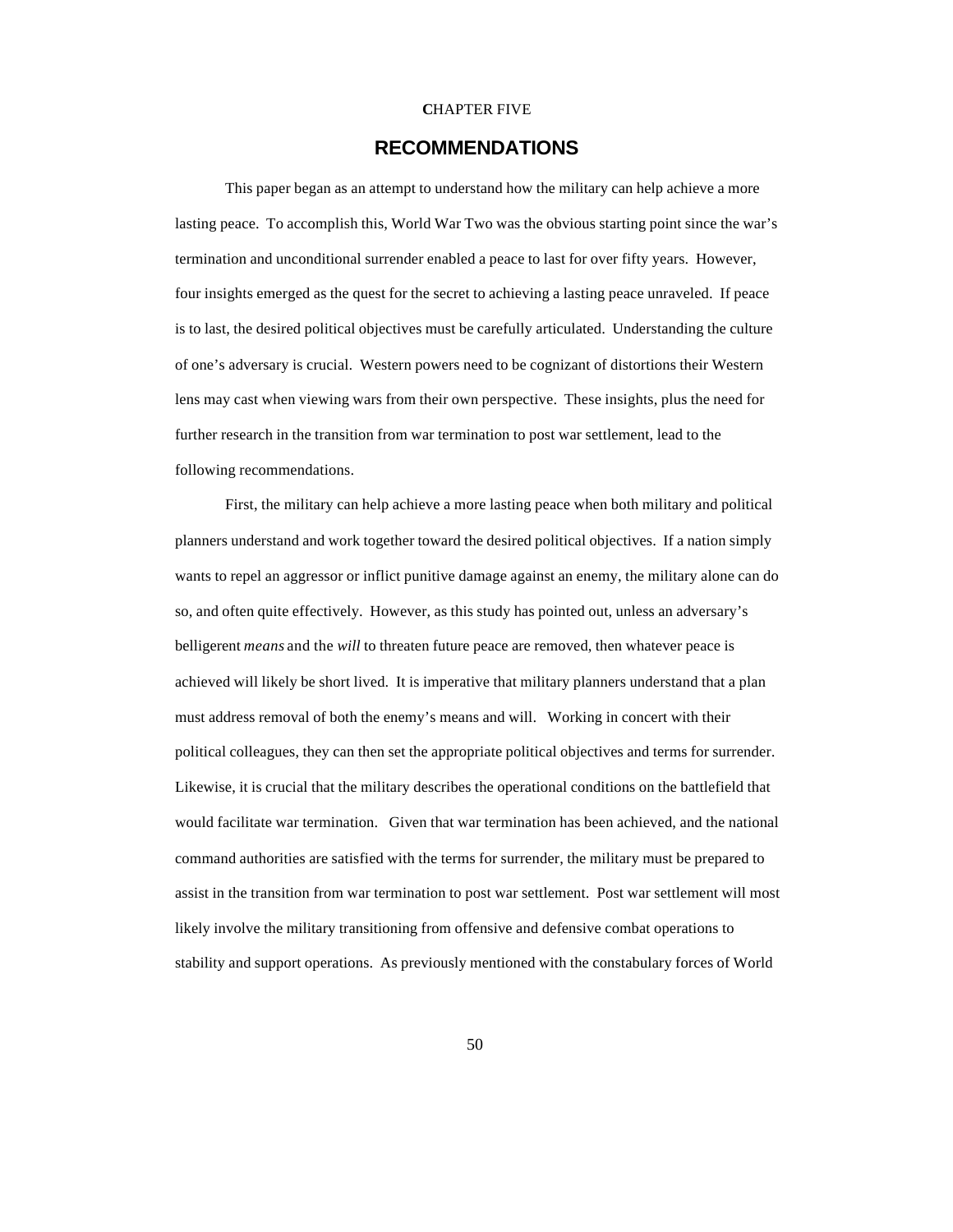War Two, the military has done this mission before and can quickly adapt to the execution of this role.

Second, sufficient time and effort should be dedicated to understanding the culture of one's adversary. By understanding an adversary's culture, it will enable the understanding of how the enemy is inclined to define victory, and more importantly, acknowledge defeat. As discussed in Chapter Three, enemies with tribal legacies will place considerable value on the ability to close with and engage enemy forces, then live to tell about it. For tribal cultures, defeat on the battlefield (as defined by our Western lens) may be viewed as secondary as long as the tribal honor remains in tact. Military planners in this environment should realize it may be more important to target a tribal enemy's will, not just his means, in order to defeat him.

The third recommendation is for Western powers to understand their inherent cultural biases regarding the role of military operations to achieve political objectives. As mentioned in Chapter Four, two dominant Western traits are the aspects of time and decisiveness. The United States, in particular, has expressed these two ideas in a recent concept called Rapid Decisive Operations (RDO). Joint Forces Command defined RDO in the following manner:

Rapid Decisive Operations - Rapid decisive operations is a concept for future operations. A rapid decisive operation will integrate knowledge, C2, and operations to achieve the desired political/military effect. In preparing for and conducting a rapid decisive operation, the military acts in concert with and leverages the other instruments of national power to understand and reduce the regional adversary's critical capabilities and coherence. The US and its allies asymmetrically assault the adversary from directions and in dimensions against which he has no counter, dictating the terms and tempo of the operation. The adversary, suffering from the loss of coherence and unable to achieve his objectives, chooses to cease actions that are against US interests or has his capabilities defeated.<sup>66</sup>

While this definition may be appealing to a technologically superior, if not arrogant force, it is not without criticism. Lieutenant Colonel Antulio J. Echevarria II published a critical review of this concept in November 2001. His review identified several faulty underlying

<sup>66</sup>United States Joint Forces Command Glossary; available from http://www.jfcom.mil/about/glossary.htm#R; accessed on 8 March 2003.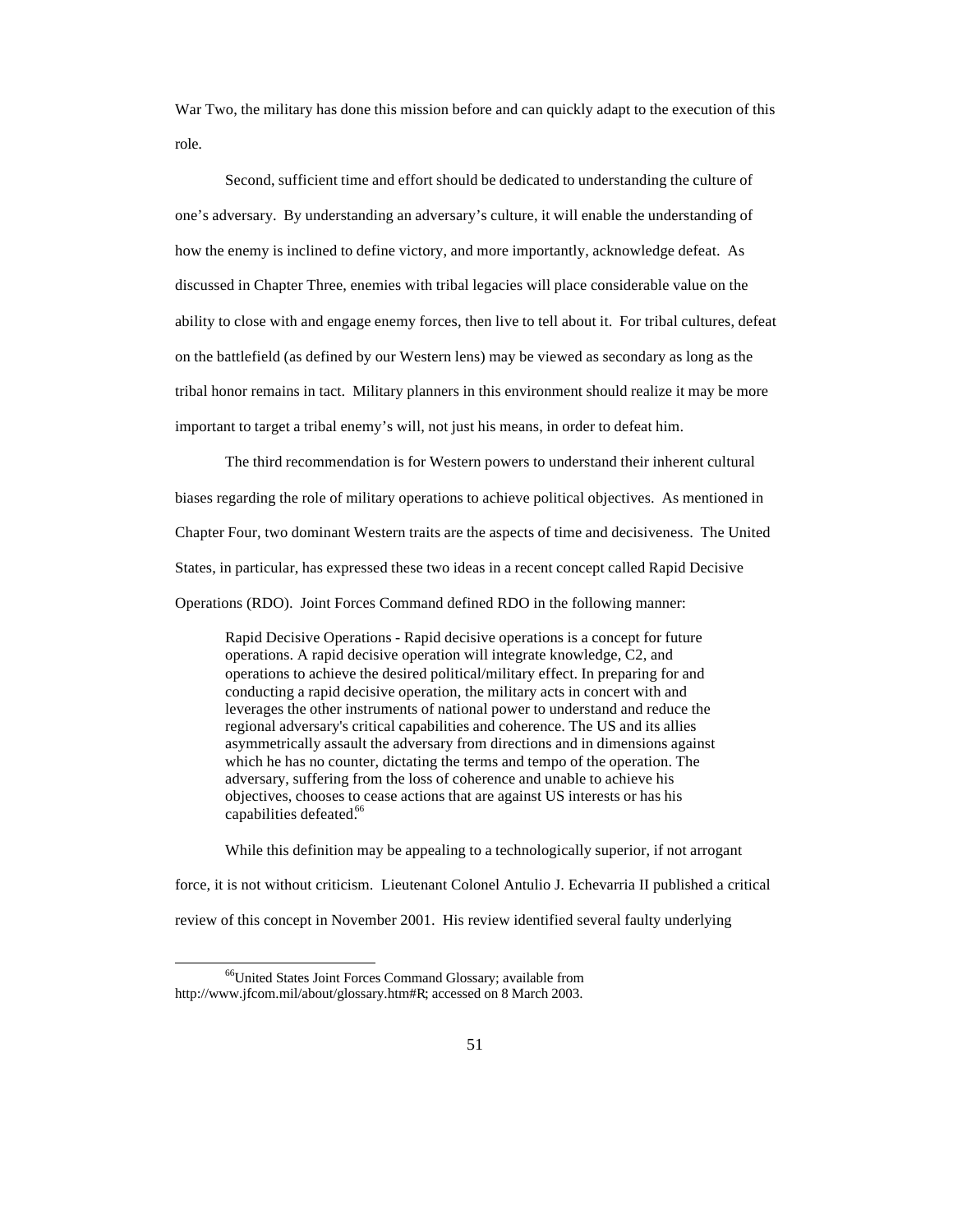assumptions of the RDO concept; two are illustrative of the Western bias for time and decisiveness. The first is the assumption that the "National Command Authorities (NCA) will desire military forces that are rapid and decisive in all scenarios. Political leaders might well prefer a gradual approach in most cases.<sup>57</sup> The second is that RDO assumes the following:

One can identify, attack, and destroy whatever an adversary values most, in so doing break his will to fight. Ideology and political realities make this a facile solution for some situations and completely unrealistic for others.<sup>68</sup>

Echevarria explained, "Attacking what the enemy values most is not always the best route to the objective.<sup> $.69$ </sup> The RDO Concept may not be the panacea it is portrayed to be. Future planners would be wise to avoid creating unrealistic expectations for military operations if they are unable to achieve their political objectives in a rapid or decisive manner.

The final recommendation is that future efforts be directed toward understanding and enabling the transition from war termination to post war settlement. While the military's inclination may be to return home as quickly as possible, their stabilizing effect in a war torn, chaotic environment may prove the critical element that enables peace to take root. World War Two would certainly bear witness to this.

<sup>67</sup>Antulio J. Echevarria II, *Rapid Decisive Operations: An Assumption-Based Critique*, (Carlisle, Pennsylvania: Strategic Studies Institute, November 2001), vi.  $68$ Ibid.

<sup>&</sup>lt;sup>69</sup>Ibid., vii.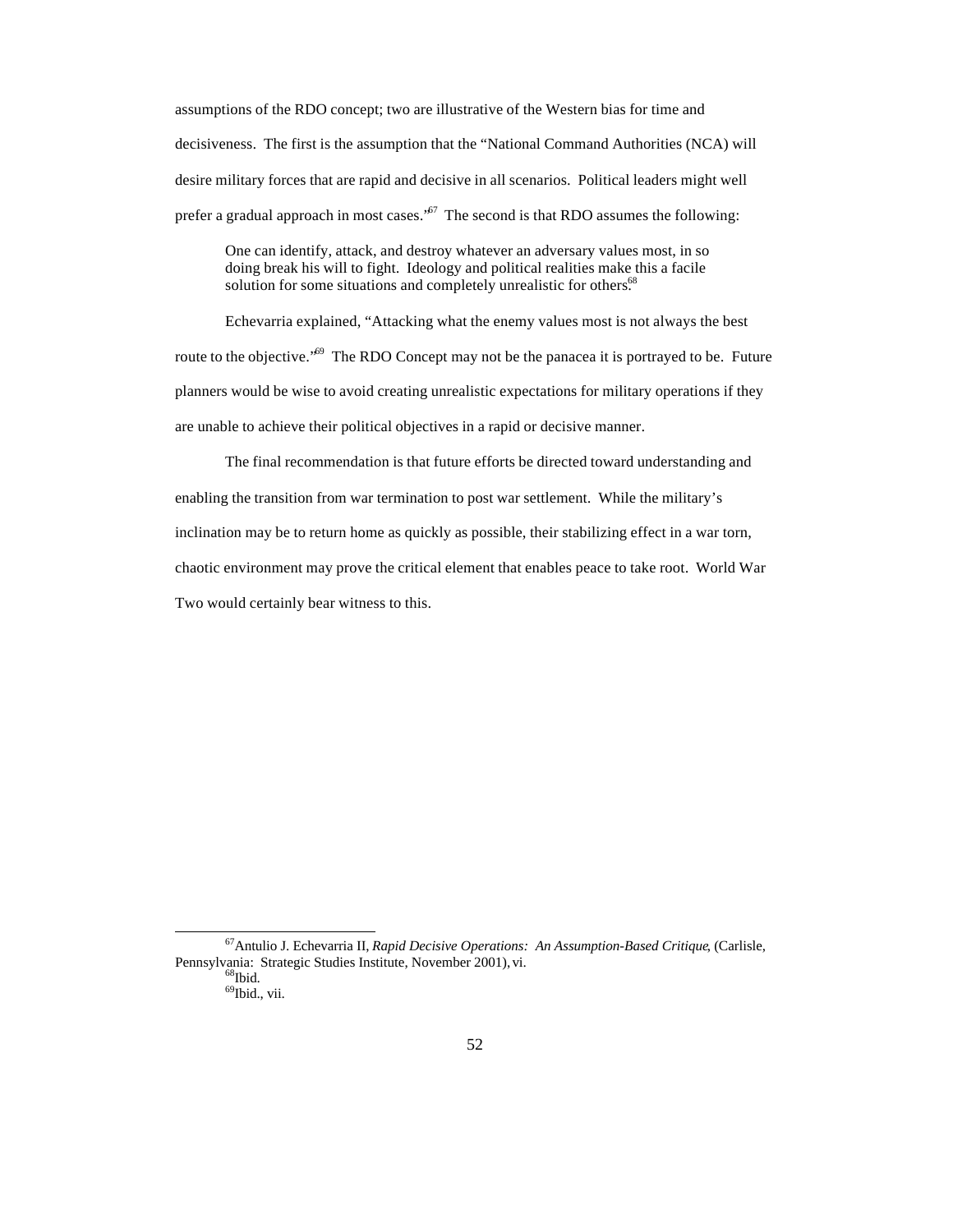### BIBLIOGRAPHY

# **Primary Sources**

- Churchill, Winston S. *The Second World War: The Hinge of Fate*. Boston: Houghton Mifflin Company, 1950.
- Grant, Ulysses Simpson. *Personal Memoirs of U.S. Grant*. Edited by E. B. Long. New York: De Capo Press, 1982.
- National Archives Publication, Number 46-4. *Germany Surrenders Unconditionally*: *Surrender Documents in Facsimile.* Washington D.C.: United States Government Printing Office, 1945.
- National Archives Publication, Number 46-6. *The End of the War in the Pacific: Surrender Documents in Facsimile.* Washington D.C.: United States Government Printing Office, 1945.
- Truman, Harry S. *Public Papers of the Presidents: Harry S. Truman, 1945*. Washington D.C.: United States Government Printing Office, 1961.
- U.S., Department of the Army. FM 3-0, *Operations*. Washington, DC: Government Printing Office, 2001.
- U.S., Department of the Army. FM 27-10, *The Law of Land Warfare*, Washington, DC: Government Printing Office, 1976.
- U.S., Joint Chiefs of Staff. Joint Pub 3-0, *Doctrine for Joint Operations*. Washington, DC: Government Printing Office, 1995.
- U.S., Joint Chiefs of Staff. Joint Pub 5-0, *Doctrine for Planning Joint Operations*. Washington, DC: Government Printing Office, 1995.

# **Secondary Sources**

- Allen, Louis. *The End of the War in Asia*. Brooklyn Heights, New York: Beekman/Esanu, 1976.
- *American Heritage Dictionary, 2d College Edition*. Boston: Houghton Mifflin Company, 1985.
- Armstrong, Gary T. *The Domestic Politics of War Termination: The Political Struggle in the United States Over the Armistice, 1918*. Ann Arbor Michigan: UMI Dissertation Services, 1994.
- Beschloss, Michael. *The Conquerors: Roosevelt, Truman, and the Destruction of Hitler's Germany, 1941-1945*. New York: Simon and Schuster, 2002.
- Brines, Russell. *MacArthur's Japan*. Philadelphia, Pennsylvania: J.B. Lippincott Company, 1948.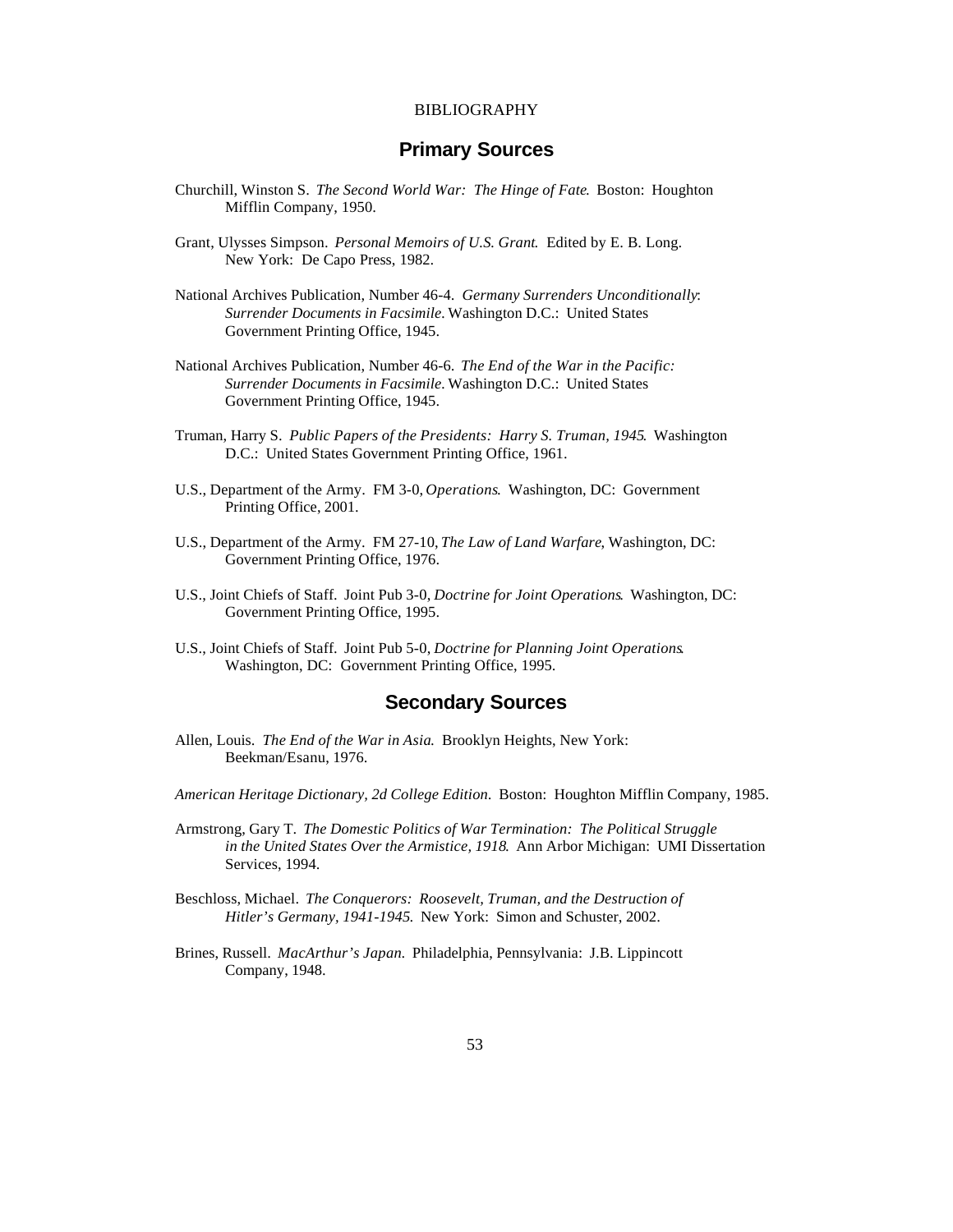- Caraccilo, Dominic J. *Terminating the Ground War in the Persian Gulf: A Clausewitzian Examination*. The Land Warfare Papers from the Association of the United States Army, No. 26 (September 1997).
- Cimbala, Stephen J. and Keith A. Dunn, ed. *Conflict Termination and Military Strategy*. Boulder, Colorado, Westview Press: 1987.
- Clausewitz, Carl von. *On War*. Translated and edited by Michael Howard and Peter Paret. New York, New York: Alfred A. Knopf, 1993.
- Council on Foreign Relations. *Problems of the Peace Settlement with Japan*. New York: Council on Foreign Relations, 1944.
- Duffy, Christopher. *Fire and Stone: The Science of Fortress Warfare, 1660-1860*. London: Greenhill Books, 1975.
- Dupuy, Ernest R. and Trevor N. Dupuy. *The Encyclopedia of Military History from 3500 B.C. to the Present.* New York: Harper and Row, Publishers, 1977.
- Engelbrecht, Joseph A. *War Termination: Why Does a State Decide to Stop Fighting*? Ann Arbor Michigan: UMI Dissertation Services, 1994.
- Fehrenbach, T.R. *This Kind of War.* New York: Macmillan Company, 1963; U.S. Army Command and General Staff College, 1994.
- Fishel, John T. *Liberation, Occupation, and Rescue: War Termination and Desert Storm*. Carlisle Barracks, Pennsylvania: Strategic Studies Institute, 1992.
- Foster, James L. and Gary D. Brewer. *And the Clocks Were Striking Thirteen: The Termination of War*. Santa Monica, California: The Rand Corporation, 1976.
- Goemans, Hein E. *War and Punishment: The Causes of War Termination and the First World War*. Princeton, New Jersey: Princeton University Press, 2000**.**
- Handel, Michael I. *War Termination—A Critical Study*. Jerusalem, Israel: Alpha Press, 1978.
- Hobbs, Richard. *The Myth of Victory: What is Victory in War?* Boulder, Colorado: West View Press, 1979.
- Ikle, Fred C. *Every War Must End*. New York: Columbia, 1971.
- Iriye, Akira. *Power and Culture: The Japanese-American War, 1941-1945*. Campbridge, Massachusettes: Harvard University Press, 1981.
- Kissinger, Henry A. *Diplomacy.* New York: Simon and Schuster, 1994.
- Kecskemeti, Paul. *Strategic Surrender: The Politics of Victory and Defeat*. New York: Atheneum, 1964.